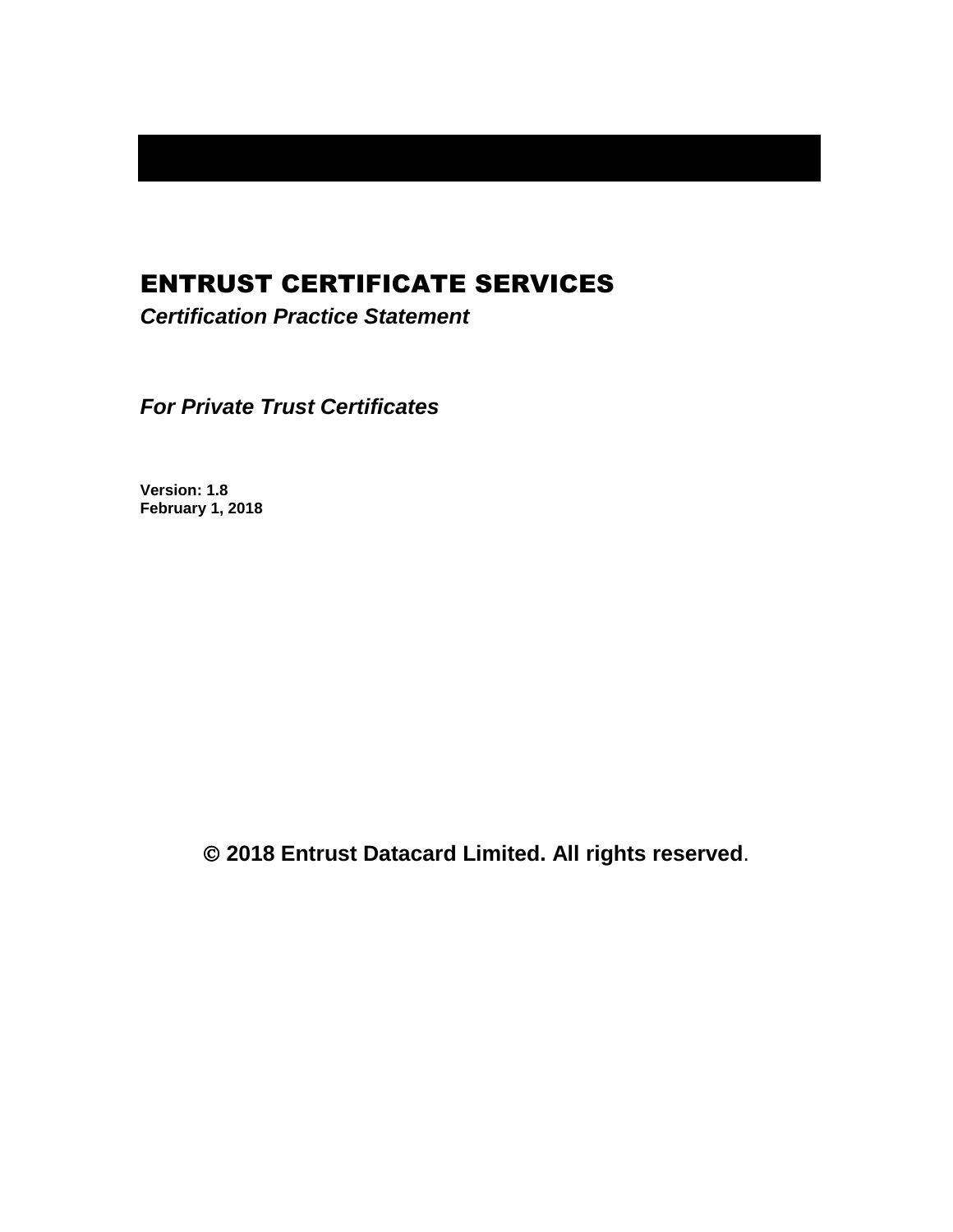# **Revision History**

| Issue | Date               | Changes in this Revision                          |  |
|-------|--------------------|---------------------------------------------------|--|
| 1.0   | December 1, 2013   | Initial version.                                  |  |
| 1.1   | March 4, 2014      | Addition of mobile device certificates and change |  |
|       |                    | to Loss Limitations                               |  |
| 1.2   | February 17, 2015  | Correct CA public key distribution and add new    |  |
|       |                    | SHA-2 issuing CA                                  |  |
| 1.3   | February 12, 2016  | Update for Subscriber Obligations and HSM         |  |
|       |                    | criteria                                          |  |
| 1.4   | March 7, 2016      | Update to allow SHA-1 signed certificates and     |  |
|       |                    | update approved key sizes                         |  |
| 1.5   | September 19, 2016 | Update to remove restriction for SHA-1 signed     |  |
|       |                    | <b>SSL</b> certificates                           |  |
| 1.6   | February 1, 2017   | Changes to Definitions, Disclaimers, Loss         |  |
|       |                    | <b>Limitations and Conflict of Provisions</b>     |  |
| 1.7   | July 14, 2017      | Update for domain validation methods, inclusion   |  |
|       |                    | of IP address validation methods and no           |  |
|       |                    | stipulation for CAA and CT                        |  |
| 1.8   | February 1, 2018   | Added requirements for Shared and Dedicated       |  |
|       |                    | <b>CAs for Private SSL</b>                        |  |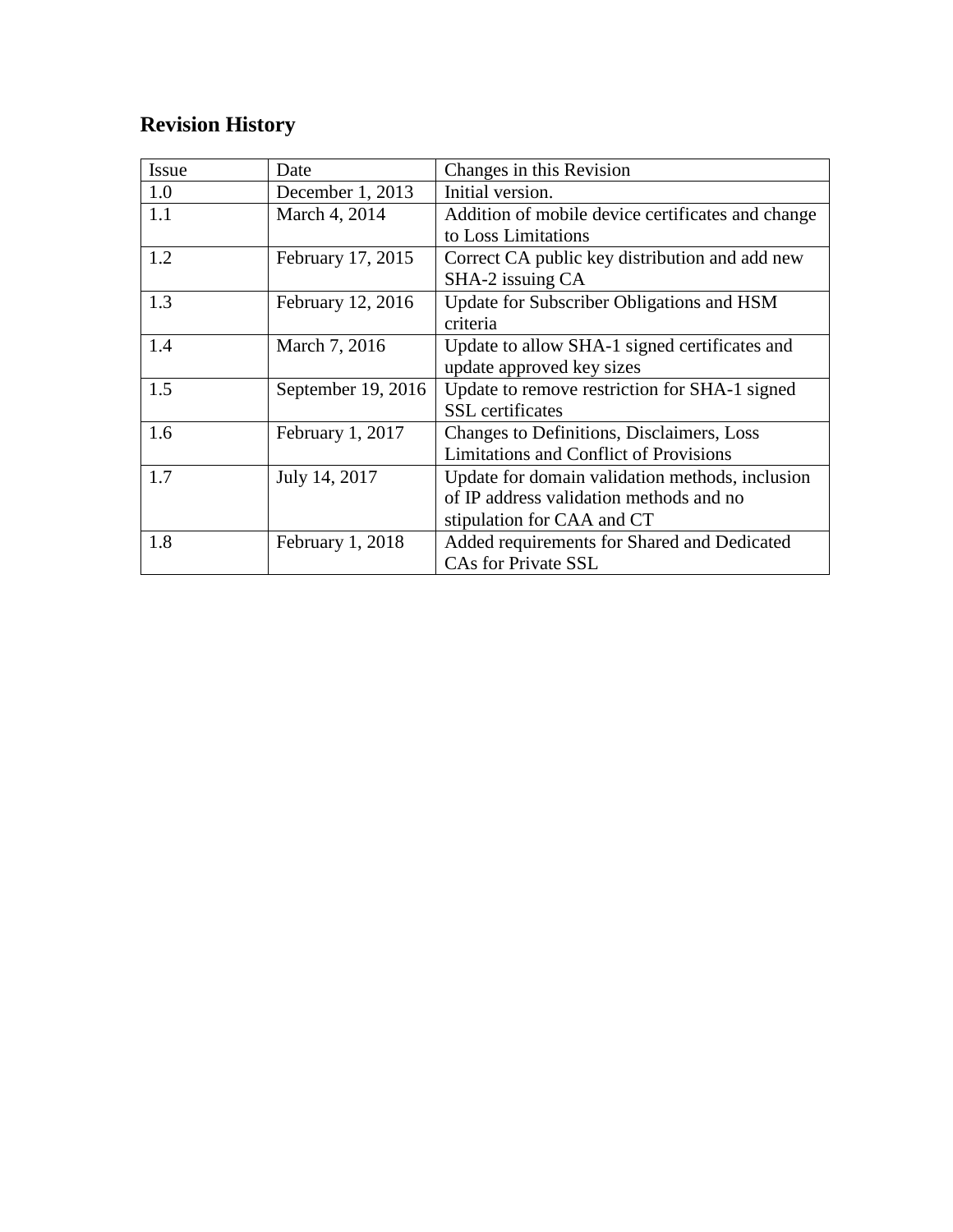# **TABLE OF CONTENTS**

| 1. |                                                      |  |  |  |
|----|------------------------------------------------------|--|--|--|
|    | 1.1                                                  |  |  |  |
|    | 1.2<br>1.2.1<br>1.2.2                                |  |  |  |
|    | 1.3<br>1.3.1<br>1.3.2<br>1.3.3<br>1.3.4              |  |  |  |
|    | 1.4                                                  |  |  |  |
|    | 1.5<br>1.5.1<br>1.5.2                                |  |  |  |
| 2. |                                                      |  |  |  |
|    | 2.1<br>2.1.1<br>2.1.2<br>2.1.3<br>2.1.4<br>2.1.5     |  |  |  |
|    | 2.2<br>2.2.1<br>2.2.2                                |  |  |  |
|    | 2.3<br>2.3.1<br>2.3.2<br>2.3.3                       |  |  |  |
|    | 2.4<br>2.4.1<br>2.4.2<br>2.4.3                       |  |  |  |
|    | $2.5\,$<br>2.5.1<br>2.5.2<br>2.5.3<br>2.5.4<br>2.5.5 |  |  |  |
|    | $2.6^{\circ}$<br>2.6.1<br>2.6.2<br>2.6.3<br>2.6.4    |  |  |  |
|    | 2.7                                                  |  |  |  |
|    | 2.7.1<br>2.7.2                                       |  |  |  |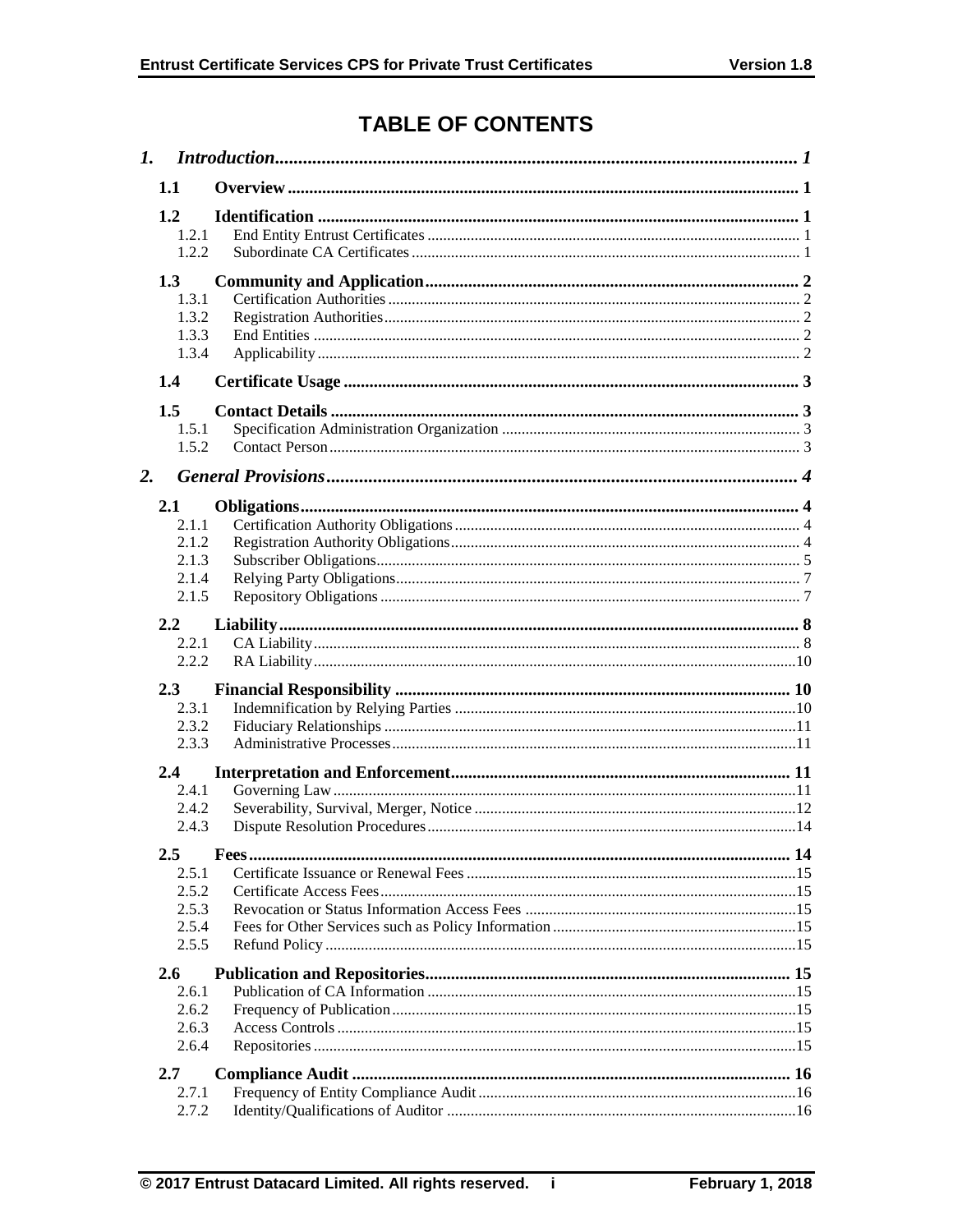|                      | 2.7.3          |  |
|----------------------|----------------|--|
|                      | 2.7.4          |  |
|                      | 2.7.5<br>2.7.6 |  |
|                      |                |  |
|                      | 2.8            |  |
|                      | 2.8.1          |  |
|                      | 2.8.2          |  |
|                      | 2.8.3          |  |
|                      | 2.8.4          |  |
|                      | 2.8.5          |  |
|                      | 2.8.6          |  |
|                      | 2.8.7          |  |
|                      | 2.9            |  |
| $\boldsymbol{\beta}$ |                |  |
|                      | 3.1            |  |
|                      | 3.1.1          |  |
|                      | 3.1.2          |  |
|                      | 3.1.3          |  |
|                      | 3.1.4          |  |
|                      | 3.1.5          |  |
|                      | 3.1.6<br>3.1.7 |  |
|                      | 3.1.8          |  |
|                      | 3.1.9          |  |
|                      | 3.1.10         |  |
|                      | 3.1.11         |  |
|                      |                |  |
|                      | 3.1.12         |  |
|                      | 3.2            |  |
|                      | 3.3            |  |
|                      | 3.4            |  |
| 4                    |                |  |
|                      |                |  |
|                      | 4.1<br>4.1.1   |  |
|                      |                |  |
|                      | 4.2            |  |
|                      | 4.2.1          |  |
|                      | 4.2.2          |  |
|                      | 4.2.3          |  |
|                      | 4.2.4<br>4.2.5 |  |
|                      | 4.2.6          |  |
|                      | 4.2.7          |  |
|                      | 4.3            |  |
|                      | 4.4            |  |
|                      | 4.4.1          |  |
|                      | 4.4.2          |  |
|                      | 4.4.3          |  |
|                      | 4.4.4<br>4.4.5 |  |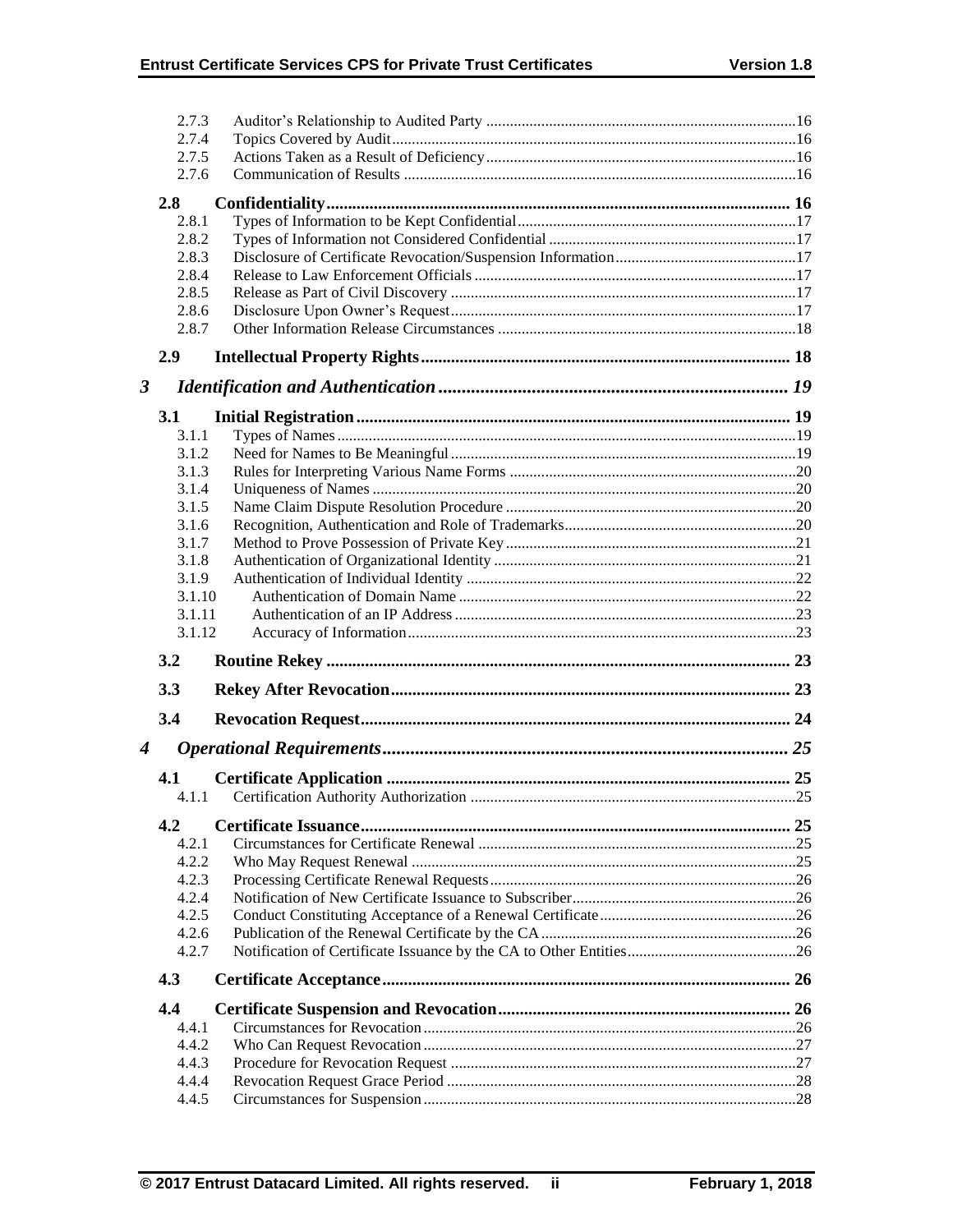|   | 4.4.6          |                                                                       |  |
|---|----------------|-----------------------------------------------------------------------|--|
|   | 4.4.7          |                                                                       |  |
|   | 4.4.8          |                                                                       |  |
|   | 4.4.9          |                                                                       |  |
|   | 4.4.10         |                                                                       |  |
|   | 4.4.11         |                                                                       |  |
|   | 4.4.12         |                                                                       |  |
|   | 4.4.13         |                                                                       |  |
|   | 4.4.14         | Checking Requirements For Other Forms of Revocation Advertisements 29 |  |
|   | 4.4.15         |                                                                       |  |
|   | 4.5            |                                                                       |  |
|   | 4.6            |                                                                       |  |
|   | 4.7            |                                                                       |  |
|   | 4.8            |                                                                       |  |
|   | 4.9            |                                                                       |  |
| 5 |                |                                                                       |  |
|   | 5.1            |                                                                       |  |
|   | 5.1.1          |                                                                       |  |
|   | 5.1.2          |                                                                       |  |
|   | 5.1.3          |                                                                       |  |
|   | 5.1.4          |                                                                       |  |
|   | 5.1.5          |                                                                       |  |
|   | 5.1.6          |                                                                       |  |
|   | 5.1.7          |                                                                       |  |
|   |                |                                                                       |  |
|   | 5.2            |                                                                       |  |
|   | 5.3            |                                                                       |  |
| 6 |                |                                                                       |  |
|   | 6.1            |                                                                       |  |
|   |                |                                                                       |  |
|   | 6.1.1          |                                                                       |  |
|   | 6.1.2          |                                                                       |  |
|   | 6.1.3          |                                                                       |  |
|   | 6.1.4          |                                                                       |  |
|   | 6.1.5          |                                                                       |  |
|   | 6.1.6          |                                                                       |  |
|   | 6.1.7          |                                                                       |  |
|   | 6.1.8          |                                                                       |  |
|   | 6.1.9          |                                                                       |  |
|   | 6.2            |                                                                       |  |
|   | 6.2.1          |                                                                       |  |
|   | 6.2.2          |                                                                       |  |
|   | 6.2.3          |                                                                       |  |
|   | 6.2.4          |                                                                       |  |
|   | 6.2.5          |                                                                       |  |
|   | 6.2.6          |                                                                       |  |
|   | 6.2.7          |                                                                       |  |
|   | 6.2.8<br>6.2.9 |                                                                       |  |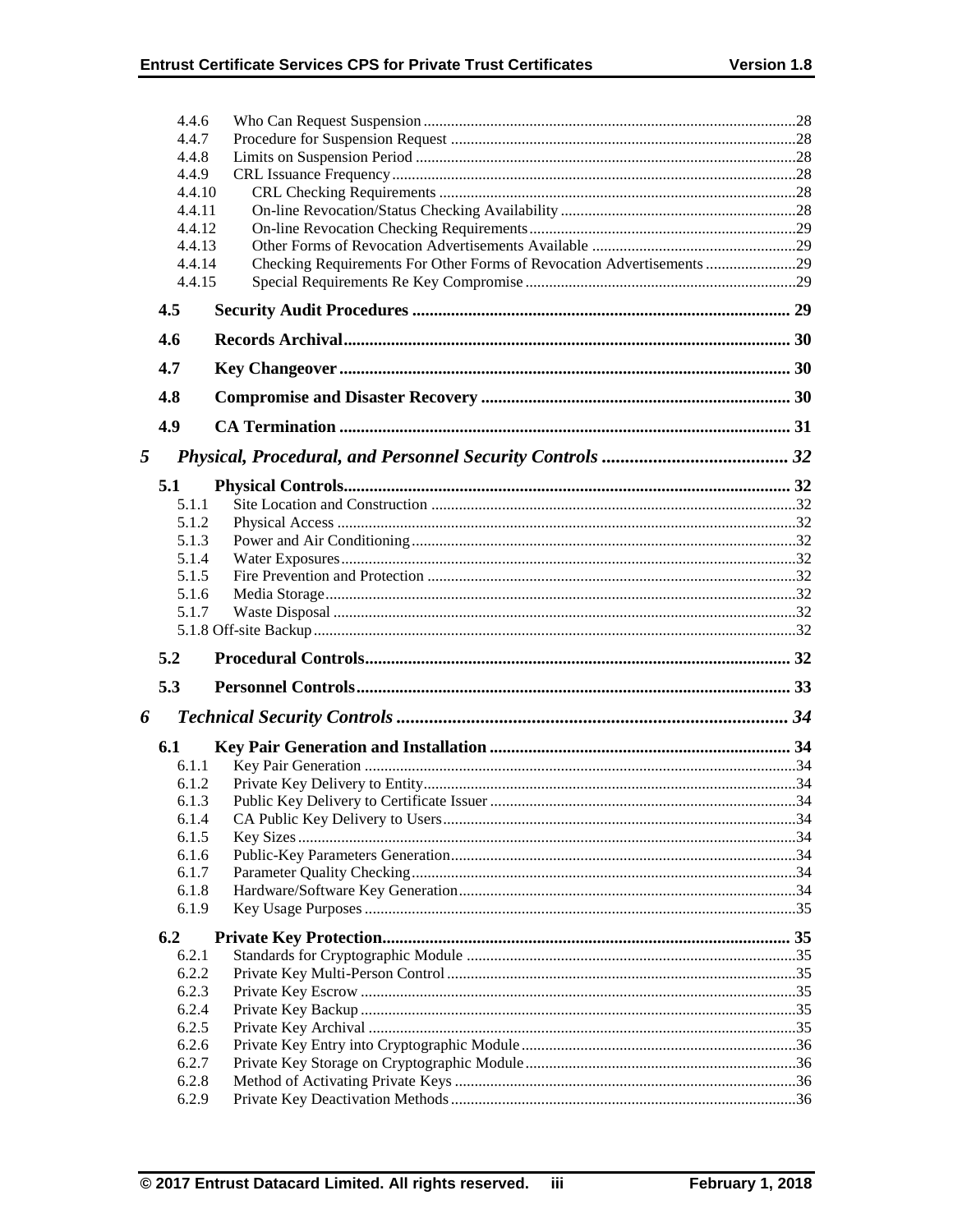|               | 6.2.10 |  |  |  |
|---------------|--------|--|--|--|
|               | 6.3    |  |  |  |
|               | 6.4    |  |  |  |
|               | 6.5    |  |  |  |
|               | 6.6    |  |  |  |
|               | 6.6.1  |  |  |  |
|               | 6.6.2  |  |  |  |
|               | 6.6.3  |  |  |  |
|               | 6.7    |  |  |  |
|               | 6.8    |  |  |  |
| $\mathcal{I}$ |        |  |  |  |
|               | 7.1    |  |  |  |
|               |        |  |  |  |
|               |        |  |  |  |
|               |        |  |  |  |
|               |        |  |  |  |
|               |        |  |  |  |
|               |        |  |  |  |
|               |        |  |  |  |
|               |        |  |  |  |
|               | 7.2    |  |  |  |
|               | 7.3    |  |  |  |
|               | 7.4    |  |  |  |
| 8             |        |  |  |  |
|               | 8.1    |  |  |  |
|               | 8.2    |  |  |  |
|               | 8.3    |  |  |  |
| 9             |        |  |  |  |
| 10            |        |  |  |  |
|               |        |  |  |  |
|               |        |  |  |  |
|               |        |  |  |  |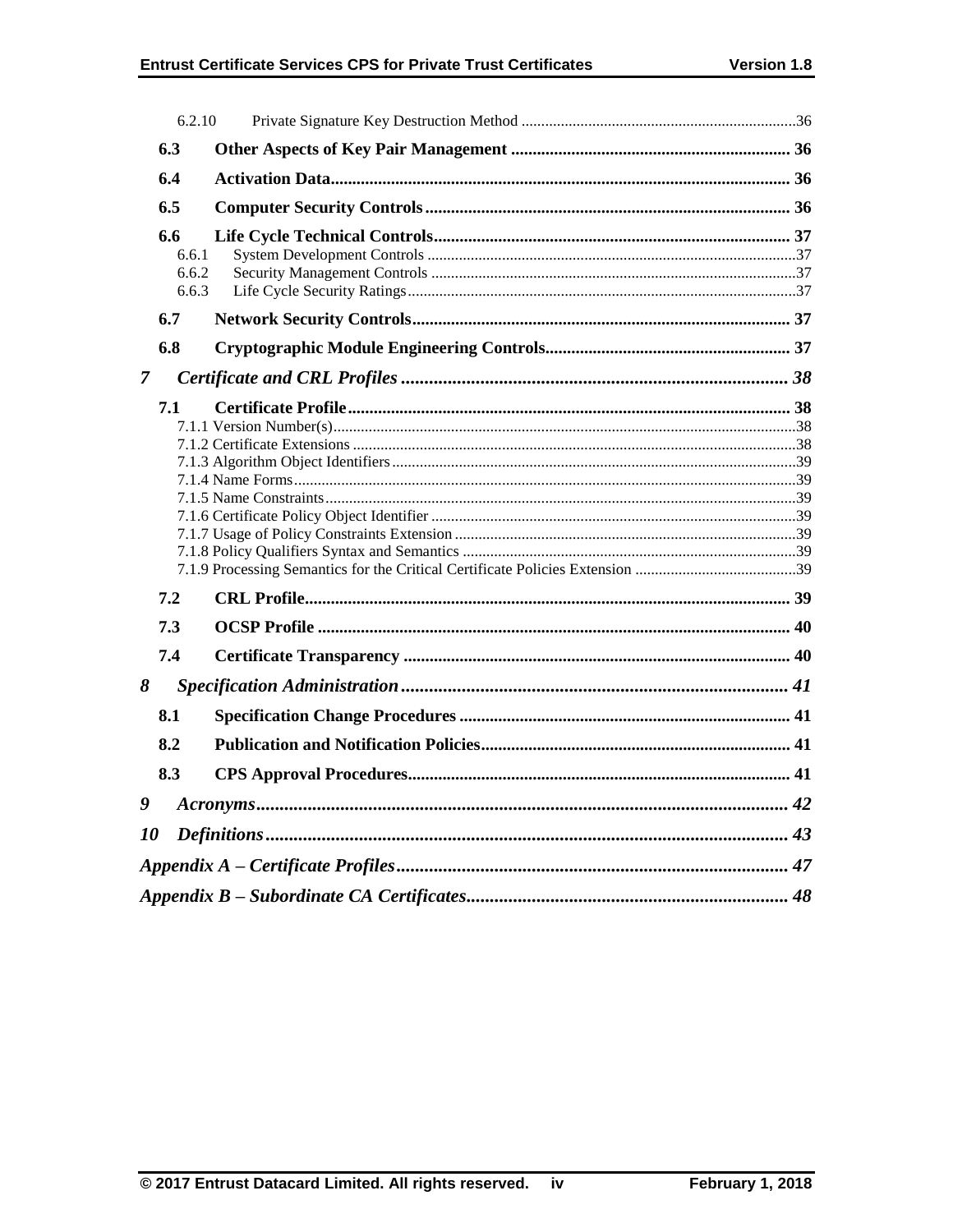# **1. Introduction**

Entrust Datacard Limited ("Entrust") uses Entrust's award winning Entrust Authority family of software products to provide standards-compliant digital certificates that enable more secure on-line communications.

The Entrust Certificate Services Certification Authorities issue Entrust Certificates, as defined in §10, which include the following Certificate Types:

- Private SSL Certificate(s) ("Entrust Private SSL Certificate(s)")
- Mobile Device Certificate(s) ("Entrust Mobile Device Certificate(s)")

# **1.1 Overview**

This Entrust CPS describes the practices and procedures of (i) the Entrust Certification Authorities, and (ii) Registration Authorities operating under the Entrust Certification Authorities. This Entrust CPS also describes the terms and conditions under which Entrust makes Certification Authority and Registration Authority services available in respect to Entrust Certificates. This Entrust CPS is applicable to all persons, entities, and organizations, including, without limitation, all Applicants, Subscribers, Relying Parties, Resellers, Co-marketers and any other persons, entities, or organizations that have a relationship with (i) Entrust in respect to Entrust Certificates and/or any services provided by Entrust in respect to Entrust Certificates, or (ii) any Registration Authorities operating under an Entrust Certification Authorities, or any Resellers or Co-marketers providing any services in respect to Entrust Certificates. This Entrust CPS is incorporated by reference into all Entrust Certificates issued by Entrust Certification Authorities. This Entrust CPS provides Applicants, Subscribers, Relying Parties, Resellers, Co-marketers and other persons, entities, and organizations with a statement of the practices and policies of the Entrust Certification Authorities and also of the Registration Authorities operating under the Entrust Certification Authorities. This Entrust CPS also provides a statement of the rights and obligations of Entrust, any third parties that are operating Registration Authorities under the Entrust Certification Authorities, Applicants, Subscribers, Relying Parties, Resellers, Co-marketers and any other persons, entities, or organizations that may use or rely on Entrust Certificates or have a relationship with an Entrust Certification Authority or a Registration Authority operating under an Entrust Certification Authority in respect to Entrust Certificates and/or any services in respect to Entrust Certificates.

## **1.2 Identification**

This document is called the Entrust Certificate Services Certification Practice Statement for Private Trust Certificates.

## **1.2.1 End Entity Entrust Certificates**

Each Certificate issued by the Entrust CA to a Subscriber contains an Object Identifier (OID) in the Certificate's certificatePolicies extension that:

- 1. indicates which Entrust CA policy statement (i.e. this CPS) relates to that certificate, and which
- 2. asserts the Entrust CA's adherence to and compliance with this CPS.

The following OIDs have been registered for inclusion in Entrust Certificates:

| Entrust Private SSL Certificates (Shared CA):    | 2.16.840.1.114028.10.1.9.1 |
|--------------------------------------------------|----------------------------|
| Entrust Private SSL Certificates (Dedicated CA): | 2.16.840.1.114028.10.1.9.5 |
| Entrust Mobile Device Certificates:              | 2.16.840.1.114028.10.1.9.4 |

# **1.2.2 Subordinate CA Certificates**

Each Certificate issue by the Entrust CA to a Subordinate CA contains a certificate policy OID. Details about Subordinate CA Certificates specified in Appendix B.

Subordinate CA Certificates issued to an Entrust CA will contain either the policy OID or an OID identifying the specific policy for that CA.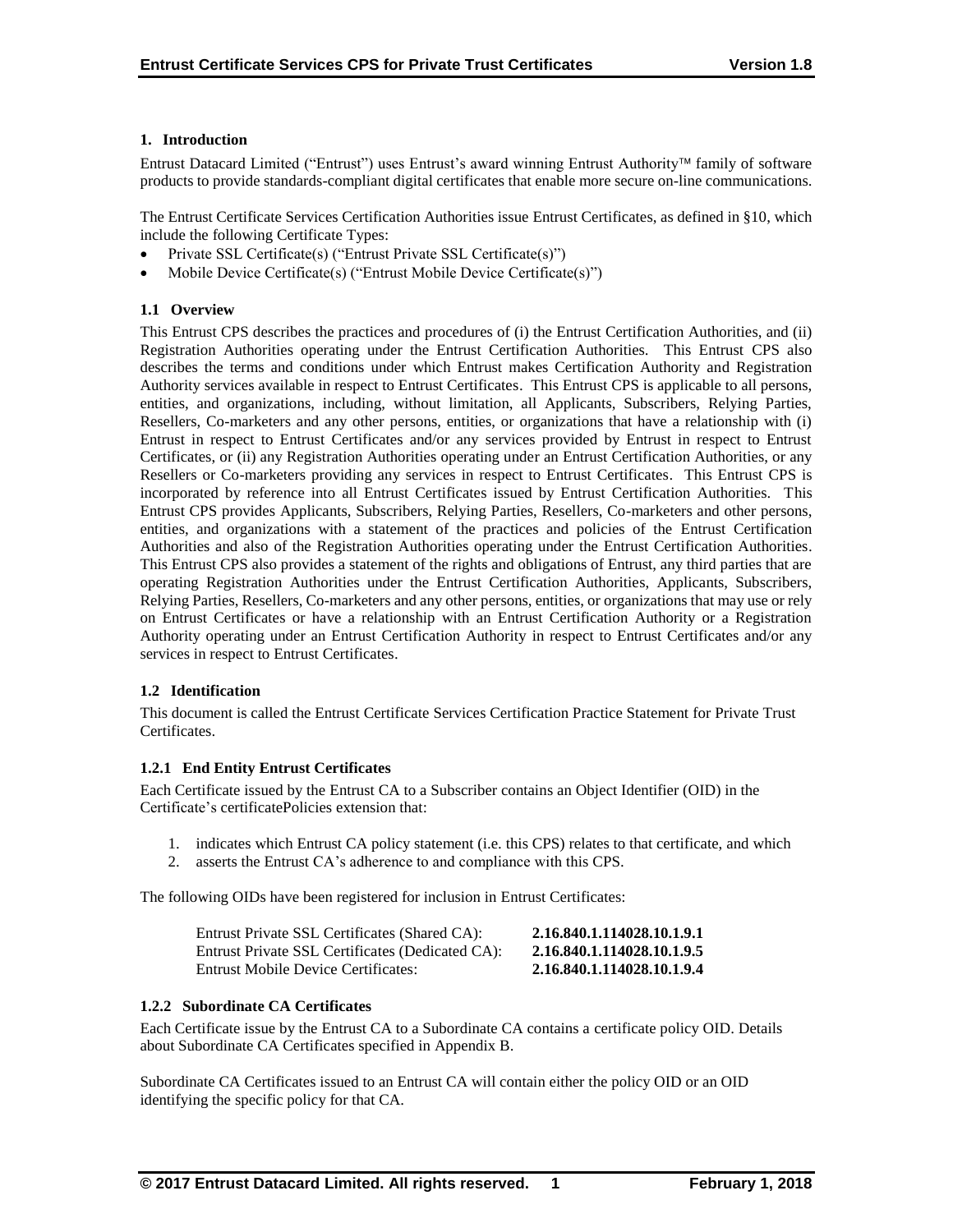Subordinate Certificates issued to a third party CA will contain a policy OID identifying the specific policy for that CA.

# **1.3 Community and Application**

# **1.3.1 Certification Authorities**

In the Entrust public-key infrastructure, Certification Authorities may accept Certificate Signing Requests (CSRs) and Public Keys from Applicants whose identity has been verified as provided herein by an Entrustoperated Registration Authority or by an independent third-party Registration Authority operating under an Entrust Certification Authority. If an Entrust Certificate Application is verified, the verifying Registration Authority will send a request to an Entrust Certification Authority for the issuance of an Entrust Certificate. The Entrust Certification Authority will create an Entrust Certificate containing the Public Key and identification information contained in the request sent by the Registration Authority to that Entrust Certification Authority. The Entrust Certificate created in response to the request will be digitally signed by the Entrust Certification Authority.

Only Certification Authorities authorized by Entrust are permitted to issue Entrust Certificates. In the event that more than one Certification Authority is authorized to issue Entrust Certificates, Entrust will post a list of authorized Certification Authorities in the Entrust Repository.

## **1.3.2 Registration Authorities**

In the Entrust public-key infrastructure, Registration Authorities under the Entrust Certification Authorities may accept Entrust Certificate Applications from Applicants and perform a limited verification of the information contained in such Entrust Certificate Applications. The information provided is verified according to the procedures established by the Entrust Policy Authority. A Registration Authority operating under an Entrust Certification Authority may send a request to such Entrust Certification Authority to issue an Entrust Certificate to the Applicant.

Only Registration Authorities authorized by Entrust are permitted to submit requests to an Entrust Certification Authority for the issuance of Entrust Certificates.

## **1.3.3 End Entities**

End entities for the Entrust public-key infrastructure consist of:

- 1. **Applicants** An Applicant is a person, entity, or organization that has applied for, but has not yet been issued an Entrust Certificate.
- 2. **Subscribers**  A Subscriber is a person, entity, or organization that has been issued an Entrust Certificate.
- 3. **Relying Parties**  A Relying Party is a person, entity, or organization that relies on or uses an Entrust Certificate and/or any other information provided in an Entrust Repository to verify the identity and Public Key of a Subscriber and/or use such Public Key to send or receive encrypted communications to or from a Subscriber.

Additionally, Certificate Beneficiaries are express third party beneficiaries of this CPS and all agreements into which it is incorporated.

## **1.3.4 Applicability**

This Entrust CPS is applicable to the following Certificate Types issued by Entrust Certification Authorities.

## Entrust Private SSL Certificates

Private SSL Certificates are intended for use in establishing web-based data communication conduits via TLS/SSL protocols. Entrust Private SSL Certificates conform to the requirements of the ITU-T X.509 v3 standard. The primary purpose of a Private SSL Certificate is to facilitate the exchange of encryption keys in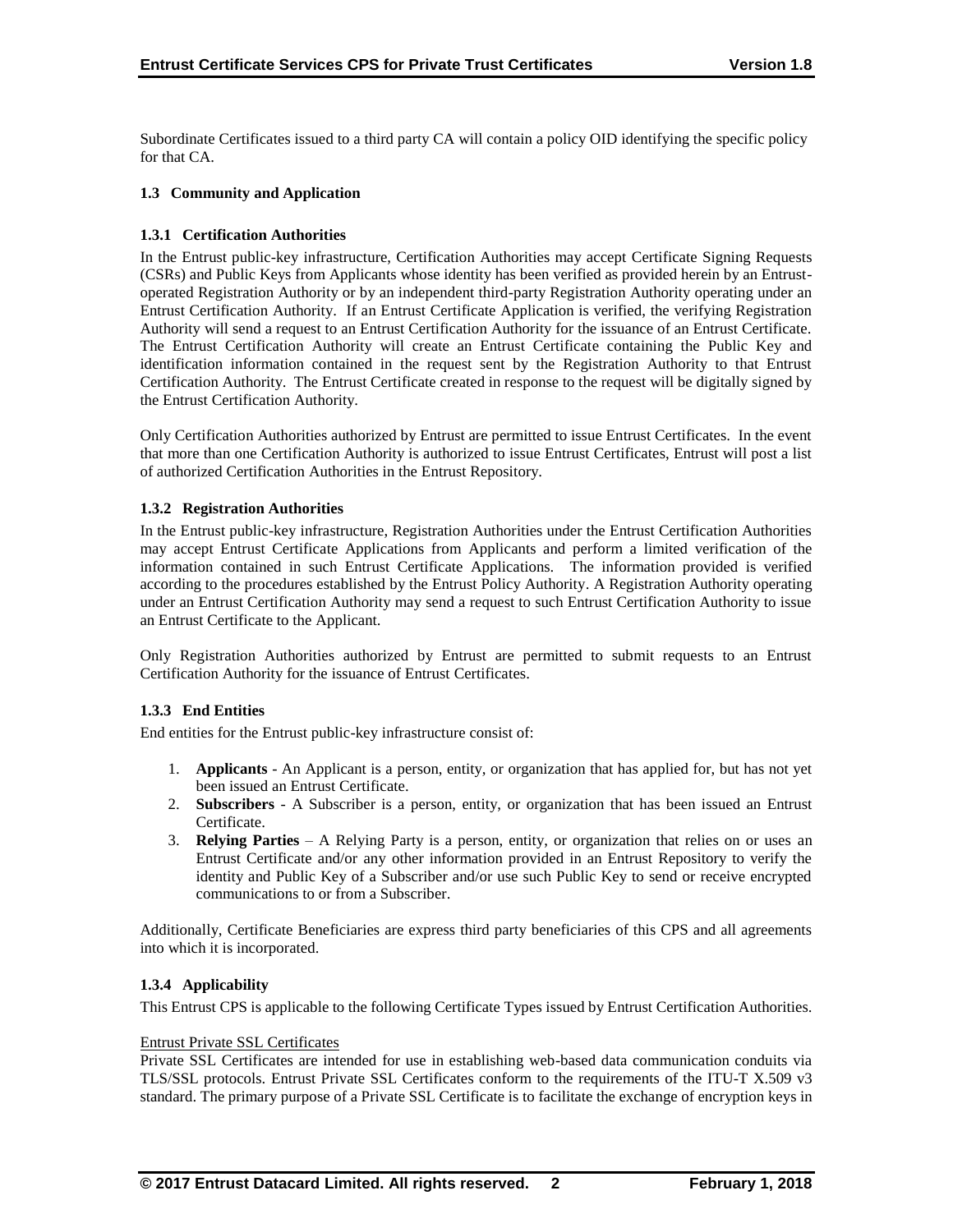order to enable the encrypted communication of information over the Internet between the user of an Internet browser and a secure server.

## Entrust Mobile Device Certificates

Mobile Device Certificates are intended to allow the identification of mobile devices. Entrust Mobile Device Certificates conform to the requirements of the ITU-T X.509 v3 standard. The primary purpose of a Mobile Device Certificate is to provide a trusted identity to a service to obtain authorization to use that service.

## **1.4 Certificate Usage**

Entrust private certificates are issued to organizations to allow servers, devices and individuals to identify themselves to entities and services of the organization for authorization.

Entrust Private SSL Certificates may be issued from a Shared CA to multiple related or unrelated Subscriber's or from a Dedicated CA to a single Subscriber. There may be policy differences between a Shared CA and a Dedicated CA, which will be indicated in this CPS.

# **1.5 Contact Details**

# **1.5.1 Specification Administration Organization**

The Entrust CPS is administered by the Entrust Policy Authority; it is based on the policies established by Entrust Datacard Limited.

#### **1.5.2 Contact Person**

The contact information for questions about Entrust Certificates is:

Entrust Datacard Limited 1000 Innovation Drive Ottawa, Ontario Canada K2K 3E7 Attn: Entrust Certificate Services

Tel: 1-866-267-9297 or 1-613-270-2680 Email: ecs.support@entrustdatacard.com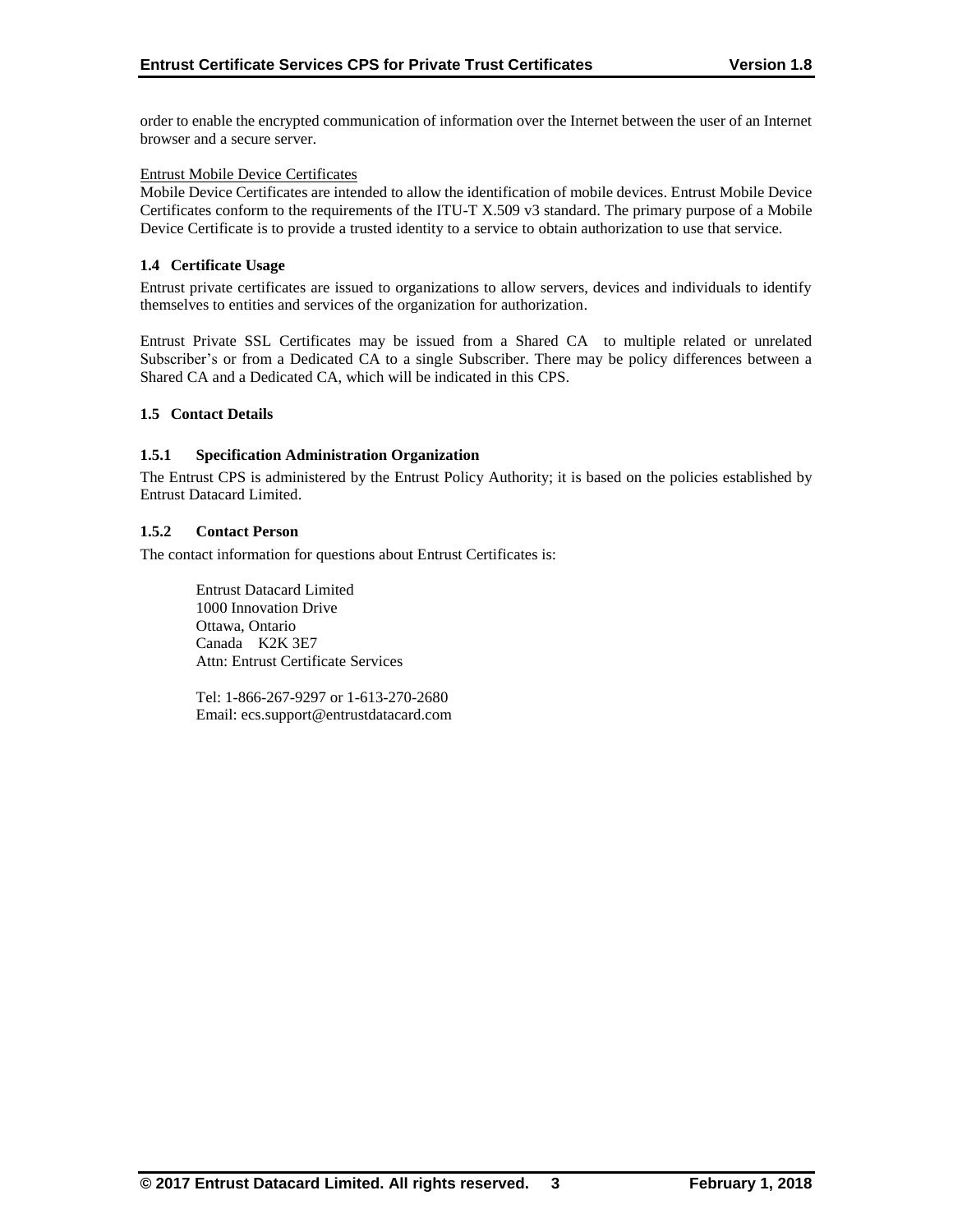# **2. General Provisions**

# **2.1 Obligations**

# **2.1.1 Certification Authority Obligations**

An Entrust Certification Authority shall:

- (i) provide Certification Authority services in accordance with the terms and conditions of the Entrust CPS;
- (ii) upon receipt of a request from a Registration Authority operating under such Entrust Authority, issue an Entrust Certificate in accordance with the terms and conditions of the Entrust CPS;
- (iii) make available Entrust Certificate revocation information by issuing Entrust Certificates and by issuing and making available Entrust Certificate CRLs in an Entrust Repository in accordance with the terms and conditions of the Entrust CPS;
- (iv) issue and publish Entrust Certificate CRLs on a regular schedule in accordance with the terms and conditions of the Entrust CPS; and
- (v) upon receipt of a revocation request from a Registration Authority operating under such Entrust Certification Authority, revoke the specified Entrust Certificate in accordance with the terms and conditions of the Entrust CPS.

In operating the Entrust Certification Authorities, Entrust may use one or more representatives or agents to perform its obligations under the Entrust CPS, any Subscription Agreements, or any Relying Party Agreements, provided that Entrust shall remain responsible for its performance.

# **2.1.2 Registration Authority Obligations**

A Registration Authority operating under an Entrust Certification Authority shall:

- (i) receive Entrust Certificate Applications in accordance with the terms and conditions of the Entrust CPS;
- (ii) perform, log and secure limited verification of information submitted by Applicants when applying for Entrust Certificates, and if such verification is successful, submit a request to an Entrust Certification Authority for the issuance of an Entrust Certificate, all in accordance with the terms and conditions of the Entrust CPS;
- (iii) receive and verify requests from Subscribers for the revocation of Entrust Certificates, and if the verification of a revocation request is successful, submit a request to an Entrust Certification Authority for the revocation of such Entrust Certificate, all in accordance with the terms and conditions of the Entrust CPS;
- (iv) notify Subscribers, in accordance with the terms and conditions of the Entrust CPS, that an Entrust Certificate has been issued to them; and
- (v) notify Subscribers, in accordance with the terms and conditions of the Entrust CPS, that an Entrust Certificate issued to them has been revoked or will soon expire.

Entrust may use one or more representatives or agents to perform its obligations in respect of an Entrustoperated Registration Authority under the Entrust CPS, any Subscription Agreements, or any Relying Party Agreements, provided that Entrust shall remain responsible for the performance of such representatives or agents under the Entrust CPS, any Subscription Agreements, or any Relying Party Agreements. Entrust may appoint independent third parties to act as Registration Authorities under an Entrust Certification Authority. Such independent third-party Registration Authorities shall be responsible for their performance under the Entrust CPS, any Subscription Agreements, or any Relying Party Agreements. Entrust shall not be responsible for the performance of such independent third-party Registration Authorities. Independent thirdparty Registration Authorities may use one or more representatives or agents to perform their obligations when acting as a Registration Authority under an Entrust Certification Authority. Independent third-party Registration Authorities shall remain responsible for the performance of such representatives or agents under the Entrust CPS, any Subscription Agreements, or any Relying Party Agreements. Entrust may appoint Resellers and Co-marketers for (i) Entrust Certificates, and (ii) services provided in respect to Entrust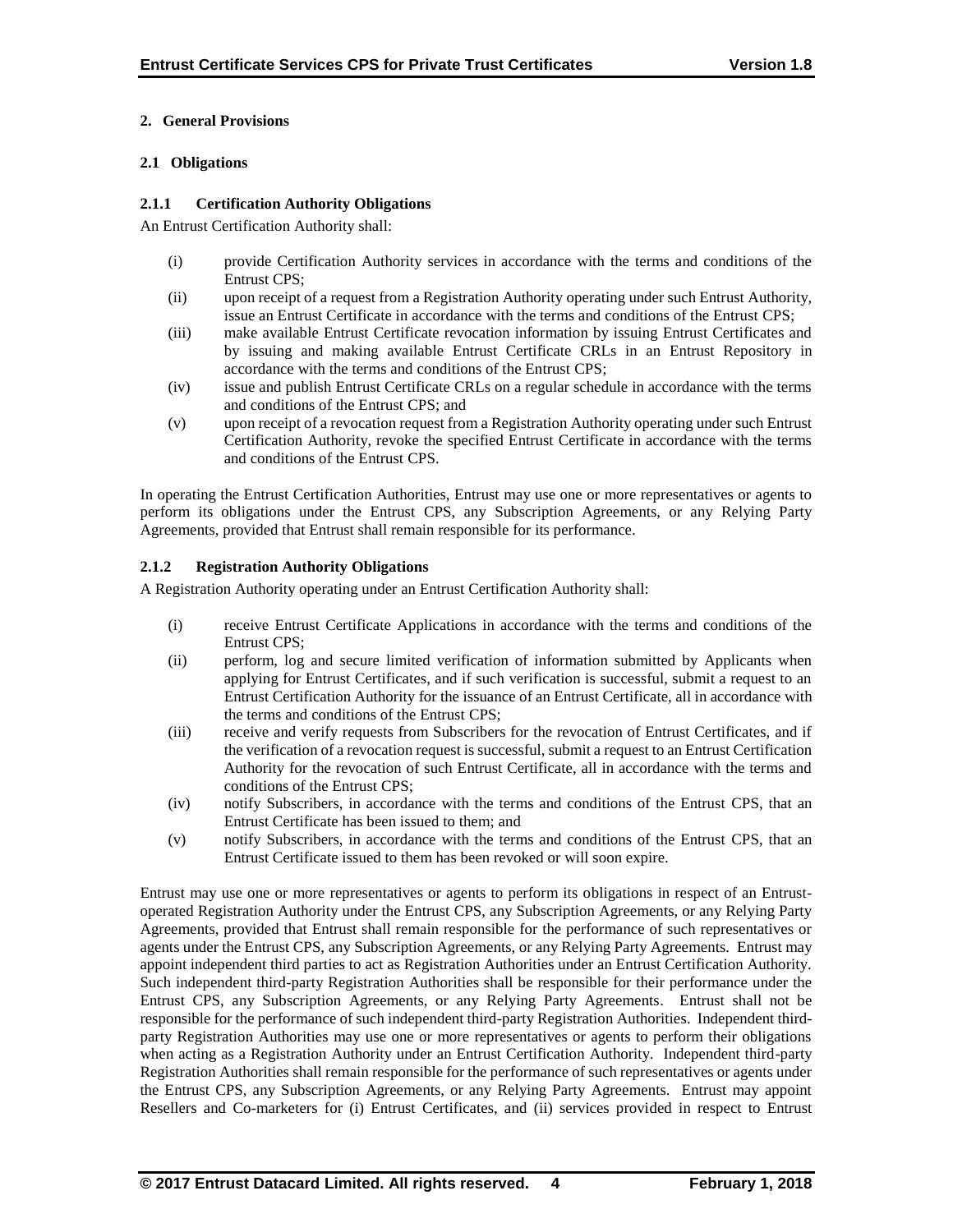Certificates. Such Resellers and Co-marketers shall be responsible for their performance under the Entrust CPS, any Subscription Agreements, or any Relying Party Agreements. Entrust shall not be responsible for the performance of any such Resellers and Co-marketers. Resellers and Co-marketers may use one or more representatives or agents to perform their obligations under the Entrust CPS, any Subscription Agreements, or any Relying Party Agreements. Resellers and Co-marketers shall remain responsible for the performance of such representatives or agents under the Entrust CPS, any Subscription Agreements, or any Relying Party Agreements. Independent third-party Registration Authorities, Resellers, and Co-marketers shall be entitled to receive all of the benefit of all (i) disclaimers of representations, warranties, and conditions, (ii) limitations of liability, (iii) representations and warranties from Applicants, Subscribers, and Relying Parties, and (iv) indemnities from Applicants, Subscribers, and Relying Parties, set forth in this Entrust CPS, any Subscription Agreements, and any Relying Party Agreements.

# **2.1.3 Subscriber Obligations**

Subscribers and Applicants shall:

- (i) understand and, if necessary, receive proper education in the use of Public-Key cryptography and Certificates including Entrust Certificates;
- (ii) provide, in any communications with Entrust or an independent third-party Registration Authority, correct information with no errors, misrepresentations, or omissions;
- (iii) provide verification information that Entrust may request, within the time period requested;
- (iv) generate a new, secure, and cryptographically sound Key Pair to be used in association with the Subscriber's Entrust Certificate or Applicant's Entrust Certificate Application, if not generated by an Entrust Certification Authority;
- (v) read and agree to all terms and conditions of the Entrust CPS and Subscription Agreement;
- (vi) refrain from modifying the contents of an Entrust Certificate;
- (vii) use Entrust Certificates exclusively for legal and authorized purposes in accordance with the terms and conditions of the Entrust CPS and applicable laws including, without limitation, laws relating to import, export, data protection and the right to include personal information in Entrust Certificates;
- (viii) only use an Entrust Certificate on behalf of the person, entity, or organization listed as the Subject in such Entrust Certificate;
- (ix) keep confidential and properly protect the Subscriber's or Applicant's Private Keys;
- (x) notify Entrust or, if Applicant submitted its Entrust Certificate Application to an independent thirdparty Registration Authority, such independent third-party Registration Authority, as soon as reasonably practicable of any change to any information included in the Applicant's Entrust Certificate Application or any change in any circumstances that would make the information in the Applicant's Entrust Certificate Application misleading or inaccurate;
- (xi) notify Entrust or, if Subscriber received its Entrust Certificate through an independent third-party Registration Authority, such independent third-party Registration Authority, as soon as reasonably practicable of any change to any information included in the Subscriber's Entrust Certificate or any change in any circumstances that would make the information in the Subscriber's Entrust Certificate misleading or inaccurate;
- (xii) immediately cease to use an Entrust Certificate if any information included in the Subscriber's Entrust Certificate or if a change in circumstances would make the information in the Subscriber's Entrust Certificate misleading or inaccurate;
- (xiii) notify Entrust or, if Subscriber received its Entrust Certificate from an independent third-party Registration Authority, such independent third-party Registration Authority, immediately of any suspected or actual Compromise of the Subscriber's or Applicant's Private Keys and request the revocation of such Entrust Certificate;
- (xiv) immediately cease to use the Subscriber's Entrust Certificate upon (a) expiration or revocation of such Entrust Certificate, or (b) any suspected or actual Compromise of the Private Key corresponding to the Public Key in such Entrust Certificate, and remove such Entrust Certificate from the devices and/or software in which it has been installed, where applicable;
- (xv) refrain from using the Subscriber's Private Key corresponding to the Public Key in the Subscriber's Entrust Certificate to sign other Certificates; and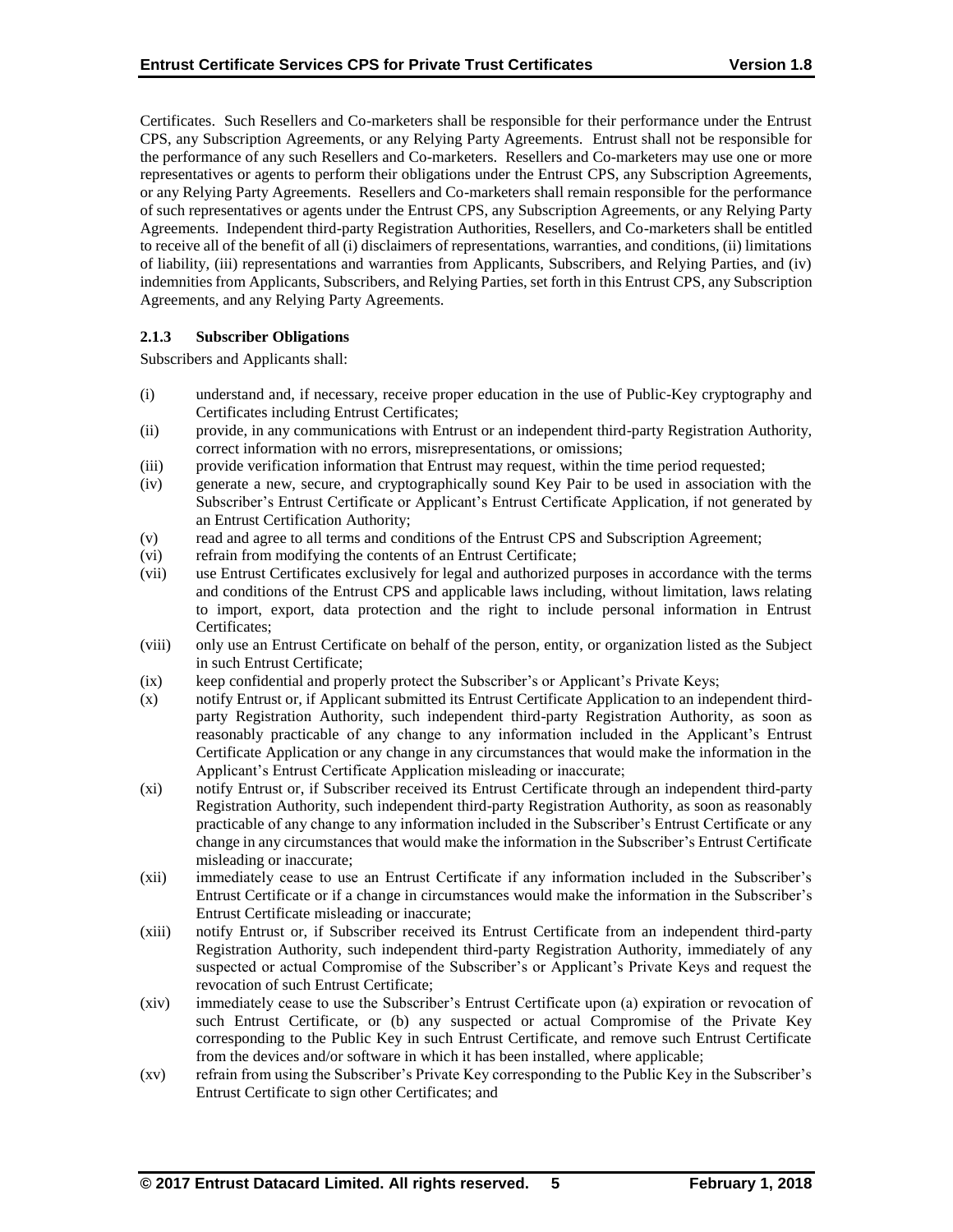(xvi) use the Subscriber's or Applicant's own judgment about whether it is appropriate, given the level of security and trust provided by an Entrust Certificate, to use an Entrust Certificate in any given circumstance.

Entrust Certificates and related information may be subject to export, import, and/or use restrictions. Subscribers shall comply with all laws and regulations applicable to a Subscriber's right to export, import, and/or use Entrust Certificates and/or related information, including, without limitation, all laws and regulations in respect to nuclear, chemical or biological weapons proliferation. Subscribers shall be responsible for procuring all required licenses and permissions for any export, import, and/or use of Entrust Certificates and/or related information. Certain cryptographic techniques, software, hardware, and firmware ("Technology") that may be used in processing or in conjunction with Entrust Certificates may be subject to export, import, and/or use restrictions. Subscribers shall comply with all laws and regulations applicable to a Subscriber's right to export, import, and/or use such Technology or related information. Subscribers shall be responsible for procuring all required licenses and permissions for any export, import, and/or use of such Technology or related information.

## **2.1.3.1 Subscriber and Applicant Representations and Warranties**

Subscribers and Applicants represent and warrant to Entrust and to all Certificate Beneficiaries, that:

- (i) all information provided, and all representations made, by Subscriber in relation to any Entrust Certificates are and will be complete, accurate, and truthful (and Subscriber shall promptly update such information and representations from time to time as necessary to maintain such completeness and accuracy);
- (ii) provision of verification information reasonably requested by Entrust or its delegate will not be unreasonably delayed;
- (iii) the Private Key corresponding to the Public Key submitted to Entrust in connection with an Entrust Certificate Application was created using sound cryptographic techniques, if not generated by an Entrust Certification Authority;
- (iv) all measures necessary have been taken to maintain sole control of, keep confidential, and properly protect the Private Key (and any associated access information or device  $-$  e.g., password or token) at all times;
- (v) any information provided to Entrust or to any independent third-party Registration Authorities in connection with an Entrust Certificate Application does not infringe, misappropriate, dilute, unfairly compete with, or otherwise violate the intellectual property, or other rights of any person, entity, or organization in any jurisdiction;
- (vi) the Entrust Certificate(s) will not be installed or used until it has reviewed and verified the accuracy of the data in each Certificate;
- (vii) Subscriber will immediately respond to Entrust's instructions concerning (1) compromise of the Private Key associated with any Entrust Certificate and (2) misuse or suspected misuse of an Entrust Certificate;
- (viii) all use of the Entrust Certificate and its associated Private Key shall cease immediately, and the Subscriber shall promptly notify Entrust and request the revocation of the Entrust Certificate, if (1) any information included in the Entrust Certificate changes, is or becomes incorrect or inaccurate, or if any change in any circumstances would make the information in the Entrust Certificate Application or Entrust Certificate incorrect, misleading or inaccurate; or (2) there is any actual or suspected misuse or compromise of the Private Key (or key activation data) associated with the Public Key in the Entrust Certificate;
- (ix) all use of the (1) Entrust Certificate and (2) Private Key associated with the Public Key in such Entrust Certificate shall cease upon expiration or revocation of such Entrust Certificate and such Entrust Certificate shall be removed from the devices and/or software in which it has been installed;
- (x) the Entrust Certificates will not be used for any hazardous or unlawful (including tortious) activities; and
- (xi) the subject named in the Entrust Certificate corresponds to the Subscriber, and that it legally exists as a valid entity in the jurisdiction of incorporation specified in the Entrust Certificates;

Entrust Private SSL Certificates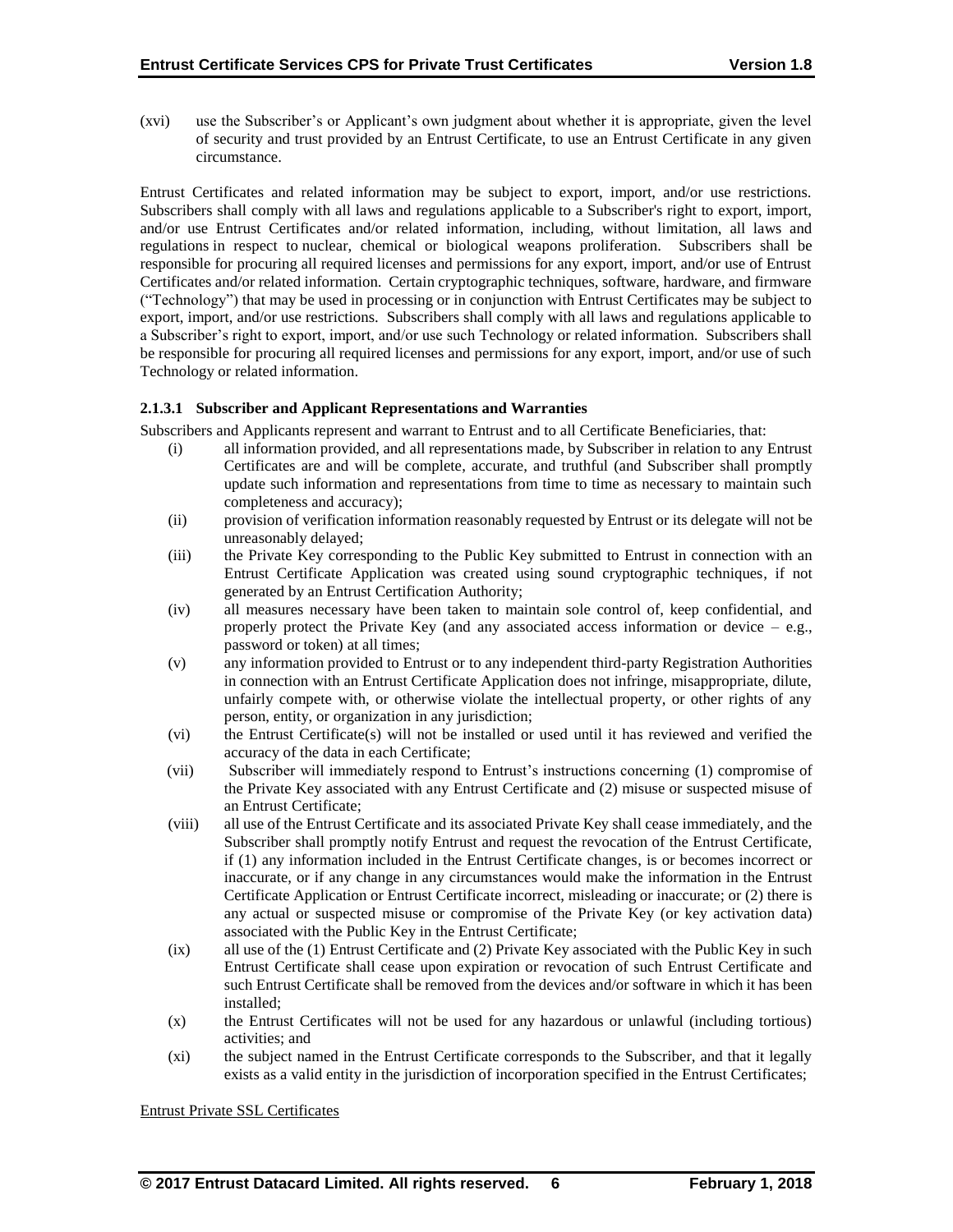Subscribers and Applicants represent and warrant to Entrust and to all Certificate Beneficiaries, that:

(xii) the Entrust Certificate shall be installed only on the server accessible at the domain name listed in the Entrust Certificate, and will only be used in compliance with all applicable laws, solely for authorized company business, and solely in accordance with the Subscription Agreement and the CPS.

# **2.1.3.2 Subscriber Notice Requirements**

No stipulation.

# **2.1.4 Relying Party Obligations**

Relying Parties shall:

- (i) understand and, if necessary, receive proper education in the use of Public-Key cryptography and Certificates including Entrust Certificates;
- (ii) read and agree to all terms and conditions of the Entrust CPS and the Relying Party Agreement;
- (iii) verify Entrust Certificates, including use of CRLs, in accordance with the certification path validation procedure specified in ITU-T Rec. X.509:2005 | ISO/IEC 9594-8 (2005), taking into account any critical extensions and approved technical corrigenda as appropriate; and
- (iv) make their own judgment and rely on an Entrust Certificate only if such reliance is reasonable in the circumstances, including determining whether such reliance is reasonable given the nature of the security and trust provided by an Entrust Certificate and the value of any transaction that may involve the use of an Entrust Certificate.
- (v) trust and make use of an Entrust Certificate only if the Entrust Certificate has not expired or been revoked and if a proper chain of trust can be established to a trustworthy root.

Entrust Certificates and related information may be subject to export, import, and/or use restrictions. Relying Parties shall comply with all laws and regulations applicable to a Relying Party's right to use Entrust Certificates and/or related information, including, without limitation, all laws and regulations in respect to nuclear, chemical or biological weapons proliferation. Relying Parties shall be responsible for procuring all required licenses and permissions for any export, import, and/or use of Entrust Certificates and/or related information. Certain cryptographic techniques, software, hardware, and firmware ("Technology") that may be used in processing or in conjunction with Entrust Certificates may be subject to export, import, and/or use restrictions. Relying Parties shall comply with all laws and regulations applicable to a Relying Party's right to export, import, and/or use such Technology or related information. Relying Parties shall be responsible for procuring all required licenses and permissions for any export, import, and/or use of such Technology or related information.

## **2.1.4.1 Relying Party Representations and Warranties**

Relying Parties represent and warrant to Entrust that:

- (i) the Relying Party shall properly validate an Entrust Certificate before making a determination about whether to rely on such Entrust Certificate, including confirmation that the Entrust Certificate has not expired or been revoked and that a proper chain of trust can be established to a trustworthy root;
- (ii) the Relying Party shall not rely on an Entrust Certificate that cannot be validated back to a trustworthy root;
- (iii) the Relying Party shall exercise its own judgment in determining whether it is reasonable under the circumstances to rely on an Entrust Certificate, including determining whether such reliance is reasonable given the nature of the security and trust provided by an Entrust Certificate and the value of any transaction that may involve the use of an Entrust Certificate; and
- (iv) the Relying Party shall not use an Entrust Certificate for any hazardous or unlawful (including tortious) activities.
- (v) the Relying Party shall not rely on a revoked or expired Entrust Certificate.

# **2.1.5 Repository Obligations**

An Entrust Repository shall: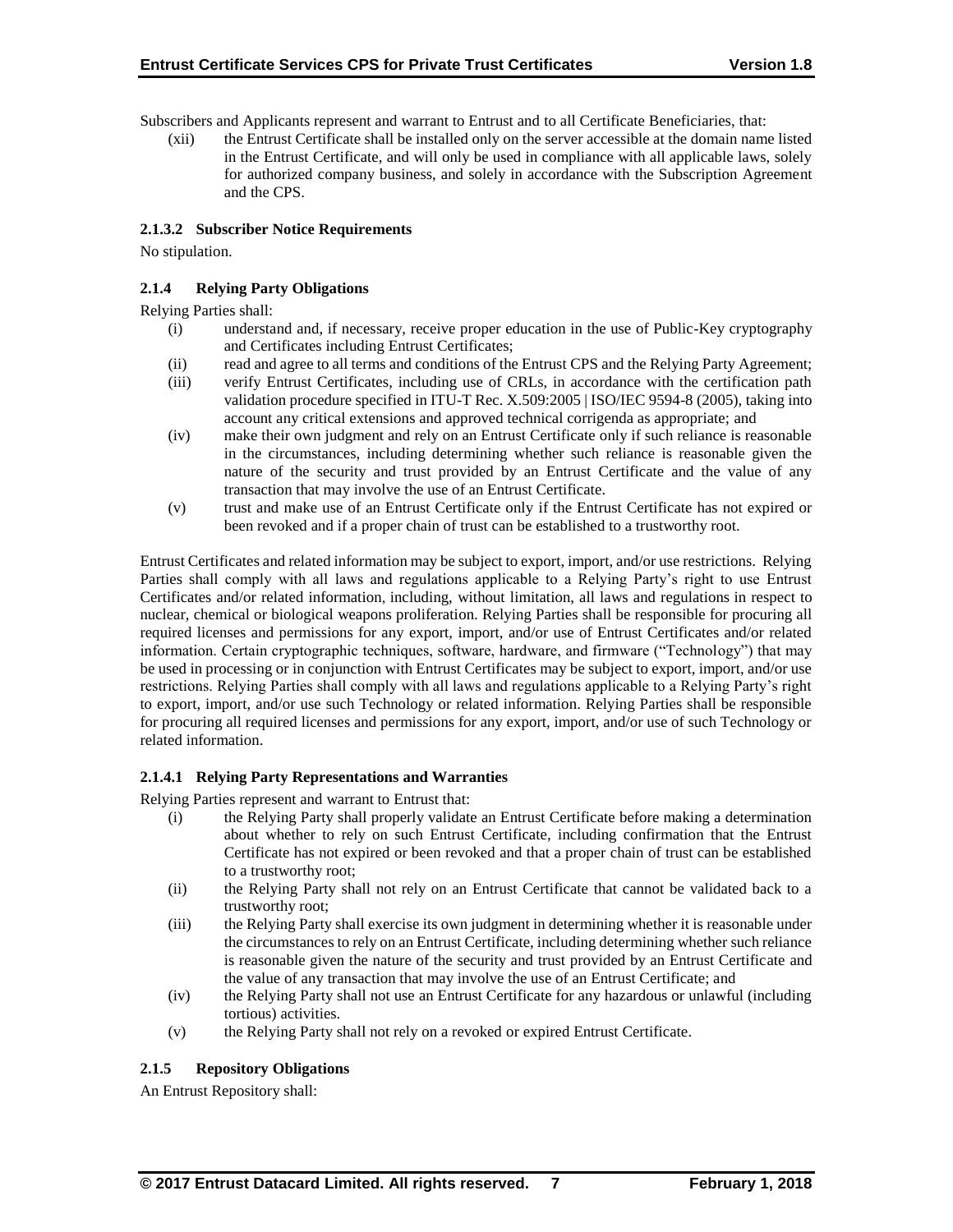- (i) make available, in accordance with the terms and conditions of the Entrust CPS, Entrust Certificate revocation information published by an Entrust Certification Authority; and
- (ii) make available a copy of the Entrust CPS and other information related to the products and services provided by Entrust Certification Authorities and any Registration Authorities operating under the Entrust Certification Authorities.

# **2.2 Liability**

**THE MAXIMUM CUMULATIVE LIABILITY OF THE ENTRUST GROUP TO ANY APPLICANTS, SUBSCRIBERS, RELYING PARTIES OR ANY OTHER PERSONS, ENTITIES, OR ORGANIZATIONS FOR ANY LOSSES, COSTS, EXPENSES, LIABILITIES, DAMAGES, CLAIMS, OR SETTLEMENT AMOUNTS ARISING OUT OF OR RELATING TO USE OF AN ENTRUST CERTIFICATE OR ANY SERVICES PROVIDED IN RESPECT TO ANY ENTRUST CERTIFICATES IS LIMITED BY THIS ENTRUST CPS. THIS ENTRUST CPS ALSO CONTAINS LIMITED WARRANTIES, LIMITATIONS ON LIABILITY, AND DISCLAIMERS OF REPRESENTATIONS, WARRANTIES AND CONDITIONS.**

# **2.2.1 CA Liability**

## **2.2.1.1 Warranties and Limitations on Warranties**

Entrust makes the following limited warranties with respect to the operation of Entrust Certification Authorities:

- (i) Entrust Certification Authorities shall provide Repository services consistent with the practices and procedures set forth in this Entrust CPS;
- (ii) Entrust Certification Authorities shall perform Entrust Certificate issuance consistent with the procedures set forth in this Entrust CPS; and
- (iii) Entrust Certification Authorities shall provide revocation services consistent with the procedures set forth in this Entrust CPS.

Notwithstanding the foregoing, in no event does the Entrust Group make any representations, or provide any warranties, or conditions to any Applicants, Subscribers, Relying Parties, or any other persons, entities, or organizations with respect to (i) the techniques used in the generation and storage of the Private Key corresponding to the Public Key in an Entrust Certificate, including, whether such Private Key has been Compromised or was generated using sound cryptographic techniques, (ii) the reliability of any cryptographic techniques or methods used in conducting any act, transaction, or process involving or utilizing an Entrust Certificate, (iii) any software whatsoever, or (iv) non-repudiation of any Entrust Certificate or any transaction facilitated through the use of an Entrust Certificate, since such determination is a matter of applicable law.

Applicants, Subscribers, and Relying Parties acknowledge and agree that operations in relation to Entrust Certificates and Entrust Certificate Applications are dependent on the transmission of information over communication infrastructures such as, without limitation, the Internet, telephone and telecommunications lines and networks, servers, firewalls, proxies, routers, switches, and bridges ("Telecommunication Equipment") and that this Telecommunication Equipment is not under the control of Entrust. The Entrust Group shall not be liable for any error, failure, delay, interruption, defect, or corruption in relation to an Entrust Certificate, an Entrust Certificate CRL, Entrust OCSP message, or an Entrust Certificate Application to the extent that such error, failure, delay, interruption, defect, or corruption is caused by such Telecommunication Equipment.

# **2.2.1.2 Disclaimers**

**EXCEPT AS SPECIFICALLY PROVIDED IN SECTION 2.2.1.1, THE ENTRUST GROUP DOES NOT MAKE ANY REPRESENTATIONS OR GIVE ANY WARRANTIES OR CONDITIONS, WHETHER EXPRESS, IMPLIED, STATUTORY, BY USAGE OF TRADE, OR OTHERWISE, AND THE ENTRUST GROUP SPECIFICALLY DISCLAIMS ANY AND ALL REPRESENTATIONS, WARRANTIES, AND CONDITIONS OF MERCHANTABILITY, NON-INFRINGEMENT, TITLE, SATISFACTORY QUALITY, AND/OR FITNESS FOR A PARTICULAR PURPOSE.**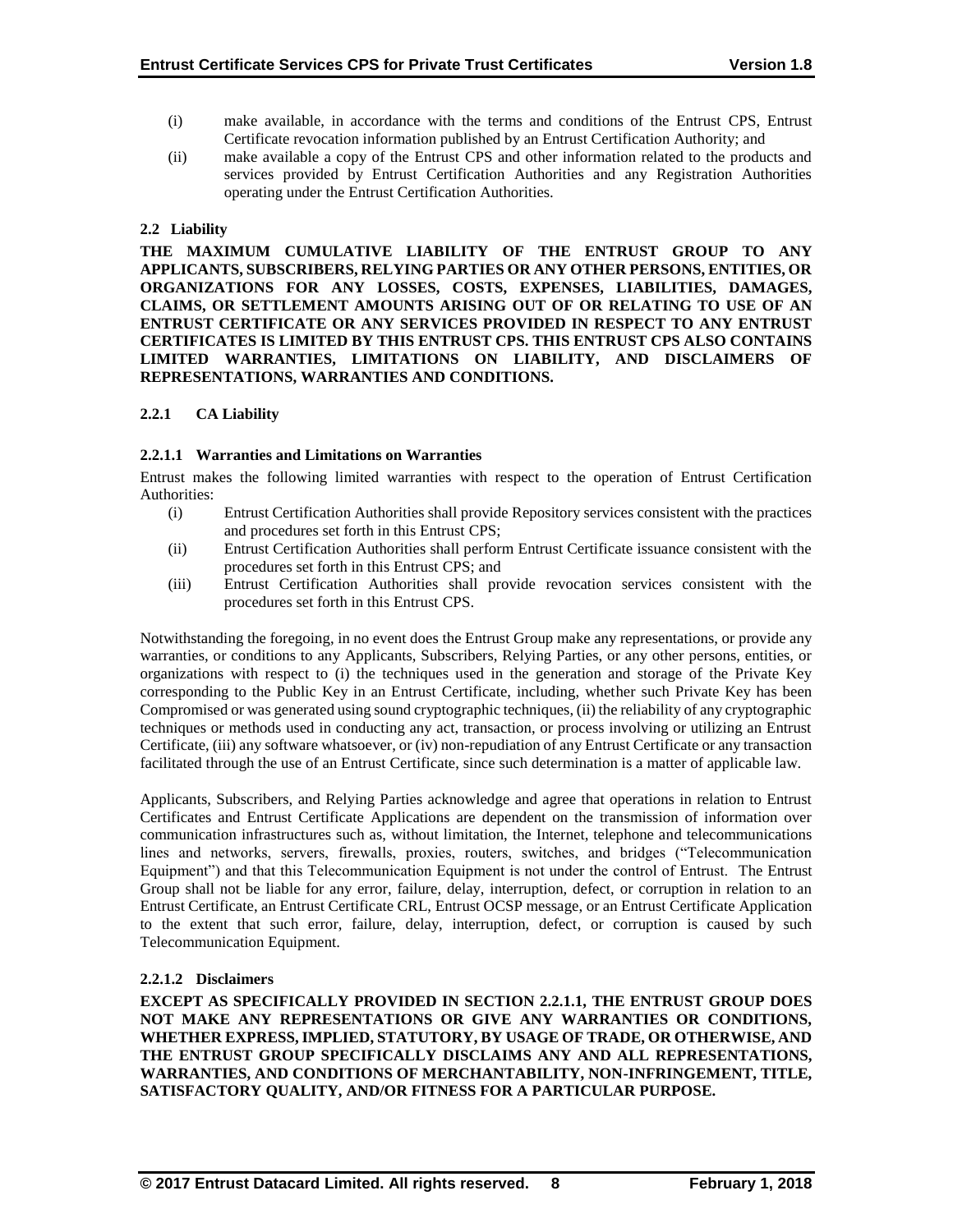# **2.2.1.3 Loss Limitations**

**THE ENTRUST GROUP'S ENTIRE LIABILITY UNDER THE ENTRUST CPS IS SET FORTH IN THE APPLICABLE SUBSCRIPTION AGREEMENT(S) AND/OR RELYING PARTY AGREEMENT(S). THE ENTRUST GROUP'S ENTIRE LIABILITY TO ANY OTHER PARTY IS SET OUT IN THE AGREEMENT(S) BETWEEN ENTRUST AND SUCH OTHER PARTY. TO THE EXTENT ENTRUST HAS ISSUED THE ENTRUST CERTIFICATE IN COMPLIANCE WITH THE ENTRUST CPS, THE ENTRUST GROUP SHALL HAVE NO LIABILITY TO THE SUBSCRIBER, RELYING PARTY OR ANY OTHER PARTY FOR ANY CLAIMS, DAMAGES OR LOSSES SUFFERED AS THE RESULT OF THE USE OF OR RELIANCE ON SUCH ENTRUST CERTIFICATE.**

**FOR GREATER CERTAINTY, ENTRUST GROUP'S ENTIRE LIABILITY UNDER THIS ENTRUST CPS TO: (I) AN APPLICANT OR SUBSCRIBER IS SET OUT IN THE SUBSCRIPTION AGREEMENT BETWEEN ENTRUST (OR AN AFFILIATE OF ENTRUST) AND SUCH SUBSCRIBER; AND (II) A RELYING PARTY IS SET OUT IN THE RELYING PARTY AGREEMENT POSTED IN THE REPOSITORY ON THE DATE THE RELYING PARTY RELIES ON SUCH ENTRUST CERTIFICATE.**

## **2.2.1.4 Other Exclusions**

Without limitation, the Entrust Group shall not be liable to any Applicants, Subscribers, Relying Parties or any other person, entity, or organization for any losses, costs, expenses, liabilities, damages, claims, or settlement amounts arising out of or relating to use of an Entrust Certificate or any services provided in respect to an Entrust Certificate if:

- (i) the Entrust Certificate was issued as a result of errors, misrepresentations, or other acts or omissions of a Subscriber or of any other person, entity, or organization;
- (ii) the Entrust Certificate has expired or has been revoked;
- (iii) the Entrust Certificate has been modified or otherwise altered;
- (iv) the Subscriber failed to stop using an Entrust Certificate after the information contain in such Entrust Certificate changed or after circumstances changed so that the information contained in such Entrust Certificate became misleading or inaccurate;
- (v) a Subscriber breached the Entrust CPS or the Subscriber's Subscription Agreement, or a Relying Party breached the Entrust CPS or the Relying Party's Relying Party Agreement;
- (vi) the Private Key associated with the Entrust Certificate has been Compromised; or
- (vii) the Entrust Certificate is used other than as permitted by the Entrust CPS or is used in contravention of applicable law.

In no event shall the Entrust Group be liable to any Applicant, Subscriber, or any other person, entity, or organization for any losses, costs, liabilities, expenses, damages, claims, or settlement amounts arising out of or relating to the refusal by Entrust to issue or request the issuance of an Entrust Certificate. In no event shall the Entrust Group be liable to any Applicant, Subscriber, or any other person, entity, or organization for any losses, costs, liabilities, expenses, damages, claims, or settlement amounts arising out of or relating to any delay by the Entrust Group, in issuing or in requesting the issuance of an Entrust Certificate.

In no event shall the Entrust Group be liable to any Subscriber, Relying Party, or any other person, entity, or organization for any losses, costs, expenses, liabilities, damages, claims, or settlement amounts arising out of or relating to any proceeding or allegation that an Entrust Certificate or any information contained in an Entrust Certificate infringes, misappropriates, dilutes, unfairly competes with, or otherwise violates any patent, trademark, copyright, trade secret, or any other intellectual property right or other right of any person, entity, or organization in any jurisdiction.

## **2.2.1.5 Hazardous Activities**

Entrust Certificates and the services provided by Entrust in respect to Entrust Certificates are not designed, manufactured, or intended for use in or in conjunction with hazardous activities or uses requiring fail-safe performance, including the operation of nuclear facilities, aircraft navigation or communications systems, air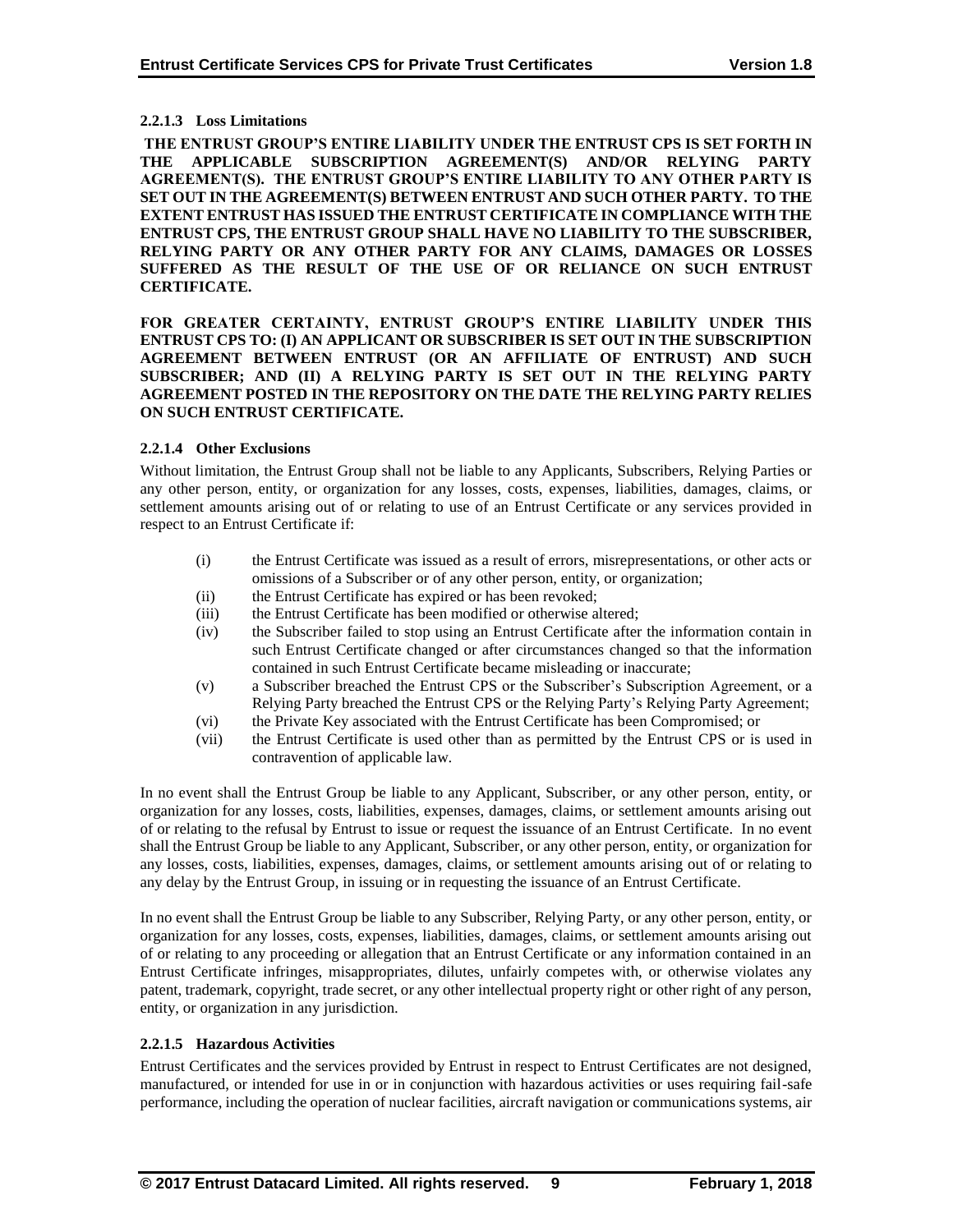traffic control, medical devices or direct life support machines. The Entrust Group specifically disclaims any and all representations, warranties, and conditions with respect to such uses, whether express, implied, statutory, by usage of trade, or otherwise.

# **2.2.2 RA Liability**

The same liability provisions that apply in §2.2.1 with respect to Entrust Certification Authorities shall apply with respect to Entrust-operated Registration Authorities and independent third-party Registration Authorities operating under Entrust Certification Authorities.

# **2.3 Financial Responsibility**

Subscribers and Relying Parties shall be responsible for the financial consequences to such Subscribers, Relying Parties, and to any other persons, entities, or organizations for any transactions in which such Subscribers or Relying Parties participate and which use Entrust Certificates or any services provided in respect to Entrust Certificates. Entrust makes no representations and gives no warranties or conditions regarding the financial efficacy of any transaction completed utilizing an Entrust Certificate or any services provided in respect to Entrust Certificates and the Entrust Group shall have no liability except as explicitly set forth herein in respect to the use of or reliance on an Entrust Certificate or any services provided in respect to Entrust Certificates.

# **2.3.1 Indemnification by Relying Parties**

RELYING PARTIES SHALL INDEMNIFY AND HOLD ENTRUST AND ALL INDEPENDENT THIRD-PARTY REGISTRATION AUTHORITIES OPERATING UNDER AN ENTRUST CERTIFICATION AUTHORITY, AND ALL RESELLERS, CO-MARKETERS, AND ALL SUBCONTRACTORS, DISTRIBUTORS, AGENTS, SUPPLIERS, EMPLOYEES, AND DIRECTORS OF ANY OF THE FOREGOING (COLLECTIVELY, THE "INDEMNIFIED PARTIES") HARMLESS FROM AND AGAINST ANY AND ALL LIABILITIES, LOSSES, COSTS, EXPENSES, DAMAGES, CLAIMS, AND SETTLEMENT AMOUNTS (INCLUDING REASONABLE ATTORNEY'S FEES, COURT COSTS, AND EXPERT'S FEES) ARISING OUT OF OR RELATING TO ANY USE OR RELIANCE BY A RELYING PARTY ON ANY ENTRUST CERTIFICATE OR ANY SERVICE PROVIDED IN RESPECT TO ENTRUST CERTIFICATES, INCLUDING (I) LACK OF PROPER VALIDATION OF AN ENTRUST CERTIFICATE BY A RELYING PARTY, (II) RELIANCE BY THE RELYING PARTY ON AN EXPIRED OR REVOKED ENTRUST CERTIFICATE, (III) USE OF AN ENTRUST CERTIFICATE OTHER THAN AS PERMITTED BY THE ENTRUST CPS, THE SUBSCRIPTION AGREEMENT, ANY RELYING PARTY AGREEMENT, AND APPLICABLE LAW, (IV) FAILURE BY A RELYING PARTY TO EXERCISE REASONABLE JUDGMENT IN THE CIRCUMSTANCES IN RELYING ON AN ENTRUST CERTIFICATE, OR (V) ANY CLAIM OR ALLEGATION THAT THE RELIANCE BY A RELYING PARTY ON AN ENTRUST CERTIFICATE OR THE INFORMATION CONTAINED IN AN ENTRUST CERTIFICATE INFRINGES, MISAPPROPRIATES, DILUTES, UNFAIRLY COMPETES WITH, OR OTHERWISE VIOLATES THE RIGHTS INCLUDING INTELLECTUAL PROPERTY RIGHTS OR ANY OTHER RIGHTS OF ANYONE IN ANY JURISDICTION. NOTWITHSTANDING THE FOREGOING, RELYING PARTIES SHALL NOT BE OBLIGATED TO PROVIDE ANY INDEMNIFICATION TO AN INDEMNIFIED PARTY IN RESPECT TO ANY LIABILITIES, LOSSES, COSTS, EXPENSES, DAMAGES, CLAIMS, AND SETTLEMENT AMOUNTS (INCLUDING REASONABLE ATTORNEY'S FEES, COURT COSTS AND EXPERT'S FEES) TO THE EXTENT THAT SUCH LIABILITIES, LOSSES, COSTS, EXPENSES, DAMAGES, CLAIMS, AND SETTLEMENT AMOUNTS (INCLUDING REASONABLE ATTORNEY'S FEES, COURT COSTS, AND EXPERT'S FEES) ARISE OUT OF OR RELATE TO ANY WILLFUL MISCONDUCT BY SUCH INDEMNIFIED PARTY.

# **2.3.1.1 Indemnification by Subscribers**

SUBSCRIBERS SHALL INDEMNIFY AND HOLD ENTRUST AND ALL INDEPENDENT THIRD-PARTY REGISTRATION AUTHORITIES OPERATING UNDER AN ENTRUST CERTIFICATION AUTHORITY, AND ALL RESELLERS, CO-MARKETERS, AND ALL SUBCONTRACTORS, DISTRIBUTORS, AGENTS, SUPPLIERS, EMPLOYEES, OR DIRECTORS OF ANY OF THE FOREGOING (COLLECTIVELY, THE "INDEMNIFIED PARTIES") HARMLESS FROM AND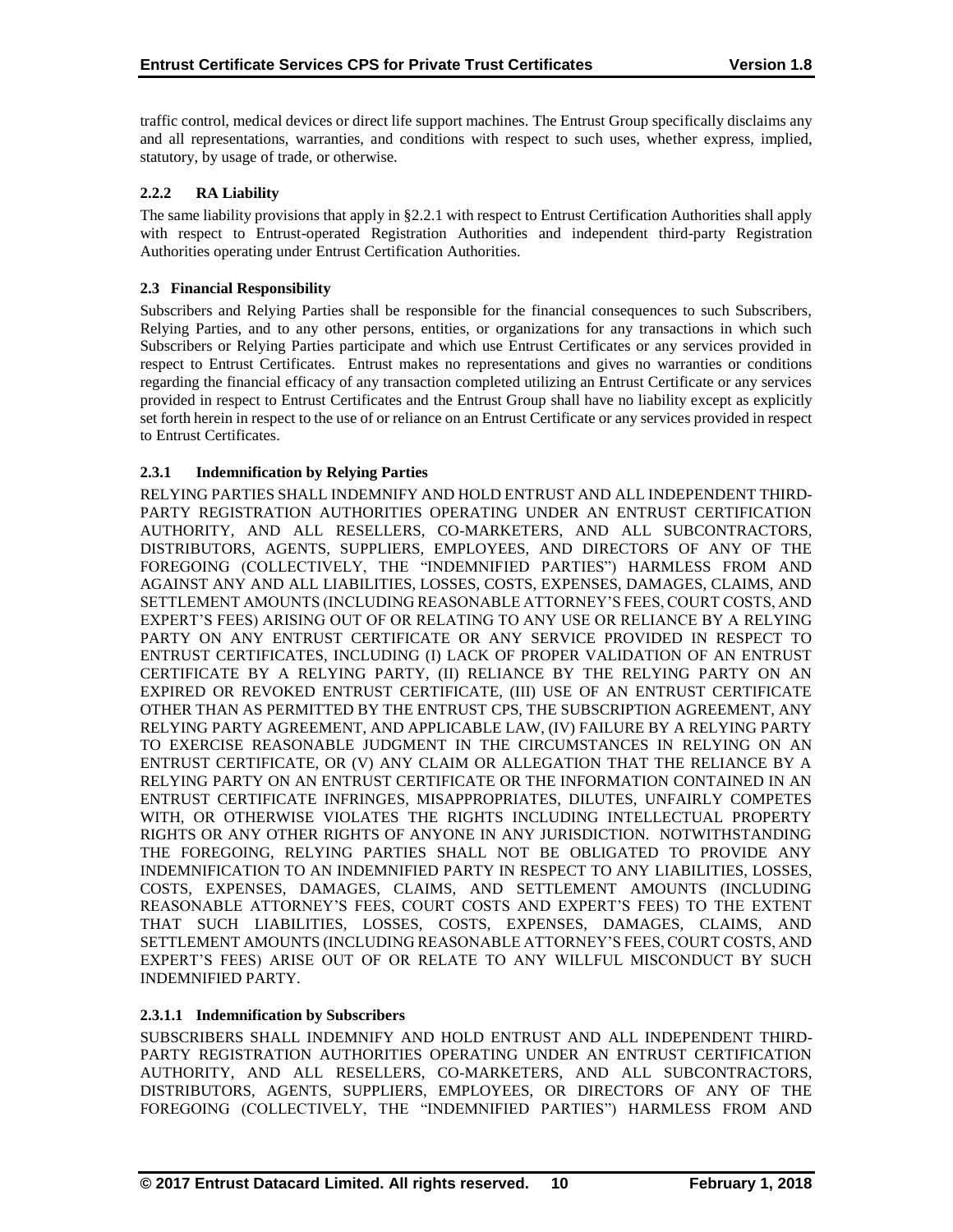AGAINST ANY AND ALL LIABILITIES, LOSSES, COSTS, EXPENSES, DAMAGES, CLAIMS, AND SETTLEMENT AMOUNTS (INCLUDING REASONABLE ATTORNEY'S FEES, COURT COSTS, AND EXPERT'S FEES) ARISING OUT OF OR RELATING TO ANY RELIANCE BY A RELYING PARTY ON ANY ENTRUST CERTIFICATE OR ANY SERVICE PROVIDED IN RESPECT TO ENTRUST CERTIFICATES, INCLUDING ANY (I) ERROR, MISREPRESENTATION OR OMISSION MADE BY A SUBSCRIBER IN USING OR APPLYING FOR AN ENTRUST CERTIFICATE, (II) MODIFICATION MADE BY A SUBSCRIBER TO THE INFORMATION CONTAINED IN AN ENTRUST CERTIFICATE, (III) USE OF AN ENTRUST CERTIFICATE OTHER THAN AS PERMITTED BY THE ENTRUST CPS, THE SUBSCRIPTION AGREEMENT, ANY RELYING PARTY AGREEMENT, AND APPLICABLE LAW, (IV) FAILURE BY A SUBSCRIBER TO TAKE THE NECESSARY PRECAUTIONS TO PREVENT LOSS, DISCLOSURE, COMPROMISE OR UNAUTHORIZED USE OF THE PRIVATE KEY CORRESPONDING TO THE PUBLIC KEY IN SUCH SUBSCRIBER'S ENTRUST CERTIFICATE, OR (V) ALLEGATION THAT THE USE OF A SUBSCRIBER'S ENTRUST CERTIFICATE OR THE INFORMATION CONTAINED IN A SUBSCRIBER'S ENTRUST CERTIFICATE INFRINGES, MISAPPROPRIATES, DILUTES, UNFAIRLY COMPETES WITH, OR OTHERWISE VIOLATES THE RIGHTS INCLUDING INTELLECTUAL PROPERTY RIGHTS OR ANY OTHER RIGHTS OF ANYONE IN ANY JURISDICTION. NOTWITHSTANDING THE FOREGOING, A SUBSCRIBER SHALL NOT BE OBLIGATED TO PROVIDE ANY INDEMNIFICATION TO AN INDEMNIFIED PARTY IN RESPECT TO ANY LIABILITIES, LOSSES, COSTS, EXPENSES, DAMAGES, CLAIMS, AND SETTLEMENT AMOUNTS (INCLUDING REASONABLE ATTORNEY'S FEES, COURT COSTS AND EXPERTS FEES) TO THE EXTENT THAT SUCH LIABILITIES, LOSSES, COSTS, EXPENSES, DAMAGES, CLAIMS, AND SETTLEMENT AMOUNTS (INCLUDING REASONABLE ATTORNEY'S FEES, COURT COSTS, AND EXPERT'S FEES) ARISE OUT OF OR RELATE TO ANY WILLFUL MISCONDUCT BY SUCH INDEMNIFIED PARTY.

# **2.3.2 Fiduciary Relationships**

Nothing contained in this Entrust CPS, or in any Subscription Agreement, or any Relying Party Agreement shall be deemed to constitute the Entrust Group as the fiduciary, partner, agent, trustee, or legal representative of any Applicant, Subscriber, Relying Party or any other person, entity, or organization or to create any fiduciary relationship between the Entrust Group and any Subscriber, Applicant, Relying Party or any other person, entity, or organization, for any purpose whatsoever. Nothing in the Entrust CPS, or in any Subscription Agreement or any Relying Party Agreement shall confer on any Subscriber, Applicant, Relying Party, or any other third party, any authority to act for, bind, or create or assume any obligation or responsibility, or make any representation on behalf of the Entrust Group.

# **2.3.3 Administrative Processes**

No Stipulation.

# **2.4 Interpretation and Enforcement**

## **2.4.1 Governing Law**

Unless otherwise set out in in a Subscription Agreement or Relying Party Agreement, the laws of the Province of Ontario, Canada, excluding its conflict of laws rules, shall govern the construction, validity, interpretation, enforceability and performance of the Entrust CPS, all Subscription Agreements and all Relying Party Agreements. The application of the United Nations Convention on Contracts for the International Sale of Goods to the Entrust CPS, any Subscription Agreements, and any Relying Party Agreements is expressly excluded. Any dispute arising out of or in respect to the Entrust CPS, any Subscription Agreement, any Relying Party Agreement, or in respect to any Entrust Certificates or any services provided in respect to any Entrust Certificates that is not resolved by alternative dispute resolution, shall be brought in the provincial or federal courts sitting in Ottawa, Ontario, and each person, entity, or organization hereby agrees that such courts shall have personal and exclusive jurisdiction over such disputes. In the event that any matter is brought in a provincial or federal court, Applicants, Subscribers, and Relying Parties waive any right that such Applicants, Subscribers, and Relying Parties may have to a jury trial.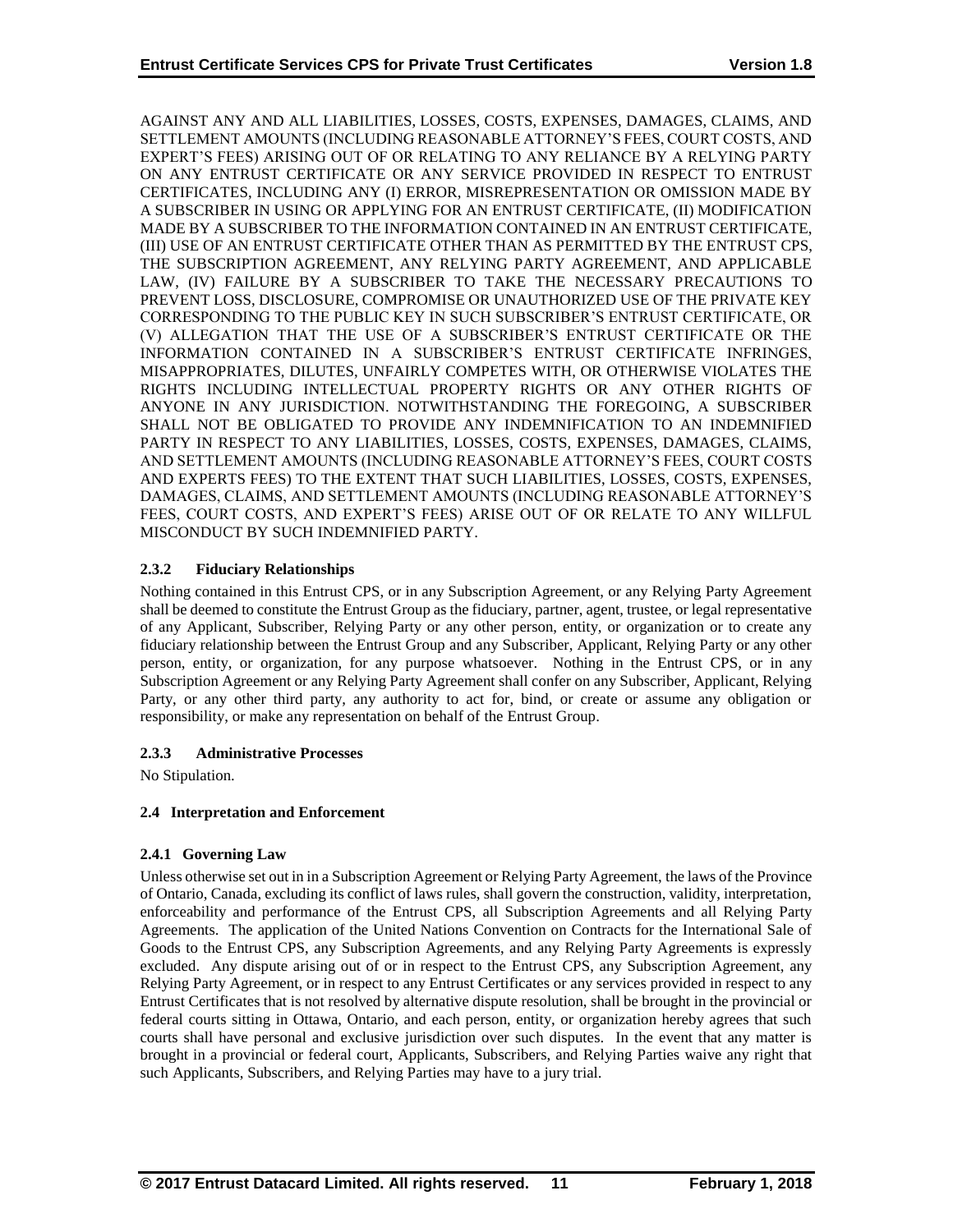# **2.4.1.1 Force Majeure**

The Entrust Group shall not be in default hereunder or liable for any losses, costs, expenses, liabilities, damages, claims, or settlement amounts arising out of or related to delays in performance or from failure to perform or comply with the terms of the Entrust CPS, any Subscription Agreement, or any Relying Party Agreement due to any causes beyond its reasonable control, which causes include acts of God or the public enemy, riots and insurrections, war, accidents, fire, strikes and other labor difficulties (whether or not Entrust is in a position to concede to such demands), embargoes, judicial action, failure or default of any superior certification authority, lack of or inability to obtain export permits or approvals, necessary labor, materials, energy, utilities, components or machinery, acts of civil or military authorities.

# **2.4.1.2 Interpretation**

All references in this Entrust CPS to "Sections" refer to the sections of this Entrust CPS. As used in this Entrust CPS, neutral pronouns and any variations thereof shall be deemed to include the feminine and masculine and all terms used in the singular shall be deemed to include the plural, and vice versa, as the context may require. The words "hereof", "herein", and "hereunder" and other words of similar import refer to this Entrust CPS as a whole, as the same may from time to time be amended or supplemented, and not to any subdivision contained in this Entrust CPS. The word "including" when used herein is not intended to be exclusive and means "including, without limitation."

# **2.4.2 Severability, Survival, Merger, Notice**

# **2.4.2.1 Severability**

Whenever possible, each provision of the Entrust CPS, any Subscription Agreements, and any Relying Party Agreements shall be interpreted in such a manner as to be effective and valid under applicable law. If the application of any provision of the Entrust CPS, any Subscription Agreements, or any Relying Party Agreements or any portion thereof to any particular facts or circumstances shall be held to be invalid or unenforceable by an arbitrator or court of competent jurisdiction, then (i) the validity and enforceability of such provision as applied to any other particular facts or circumstances and the validity of other provisions of the Entrust CPS, any Subscription Agreements, or any Relying Party Agreements shall not in any way be affected or impaired thereby, and (ii) such provision shall be enforced to the maximum extent possible so as to effect its intent and it shall be reformed without further action to the extent necessary to make such provision valid and enforceable.

**FOR GREATER CERTAINTY, IT IS EXPRESSLY UNDERSTOOD AND AGREED THAT EVERY PROVISION OF THE ENTRUST CPS, ANY SUBSCRIPTION AGREEMENTS, OR ANY RELYING PARTY AGREEMENTS THAT DEAL WITH (I) LIMITATION OF LIABILITY OR DAMAGES, (II) DISCLAIMERS OF REPRESENTATIONS, WARRANTIES, CONDITIONS, OR LIABILITIES, OR (III) INDEMNIFICATION, IS EXPRESSLY INTENDED TO BE SEVERABLE FROM ANY OTHER PROVISIONS OF THE ENTRUST CPS, ANY SUBSCRIPTION AGREEMENTS, OR ANY RELYING PARTY AGREEMENTS AND SHALL BE SO INTERPRETED AND ENFORCED.**

## **2.4.2.2 Survival**

The provisions of the section entitled "Definitions" and sections 2.1.3.1, 2.1.4.1, 2.2, 2.3, 2.4, 2.8, 2.9, 3.1.5, 3.1.6, 4.6 and 8.1 shall survive termination or expiration of the Entrust CPS, any Subscription Agreements, and any Relying Party Agreements. All references to sections that survive termination of the Entrust CPS, any Subscription Agreements, and any Relying Party Agreements, shall include all sub-sections of such sections. All payment obligations shall survive any termination or expiration of the Entrust CPS, any Subscription Agreements, and any Relying Party Agreements.

## **2.4.2.3 Merger**

The Entrust CPS, the Subscription Agreements, and the Relying Party Agreements state all of the rights and obligations of the Entrust Group, any Applicant, Subscriber, or Relying Party and any other persons, entities, or organizations in respect to the subject matter hereof and thereof and such rights and obligations shall not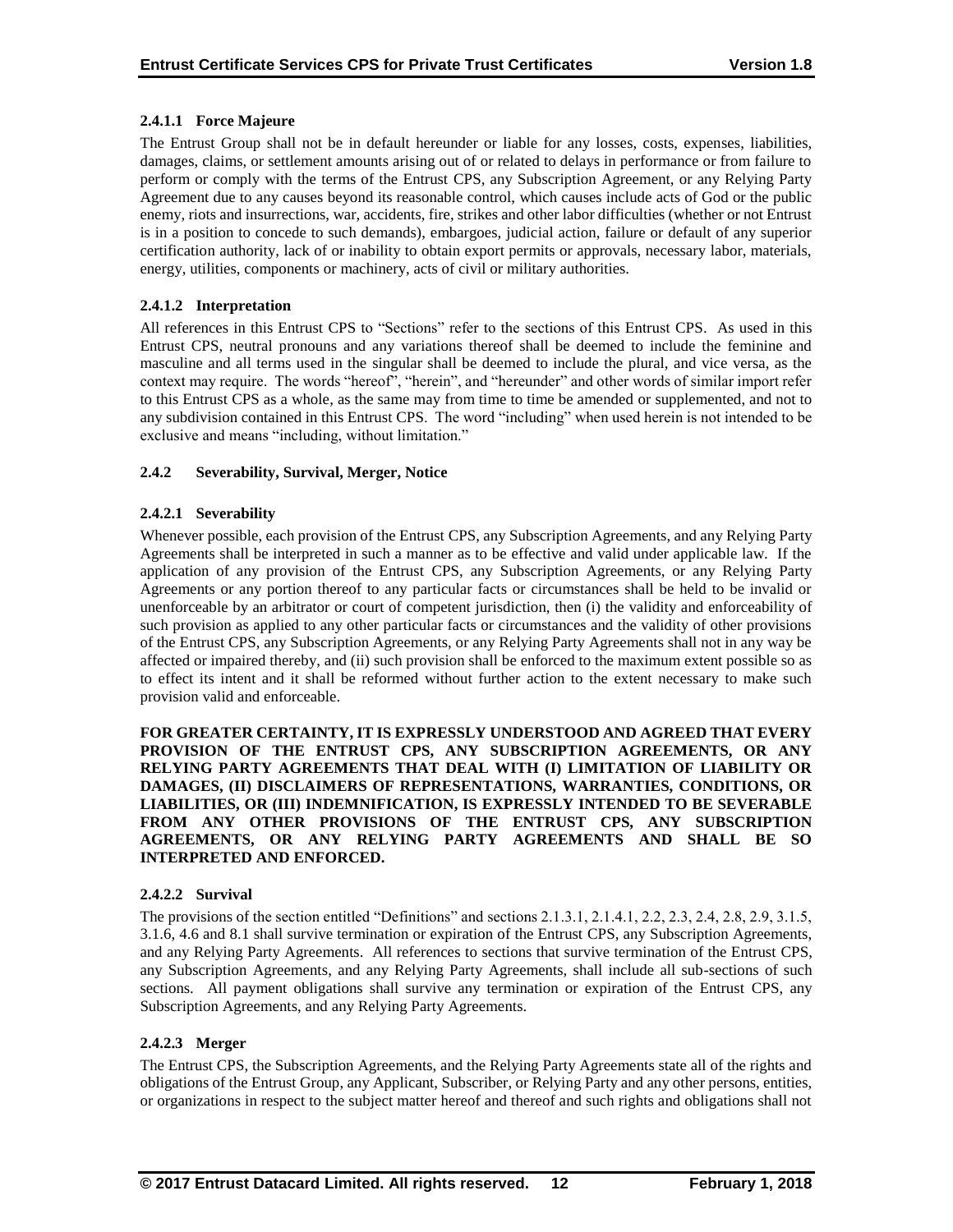be augmented or derogated by any prior agreements, communications, or understandings of any nature whatsoever whether oral or written. The rights and obligations of the Entrust Group may not be modified or waived orally and may be modified only in a writing signed or authenticated by a duly authorized representative of Entrust.

# **2.4.2.4 Conflict of Provisions**

In the event of any inconsistency between the provisions of this Entrust CPS and the provisions of any Subscription Agreement or any Relying Party Agreement, the terms and conditions of this Entrust CPS shall govern.

# **2.4.2.5 Waiver**

The failure of Entrust to enforce, at any time, any of the provisions of this Entrust CPS, a Subscription Agreement with Entrust, or a Relying Party Agreement with Entrust or the failure of Entrust to require, at any time, performance by any Applicant, Subscriber, Relying Party or any other person, entity, or organization of any of the provisions of this Entrust CPS, a Subscription Agreement with Entrust, or a Relying Party Agreement with Entrust, shall in no way be construed to be a present or future waiver of such provisions, nor in any way affect the ability of Entrust to enforce each and every such provision thereafter. The express waiver by Entrust of any provision, condition, or requirement of this Entrust CPS, a Subscription Agreement with Entrust, or a Relying Party Agreement with Entrust shall not constitute a waiver of any future obligation to comply with such provision, condition, or requirement. The failure of an independent third-party Registration Authority or Reseller operating under an Entrust Certification Authority ("Registration Authority") to enforce, at any time, any of the provisions of a this Entrust CPS, any Subscription Agreement with such Registration Authority, or any Relying Party Agreement with such Registration Authority or the failure to require by such Registration Authority, at any time, performance by any Applicant, Subscriber, Relying Party or any other person, entity, or organization of this Entrust CPS, any Subscription Agreement with such Registration Authority, or any Relying Party Agreement with such Registration Authority shall in no way be construed to be a present or future waiver of such provisions, nor in any way affect the ability of such Registration Authority to enforce each and every such provision thereafter. The express waiver by a Registration Authority of any provision, condition, or requirement of a Subscription Agreement with such Registration Authority or a Relying Party Agreement with such Registration Authority shall not constitute a waiver of any future obligation to comply with such provision, condition, or requirement.

# **2.4.2.6 Notice**

Any notice to be given by a Subscriber, Applicant, or Relying Party to Entrust under this Entrust CPS, a Subscription Agreement, or a Relying Party Agreement shall be given in writing to the address specified in §1.4 by prepaid receipted mail, facsimile, or overnight courier, and shall be effective as follows (i) in the case of facsimile or courier, on the next Business Day, and (ii) in the case of receipted mail, five (5) Business Days following the date of deposit in the mail. Any notice to be given by Entrust under the Entrust CPS, any Subscription Agreement, or any Relying Party Agreement shall be given by email or by facsimile or courier to the last address, email address or facsimile number for the Subscriber on file with Entrust. In the event of notice by email, the notice shall become effective on the next Business Day. In the event of notice by prepaid receipted mail, facsimile, or overnight courier, notice shall become effective as specified in (i) or (ii), depending on the means of notice utilized.

# **2.4.2.7 Assignment**

Entrust Certificates and the rights granted under the Entrust CPS, any Subscription Agreement, or any Relying Party Agreement are personal to the Applicant, Subscriber, or Relying Party that entered into the Subscription Agreement or Relying Party Agreement and cannot be assigned, sold, transferred, or otherwise disposed of, whether voluntarily, involuntarily, by operation of law, or otherwise, without the prior written consent of Entrust or the Registration Authority under an Entrust Certification Authority with which such Applicant, Subscriber, or Relying Party has contracted. Any attempted assignment or transfer without such consent shall be void and shall automatically terminate such Applicant's, Subscriber's or Relying Party's rights under the Entrust CPS, any Subscription Agreement, or any Relying Party Agreement. Entrust may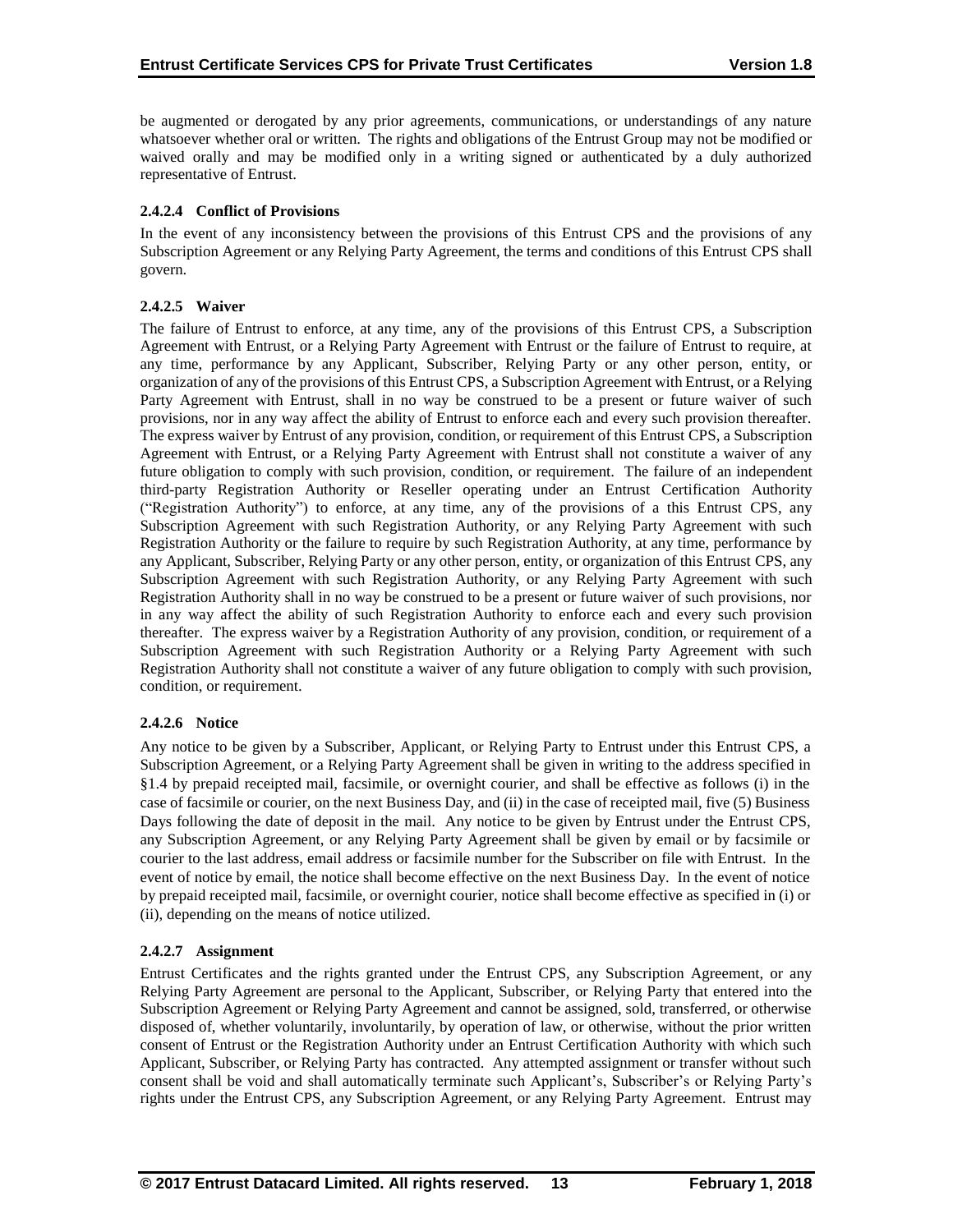assign, sell, transfer, or otherwise dispose of the Entrust CPS, any Subscription Agreements, or any Relying Party Agreements together with all of its rights and obligations under the Entrust CPS, any Subscription Agreements, and any Relying Party Agreements (i) to an Affiliate, or (ii) as part of a sale, merger, or other transfer of all or substantially all the assets or stock of the business of Entrust to which the Entrust CPS, the Subscription Agreements, and Relying Party Agreements relate. Subject to the foregoing limits, this Agreement shall be binding upon and shall inure to the benefit of permitted successors and assigns of Entrust, any third-party Registration Authorities operating under the Entrust Certification Authorities, Applicants, Subscribers, and Relying Parties, as the case may be.

# **2.4.3 Dispute Resolution Procedures**

Any disputes between a Subscriber or an Applicant and Entrust or any third-party Registration Authorities operating under the Entrust Certification Authorities, or a Relying Party and Entrust or any third-party Registration Authorities operating under the Entrust Certification Authorities, shall be submitted to mediation in accordance with the Commercial Mediation Rules of the American Arbitration Association which shall take place in English in Ottawa, Ontario. In the event that a resolution to such dispute cannot be achieved through mediation within thirty (30) days, the dispute shall be submitted to binding arbitration. The arbitrator shall have the right to decide all questions of arbitrability. The dispute shall be finally settled by arbitration in accordance with the rules of the American Arbitration Association, as modified by this provision. Such arbitration shall take place in English in Ottawa, Ontario, before a sole arbitrator appointed by the American Arbitration Association (AAA) who shall be appointed by the AAA from its Technology Panel and shall be reasonably knowledgeable in electronic commerce disputes. The arbitrator shall apply the laws of the Province of Ontario, without regard to its conflict of laws provisions, and shall render a written decision within thirty (30) days from the date of close of the arbitration hearing, but no more than one (1) year from the date that the matter was submitted for arbitration. The decision of the arbitrator shall be binding and conclusive and may be entered in any court of competent jurisdiction. In each arbitration, the prevailing party shall be entitled to an award of all or a portion of its costs in such arbitration, including reasonable attorney's fees actually incurred. Nothing in the Entrust CPS, or in any Subscription Agreement, or any Relying Party Agreement shall preclude Entrust or any third-party Registration Authorities operating under the Entrust Certification Authorities from applying to any court of competent jurisdiction for temporary or permanent injunctive relief, without breach of this §2.4.3 and without any abridgment of the powers of the arbitrator, with respect to any (i) alleged Compromise that affects the integrity of an Entrust Certificate, or (ii) alleged breach of the terms and conditions of the Entrust CPS, any Subscription Agreement, or any Relying Party Agreement. The institution of any arbitration or any action shall not relieve an Applicant, Subscriber or Relying Party of its obligations under the Entrust CPS, any Subscription Agreement, or any Relying Party Agreement.

## **2.4.3.1 Limitation Period on Arbitrations and Actions**

Any and all arbitrations or legal actions in respect to a dispute that is related to an Entrust Certificate or any services provided in respect to an Entrust Certificate shall be commenced prior to the end of one (1) year after (i) the expiration or revocation of the Entrust Certificate in dispute, or (ii) the date of provision of the disputed service or services in respect to the Entrust Certificate in dispute, whichever is sooner. If any arbitration or action in respect to a dispute that is related to an Entrust Certificate or any service or services provided in respect to an Entrust Certificate is not commenced prior to such time, any party seeking to institute such an arbitration or action shall be barred from commencing or proceeding with such arbitration or action.

## **2.5 Fees**

The fees for services provided by Entrust in respect to Entrust Certificates are set forth in the Entrust Repository. These fees are subject to change, and any such changes shall become effective immediately after posting in the Entrust Repository. The fees for services provided by independent third-party Registration Authorities, Resellers and Co-marketers in respect to Entrust Certificates are set forth on the web sites operated by such Registration Authorities, Resellers and Co-marketers. These fees are subject to change, and any such changes shall become effective immediately after posting in such web sites.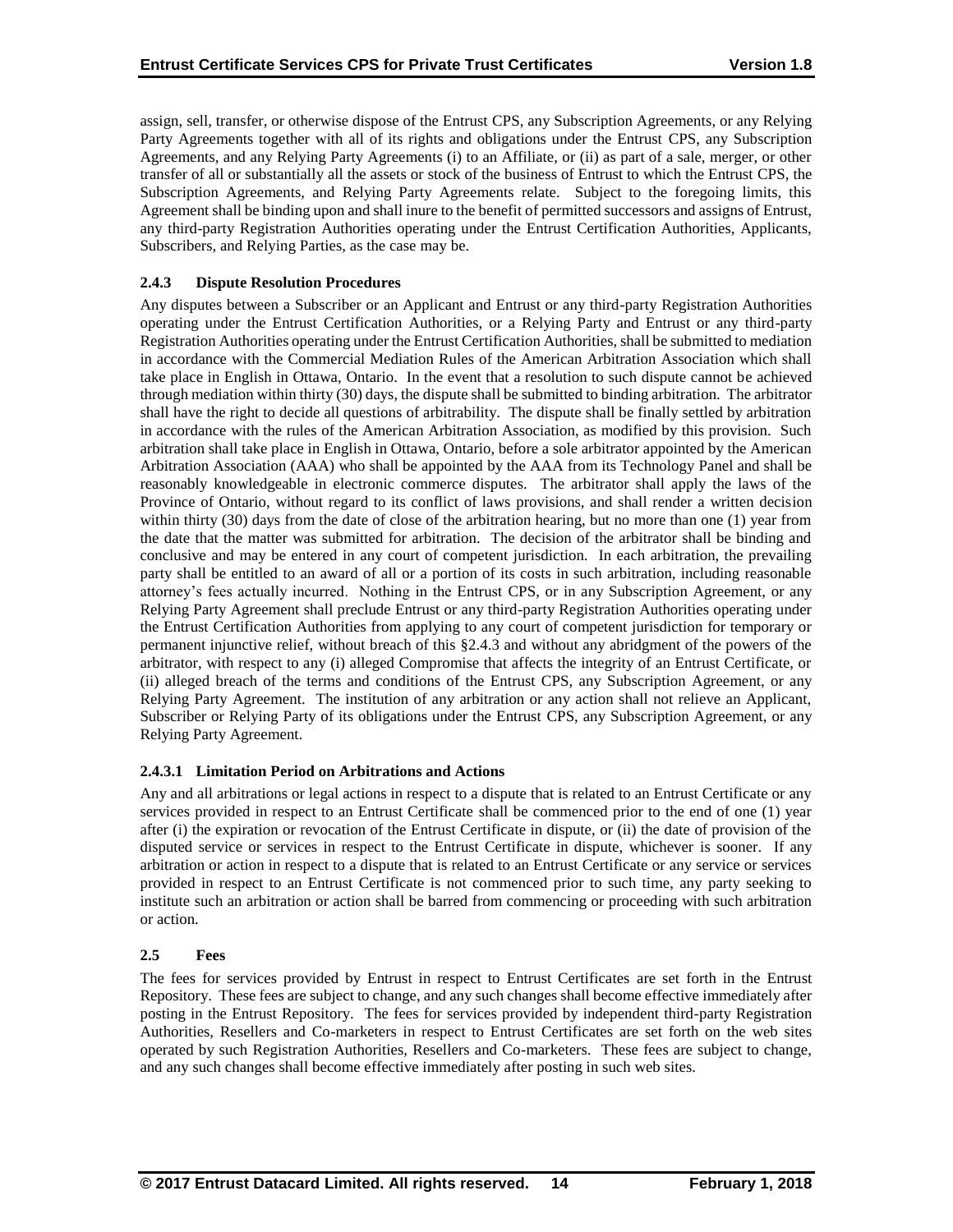# **2.5.1 Certificate Issuance or Renewal Fees**

See the Entrust Repository for the fees charged by Entrust. See the web sites operated by Registration Authorities operating under the Entrust Certification Authorities, Resellers, and Co-marketers for the fees charged by such Registration Authorities, Resellers, and Co-marketers.

# **2.5.2 Certificate Access Fees**

See the Entrust Repository for the fees charged by Entrust. See the web sites operated by Registration Authorities operating under the Entrust Certification Authorities, Resellers, and Co-marketers for the fees charged by such Registration Authorities, Resellers, and Co-marketers.

# **2.5.3 Revocation or Status Information Access Fees**

See the Entrust Repository for the fees charged by Entrust. See the web sites operated by Registration Authorities operating under the Entrust Certification Authorities, Resellers, and Co-marketers for the fees charged by such Registration Authorities, Resellers, and Co-marketers.

# **2.5.4 Fees for Other Services such as Policy Information**

See the Entrust Repository for the fees charged by Entrust. See the web sites operated by Registration Authorities operating under the Entrust Certification Authorities, Resellers, and Co-marketers for the fees charged by such Registration Authorities, Resellers, and Co-marketers.

# **2.5.5 Refund Policy**

Neither Entrust nor any Registration Authorities operating under the Entrust Certification Authorities nor any Resellers or Co-Marketers provide any refunds for Entrust Certificates or services provided in respect to Entrust Certificates.

## **2.6 Publication and Repositories**

Entrust maintains the Entrust Repository to store various information related to Entrust Certificates and the operation of Entrust Certification Authorities, Entrust Registration Authorities, and third-party Registration Authorities operating under the Entrust Certification Authorities. The Entrust CPS and various other related information is published in the Entrust Repository. The Entrust CPS is also available from Entrust in hard copy upon request.

## **2.6.1 Publication of CA Information**

The following Entrust Certificate information is published in the Entrust Repository:

- (i) the Entrust CPS;
- (ii) information and agreements regarding the subscription for and reliance on Entrust Certificates; and
- (iii) revocations of Entrust Certificates performed by an Entrust Certification Authority, published in a Certificate Revocation List (CRL).

The data formats used for Entrust Certificates and for Certificate Revocation Lists in the Entrust Repository are in accordance with the associated definitions in §7.

## **2.6.2 Frequency of Publication**

The Entrust CPS may be re-issued and published in accordance with the policy set forth in §8.

## **2.6.3 Access Controls**

The Entrust CPS is published in the Entrust Repository. The Entrust CPS will be available to all Applicants, Subscribers and Relying Parties, but may only be modified by the Entrust Policy Authority.

## **2.6.4 Repositories**

The Entrust Certification Authorities maintain the Entrust Repositories to allow access to Entrust Certificaterelated and CRL information. The information in the Entrust Repositories is accessible through a web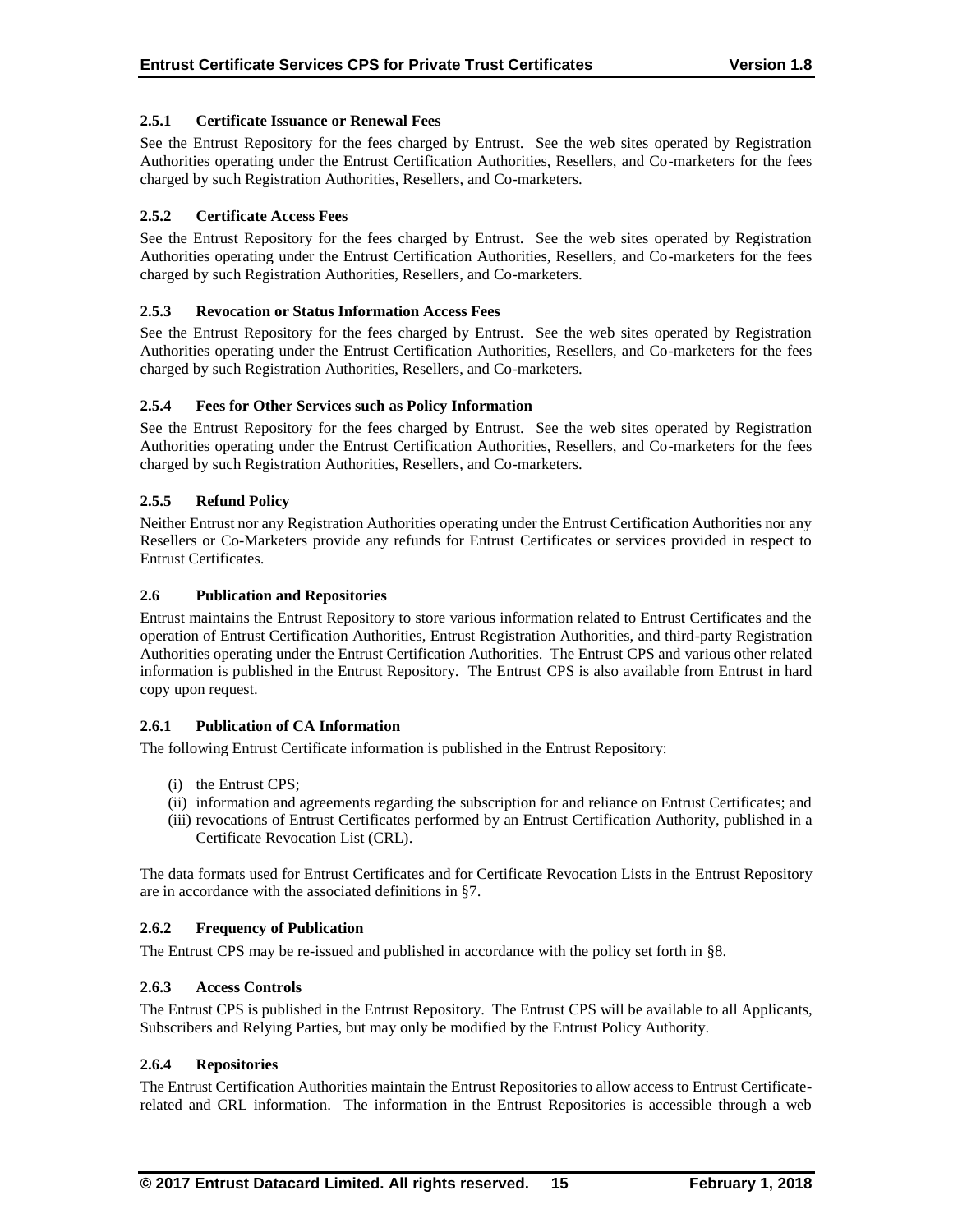interface and is periodically updated as set forth in this Entrust CPS. The Entrust Repositories are the only approved source for CRL and other information about Entrust Certificates.

# **2.7 Compliance Audit**

# **2.7.1 Frequency of Entity Compliance Audit**

Entrust Certification Authorities, Entrust-operated Registration Authorities, and independent third-party Registration Authorities operating under the Entrust Certification Authorities shall be audited once per calendar year for compliance with the practices and procedures set forth in the Entrust CPS. If the results of an audit report recommend remedial action, Entrust or the applicable independent third-party Registration Authority shall initiate corrective action within thirty (30) days of receipt of such audit report.

# **2.7.2 Identity/Qualifications of Auditor**

The compliance audit of Entrust Certification Authorities shall be performed by a certified public accounting firm with a demonstrated competency in the evaluation of Certification Authorities and Registration Authorities.

# **2.7.3 Auditor's Relationship to Audited Party**

The certified public accounting firm selected to perform the compliance audit for the Entrust Certification Authorities, Entrust-operated Registration Authorities, or independent third-party operated Registration Authorities under the Entrust Certification Authorities shall be independent from the entity being audited.

# **2.7.4 Topics Covered by Audit**

The compliance audit shall test compliance of Entrust Certification Authorities, Entrust-operated Registration Authorities, or independent third-party operated Registration Authorities under the Entrust Certification Authorities against the policies and procedures set forth in:

- i. the Entrust CPS; and
- ii. the WebTrust Program for Certification Authorities.

## **2.7.5 Actions Taken as a Result of Deficiency**

Upon receipt of a compliance audit that identifies any deficiencies, the audited Entrust Certification Authority, Entrust-operated Registration Authority, or independent third-party operated Registration Authority under an Entrust Certification Authority shall use commercially reasonable efforts to correct any such deficiencies in an expeditious manner.

## **2.7.6 Communication of Results**

The results of all compliance audits shall be communicated, in the case of Entrust Certification Authorities, to the Entrust Policy Authority, and, in the case of any Entrust-operated Registration Authorities under an Entrust Certification Authorities, to the Entrust Policy Authority, and in the case of third-party Registration Authorities operating under an Entrust Certification Authority, to the operational authority for such Registration Authority.

The results of the most recent compliance audit will be posted to the Repository.

## **2.8 Confidentiality**

Neither Entrust nor any independent third-party Registration Authorities operating under the Entrust Certification Authorities, nor any Resellers or Co-Marketers shall disclose or sell Applicant or Subscriber names (or other information submitted by an Applicant or Subscriber when applying for an Entrust Certificate), except in accordance with this Entrust CPS, a Subscription Agreement, or a Relying Party Agreement. Entrust and all independent third-party Registration Authorities operating under the Entrust Certification Authorities, and all Resellers and Co-Marketers shall use a commercially reasonable degree of care to prevent such information from being used or disclosed for purposes other than those set forth in the Entrust CPS, a Subscription Agreement, or a Relying Party Agreement. Notwithstanding the foregoing,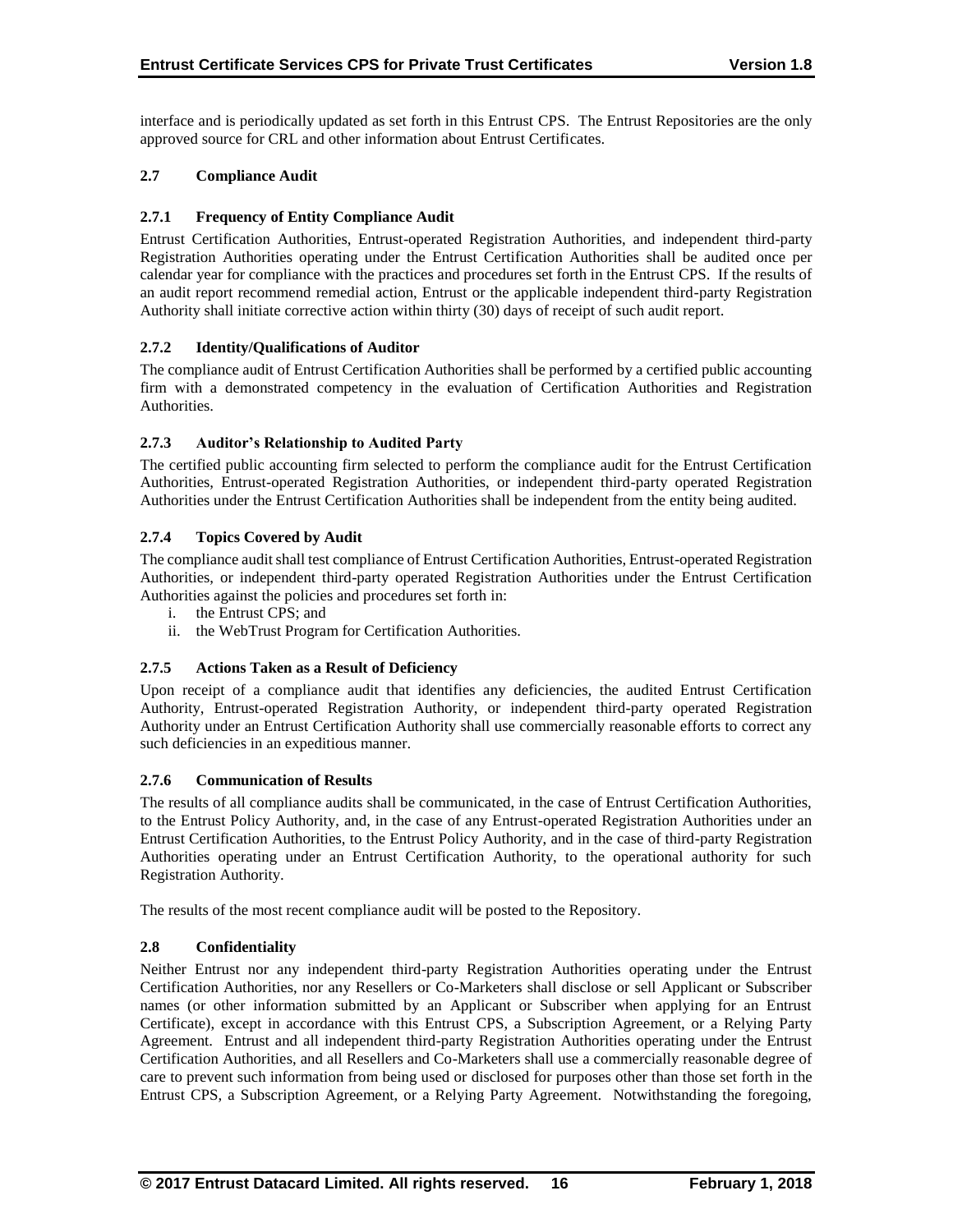Applicants and Subscribers acknowledge that some of the information supplied with an Entrust Certificate Application is incorporated into Entrust Certificates and that Entrust and all independent third-party Registration Authorities operating under the Entrust Certification Authorities, and all Resellers and Co-Marketers shall be entitled to make such information publicly available.

# **2.8.1 Types of Information to be Kept Confidential**

Information that is supplied by Applicants, Subscribers, or Relying Parties for the subscription for, use of, or reliance upon an Entrust Certificate, and which is not included in the information described in §2.8.2 below, shall be considered to be confidential. Entrust and independent third-party Registration Authorities under the Entrust Certification Authorities shall be entitled to disclose such information to any subcontractors or agents that are assisting Entrust in the verification of information supplied in Entrust Certificate Applications or that are assisting Entrust in the operation of the Entrust Certification Authorities or Entrust-operated Registration Authorities. Information considered to be confidential shall not be disclosed unless compelled pursuant to legal, judicial, or administrative proceedings, or otherwise required by law. Entrust and independent third-party Registration Authorities under the Entrust Certification Authorities shall be entitled to disclose information that is considered to be confidential to legal and financial advisors assisting in connection with any such legal, judicial, administrative, or other proceedings required by law, and to potential acquirors, legal counsel, accountants, banks and financing sources and their advisors in connection with mergers, acquisitions, or reorganizations.

# **2.8.2 Types of Information not Considered Confidential**

Information that is included in an Entrust Certificate or a Certificate Revocation List shall not be considered confidential. Information contained in the Entrust CPS shall not be considered confidential. Without limiting the foregoing, information that (i) was or becomes known through no fault of Entrust, an independent thirdparty Registration Authority under an Entrust Certification Authority, a Reseller, or a Co-marketer, (ii) was rightfully known or becomes rightfully known to Entrust, an independent third-party Registration Authority under the Entrust Certification Authority, a Reseller, or a Co-marketer without confidential or proprietary restriction from a source other than the Subscriber, (iii) is independently developed by Entrust, an independent third-party Registration Authority under an Entrust Certification Authority, a Reseller, or a Comarketer, or (iv) is approved by a Subscriber for disclosure, shall not be considered confidential.

# **2.8.3 Disclosure of Certificate Revocation/Suspension Information**

If an Entrust Certificate is revoked by an Entrust Certification Authority, a serial number will be included in the Certificate Revocation List entry for the revoked Entrust Certificate.

## **2.8.4 Release to Law Enforcement Officials**

Entrust, independent third-party Registration Authorities under an Entrust Certification Authority, Resellers, and Co-marketers shall have the right to release information that is considered to be confidential to law enforcement officials in compliance with applicable law.

## **2.8.5 Release as Part of Civil Discovery**

Entrust, independent third-party Registration Authorities under an Entrust Certification Authority, Resellers, and Co-marketers may disclose information that is considered confidential during the course of any arbitration, litigation, or any other legal, judicial, or administrative proceeding relating to such information. Any such disclosures shall be permissible provided that Entrust, the independent third-party Registration Authority, Reseller, or Co-marketer uses commercially reasonable efforts to obtain a court-entered protective order restricting the use and disclosure of any such information to the extent reasonably required for the purposes of such arbitration, litigation, or any other legal, judicial, or administrative proceeding.

## **2.8.6 Disclosure Upon Owner's Request**

Entrust, independent third-party Registration Authorities under an Entrust Certification Authority, Resellers, and Co-marketers may disclose information provided to Entrust, such Registration Authority, Reseller or Comarketer, by an Applicant, a Subscriber, or a Relying Party upon request of such Applicant, Subscriber, or Relying Party.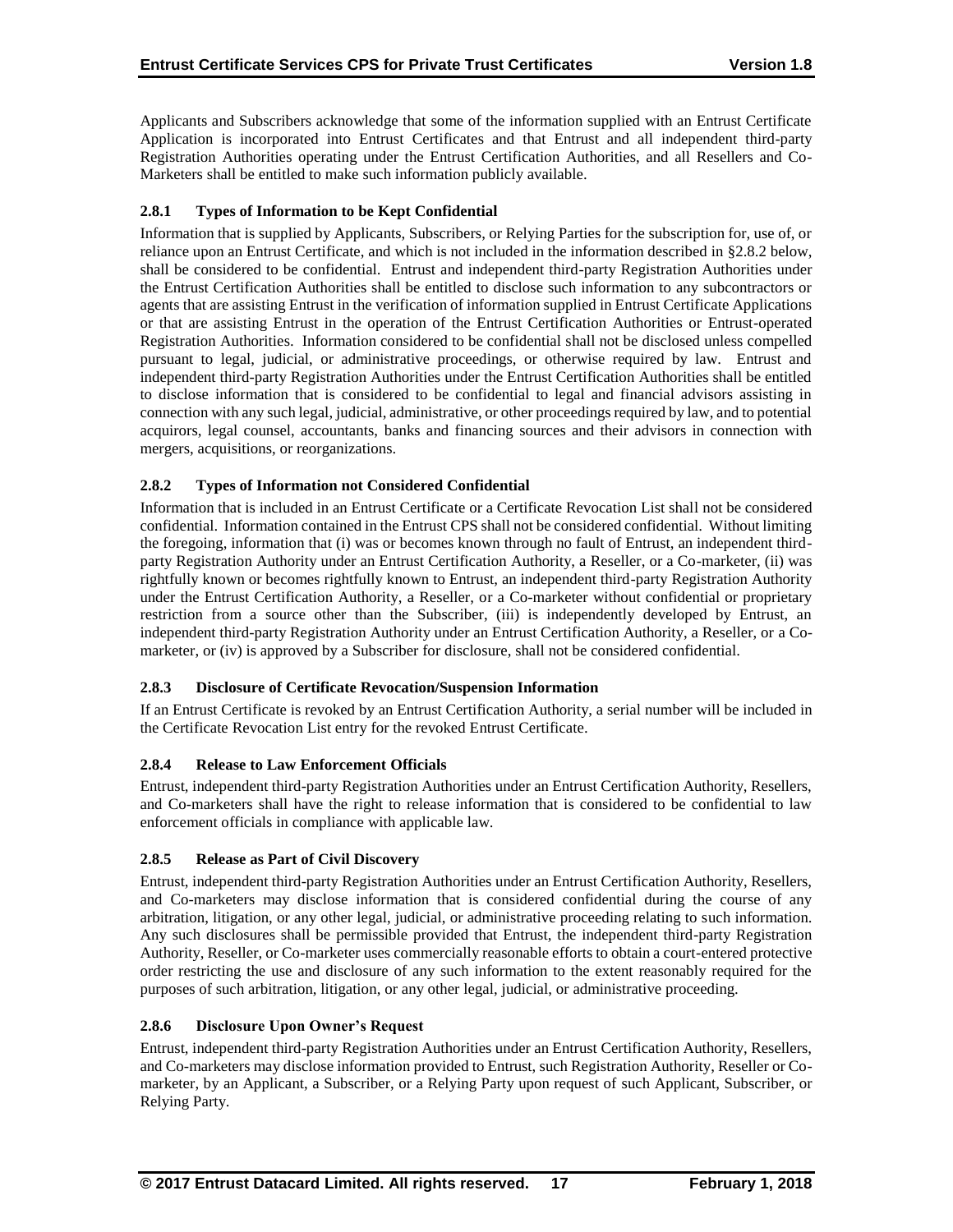# **2.8.7 Other Information Release Circumstances**

No stipulation.

# **2.9 Intellectual Property Rights**

Entrust retains all right, title, and interest (including all intellectual property rights), in, to and under all Entrust Certificates, except for any information that is supplied by an Applicant or a Subscriber and that is included in an Entrust Certificate, which information shall remain the property of the Applicant or Subscriber. All Applicants and Subscribers grant to Entrust and any Registration Authorities operating under the Entrust Certification Authorities a non-exclusive, worldwide, paid-up, royalty-free license to use, copy, modify, publicly display, and distribute such information, by any and all means and through any and all media whether now known or hereafter devised for the purposes contemplated under the Entrust CPS, the Subscriber's Subscription Agreement, and any Relying Party Agreements. Entrust and any Registration Authorities operating under the Entrust Certification Authorities shall be entitled to transfer, convey, or assign this license in conjunction with any transfer, conveyance, or assignment as contemplated in §2.4.2.7. Entrust grants to Subscribers and Relying Parties a non-exclusive, non-transferable license to use, copy, and distribute Entrust Certificates, subject to such Entrust Certificates being used as contemplated under the Entrust CPS, the Subscriber's Subscription Agreement, and any Relying Party Agreements, and further provided that such Entrust Certificates are reproduced fully and accurately and are not published in any publicly available database, repository, or directory without the express written permission of Entrust. Except as expressly set forth herein, no other right is or shall be deemed to be granted, whether by implication, estoppel, inference or otherwise. Subject to availability, Entrust may in its discretion make copies of one or more Cross Certificate(s) available to Subscribers for use solely with the Entrust Certificate issued to such Subscribers. Entrust retains all right, title, and interest (including all intellectual property rights), in, to and under the Cross Certificate(s).

Entrust grants permission to reproduce the Entrust CPS provided that (i) the copyright notice on the first page of this Entrust CPS is retained on any copies of the Entrust CPS, and (ii) the Entrust CPS is reproduced fully and accurately. Entrust retains all right, title, and interest (including all intellectual property rights), in, to and under the Entrust CPS.

In no event shall the Entrust Group be liable to any Applicants, Subscribers, or Relying Parties or any other third parties for any losses, costs, liabilities, expenses, damages, claims, or settlement amounts arising from or relating to claims of infringement, misappropriation, dilution, unfair competition, or any other violation of any patent, trademark, copyright, trade secret, or any other intellectual property or any other right of person, entity, or organization in any jurisdiction arising from or relating to any Entrust Certificate or arising from or relating to any services provided in relation to any Entrust Certificate.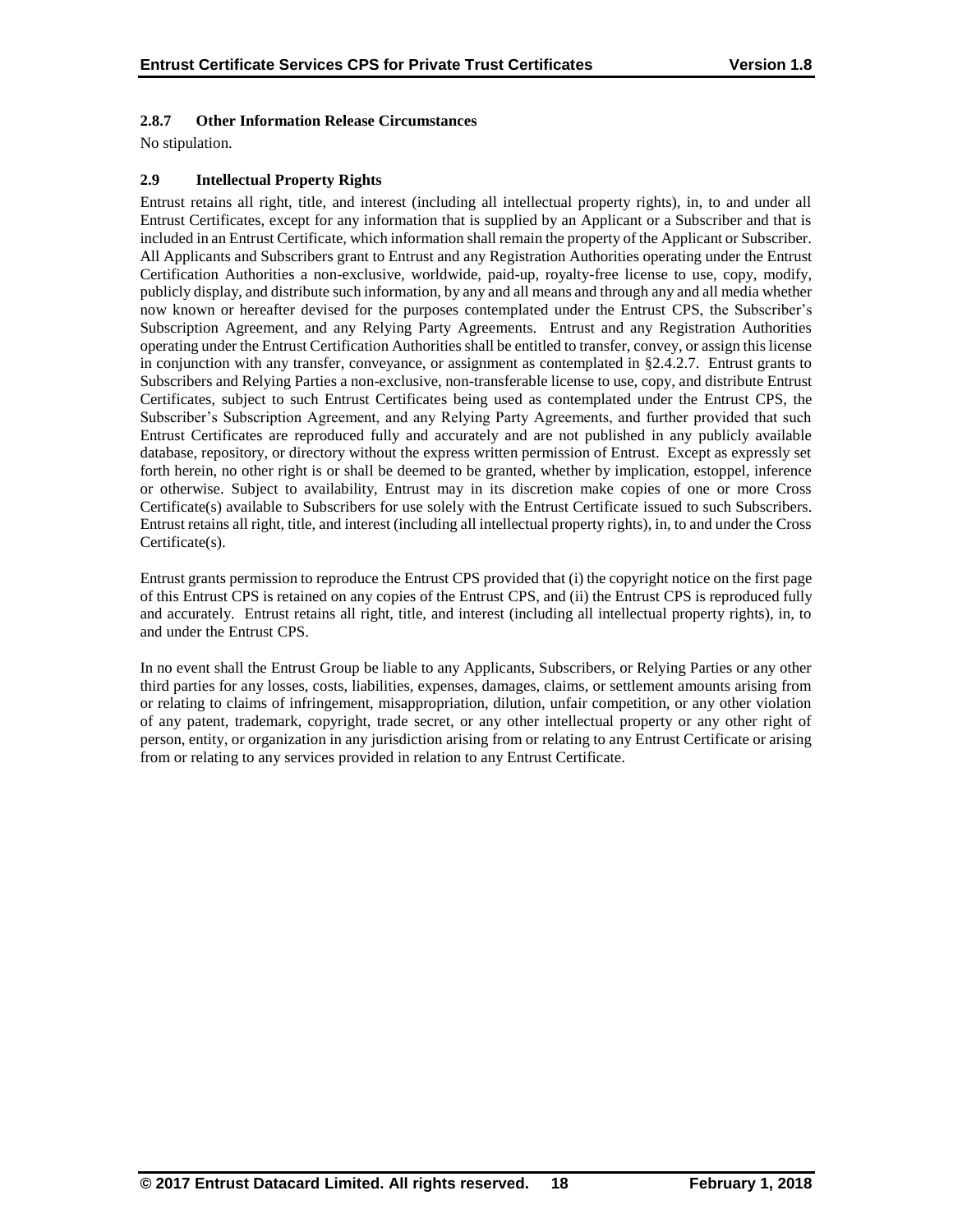# **3 Identification and Authentication**

# **3.1 Initial Registration**

Before issuing an Entrust Certificate, the Entrust Certification Authorities ensure that all Subject organization information in the Entrust Certificate conforms to the requirements of, and has been verified in accordance with the procedures prescribed in this CPS and matches the information confirmed and documented by the Registration Authority pursuant to its verification processes.

# **3.1.1 Types of Names**

## Entrust Private SSL Certificates

The Subject names in an Entrust Private SSL Certificate comply with the X.501 Distinguished Name (DN) form. Entrust Certification Authorities shall use a single naming convention as set forth below. Each Entrust Private SSL Certificate shall contain the following information:

- (i) "Country Name" (C) which is the two-letter ISO 3166 code for the country in which the Applicant is located and plans to host the secure server on which the Applicant is intending to install the Entrust Private SSL Certificate;
- (ii) "Organization Name" (O) which is the name of the organization in the case of a corporation, partnership, or other entity. In the case of a sole proprietorship, the organization name can be the name of the Applicant;
- (iii) "Organizational Unit Name" (OU) which is an optional field. The OU field may be used to distinguish between different organizational groups within an organization (for example, to distinguish between human resources, marketing, and development);
- (iv) "Common Name" (CN) which is the fully qualified hostname or path used in the DNS of the secure server on which the Applicant is intending to install the Entrust Private SSL Certificate;
- (v) "State" (ST), which is the state or province of the organization's place of business, if applicable; and
- (vi) "Subject Alternative Name" (SAN), which is the fully qualified hostname or path used in the DNS of the secure server on which the Applicant is intending to install the Entrust Private SSL Certificate. There may be multiple SANs in each Entrust Private SSL Certificate.

## Entrust Mobile Device Certificates

The Subject names in an Entrust Mobile Device Certificate comply with the X.501 Distinguished Name (DN) form. Entrust Certification Authorities shall use a single naming convention as set forth below. Each Entrust Mobile Device Certificate shall contain the following information:

- (i) "Country Name" (C) which is the two-letter ISO 3166 code for the country in which the Applicant is located;
- (ii) "Organization Name" (O) which is the name of the organization in the case of a corporation, partnership, or other entity. In the case of a sole proprietorship, the organization name can be the name of the Applicant;
- (iii) "Organizational Unit Name" (OU) which is an optional field. The OU field may be used to distinguish between different organizational groups within an organization (for example, to distinguish between human resources, marketing, and development);
- (iv) "Common Name" (CN) which is a unique alpha-numeric identifier, Subscriber name, or a unique alpha-numeric identifier plus Subscriber name which has been approved by the Subscriber administration contact; and
- (v) Optionally, "Subject Alternative Name" (SAN) which is the email address of the Subscriber.

# **3.1.2 Need for Names to Be Meaningful**

The certificates issued pursuant to this CPS are meaningful only if the names that appear in the certificates can be understood and used by Relying Parties. Names used in the certificates must identify the person or object to which they are assigned in a meaningful way. CAs shall not issue certificates to the subscribers that contain domain names, IP addresses, DN, URL, and/or e-mail addresses that the subscribers do not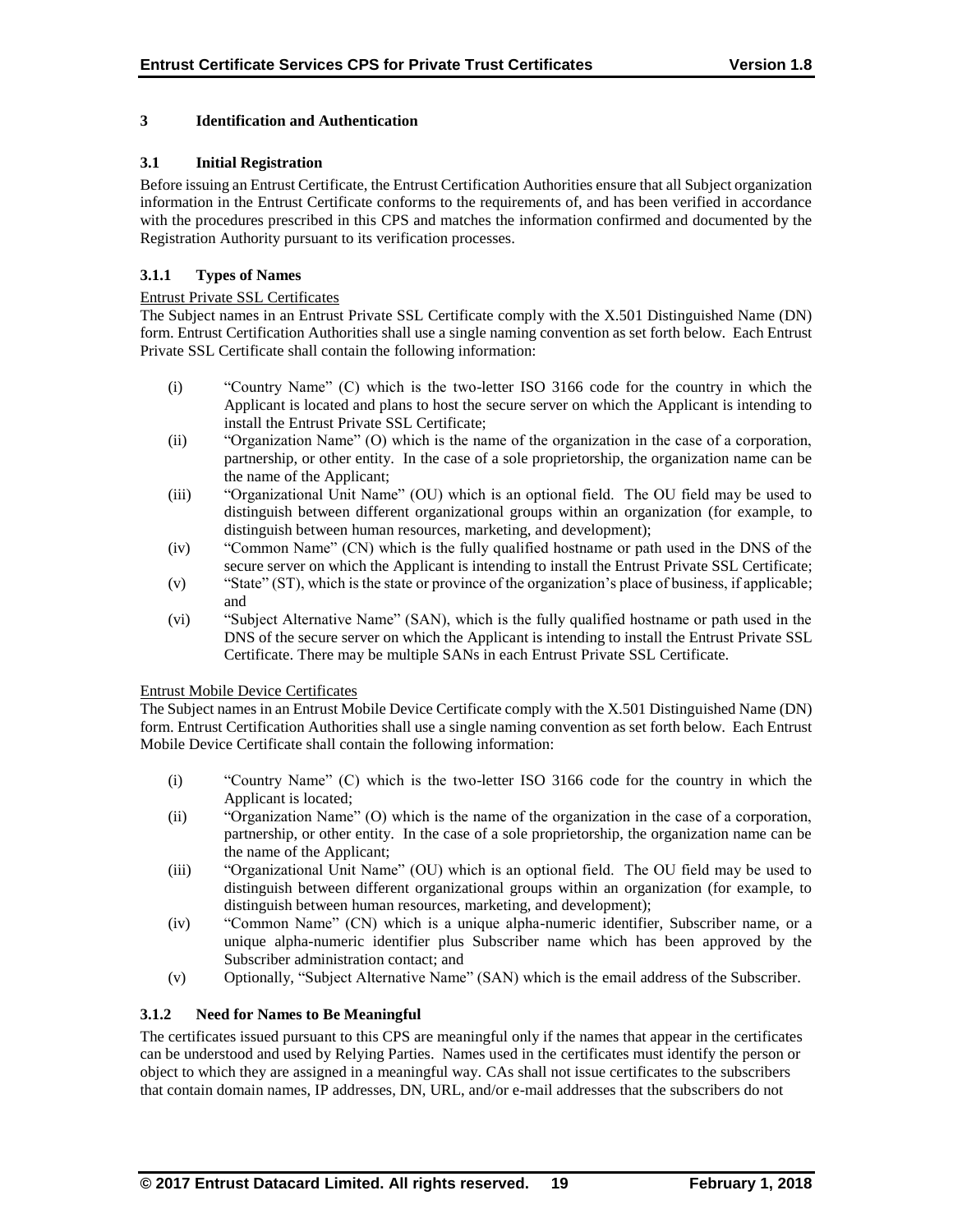legitimately own or control. Examples of fields and extensions where these names appear include subject DN and subject alternative names.

# Entrust Private SSL Certificates

The value of the Common Name to be used in an Entrust Private SSL Certificate shall be the Applicant's fully qualified hostname or path that is used in the DNS of the secure server on which the Applicant is intending to install the Entrust Private SSL Certificate.

# **3.1.3 Rules for Interpreting Various Name Forms**

Subject names for Entrust Certificates shall be interpreted as set forth in §3.1.1 and §3.1.2.

# **3.1.4 Uniqueness of Names**

Names shall be defined unambiguously for each Subject in an Entrust Repository. The Distinguished Name attribute will usually be unique to the Subject to which it is issued. Each Entrust Certificate shall be issued a unique serial number within the name space of the issuing Entrust Certification Authority.

# **3.1.5 Name Claim Dispute Resolution Procedure**

The Subject names in Entrust Certificates are issued on a "first come, first served" basis. By accepting a Subject name for incorporation into an Entrust Certificate, a Registration Authority operating under an Entrust Certification Authority does not determine whether the use of such information infringes upon, misappropriates, dilutes, unfairly competes with, or otherwise violates any intellectual property right or any other rights of any person, entity, or organization. The Entrust Certification Authorities and any Registration Authorities operating under the Entrust Certification Authorities neither act as an arbitrator nor provide any dispute resolution between Subscribers or between Subscribers and third-party complainants in respect to the use of any information in an Entrust Certificate. The Entrust CPS does not bestow any procedural or substantive rights on any Subscriber or third-party complainant in respect to any information in an Entrust Certificate. Neither the Entrust Certification Authorities nor any Registration Authorities operating under the Entrust Certification Authorities shall in any way be precluded from seeking legal or equitable relief (including injunctive relief) in respect to any dispute between Subscribers or between Subscribers and thirdparty complainants or in respect to any dispute between Subscribers and an Entrust Certification Authority or a Registration Authority operating under an Entrust Certification Authority or between a third-party complainant and an Entrust Certification Authority or a Registration Authority operating under an Entrust Certification Authority arising out of any information in an Entrust Certificate. Entrust Certification Authorities and Registration Authorities operating under Entrust Certification Authorities shall respectively have the right to revoke and the right to request revocation of Entrust Certificates upon receipt of a properly authenticated order from an arbitrator or court of competent jurisdiction requiring the revocation of an Entrust Certificate.

## **3.1.6 Recognition, Authentication and Role of Trademarks**

An Entrust Certification Authority or a Registration Authority operating under an Entrust Certification Authority may, in certain circumstances, take action in respect to an Entrust Certificate containing information that possibly violates the trademark rights of a third-party complainant. In the event that a thirdparty complainant provides an Entrust Certification Authority or a Registration Authority operating under an Entrust Certification Authority with (i) a certified copy that is not more than three (3) months old of a trademark registration from the principal trademark office in any one of the United States, Canada, Japan, Australia or any of the member countries of the European Union, and further provided that such registration is still in full force and effect, and (ii) a copy of a prior written notice to the Subscriber of the Entrust Certificate in dispute, stating that the complainant believes that information in the Subscriber's Entrust Certificate violates the trademark rights of the complainant, and (iii) a representation by the complainant indicating the means of notice and basis for believing that such notice was received by the Subscriber of the Entrust Certificate in dispute, an Entrust Certification Authority or a Registration Authority operating under an Entrust Certification Authority may initiate the following actions. The Entrust Certification Authority or the Registration Authority operating under an Entrust Certification Authority may determine whether the issue date of the Subscriber's Entrust Certificate predates the registration date on the trademark registration provided by the complainant. If the date of issuance of the Subscriber's Certificate predates the trademark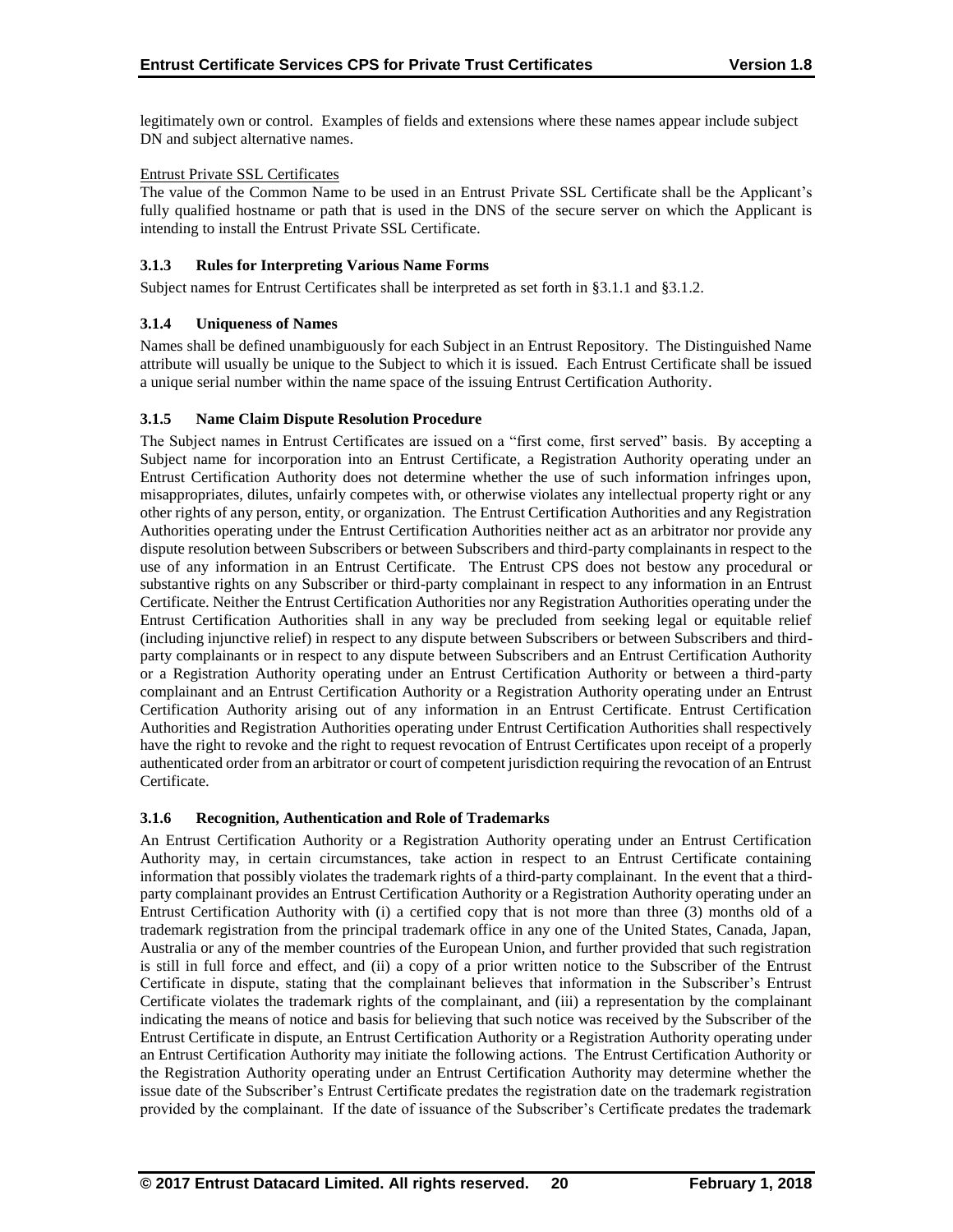registration date, the Entrust Certification Authority or the Registration Authority operating under the Entrust Certification Authority will take no further action unless presented with an authenticated order from an arbitrator or court of competent jurisdiction. If the date of issuance of the Entrust Certificate is after the registration date on the trademark registration provided by the complainant, the Entrust Certification Authority or the Registration Authority operating under the Entrust Certification Authority shall request that the Subscriber provide a proof of ownership for the Subscriber's own corresponding trademark registration from the principal trademark office in any one of the United States, Canada, Japan, Australia or any of the member countries of the European Union. If the Subscriber can provide a certified copy, as set forth above, that predates or was issued on the same date as the complainant's trademark registration, the Entrust Certification Authority or the Registration Authority operating under the Entrust Certification Authority will take no further action unless presented with an authenticated order from an arbitrator or court of competent jurisdiction. If the Subscriber does not respond within ten (10) Business Days, or if the date on the certified copy of the trademark registration provided by the Subscriber postdates the certified copy of the trademark registration provided by the complainant, the Entrust Certification Authority and the Registration Authorities operating under that Entrust Certification Authority respectively may revoke or may request revocation of the disputed Entrust Certificate.

If a Subscriber files litigation against a complainant, or if a complainant files litigation against a Subscriber, and such litigation is related to any information in an issued Entrust Certificate, and if the party instigating the litigation provides an Entrust Certification Authority or a Registration Authority operating under an Entrust Certification Authority with a copy of the file-stamped complaint or statement of claim, the Entrust Certification Authority will maintain the current status of the Entrust Certificate or the Registration Authority operating under the Entrust Certification Authority will request that the Entrust Certification Authority maintain the current status of the Entrust Certificate, subject to any requirements to change the status of such Entrust Certificate otherwise provided or required under this Entrust CPS, a Subscription Agreement, or any Relying Party Agreement. During any litigation, an Entrust Certification Authority will not revoke and a Registration Authority operating under an Entrust Certification Authority will not request revocation of an Entrust Certificate that is in dispute unless ordered by an arbitrator or a court of competent jurisdiction or as otherwise provided or required under this Entrust CPS, a Subscription Agreement, or any Relying Party Agreement. In the event of litigation as contemplated above, Entrust Certification Authorities and Registration Authorities operating under the Entrust Certification Authorities will comply with any directions by a court of competent jurisdiction in respect to an Entrust Certificate in dispute without the necessity of being named as a party to the litigation. If named as a party in any litigation in respect to an Entrust Certificate, Entrust and/or any third party operating a Registration Authority under an Entrust Certification Authority shall be entitled to take any action that it deems appropriate in responding to or defending such litigation. Any Subscriber or Relying Party that becomes involved in any litigation in respect to an Entrust Certificate shall remain subject to all of the terms and conditions of the Entrust CPS, the Subscriber's Subscription Agreement, and the Relying Party's Relying Party Agreement.

Registration Authorities operating under an Entrust Certification Authority shall notify the Entrust Certification Authority of any disputes of which such Registration Authority is aware and which relate to any information contained in an Entrust Certificate whose issuance was requested by such Registration Authority.

# **3.1.7 Method to Prove Possession of Private Key**

For Key Pairs generated by the Applicant, Entrust Certification Authorities perform proof of possession tests for CSRs created using reversible asymmetric algorithms (such as RSA) by validating the signature on the CSR submitted by the Applicant with the Entrust Certificate Application.

## **3.1.8 Authentication of Organizational Identity**

Entrust Private SSL Certificates (Shared CA) and Entrust Mobile Device Certificates

Registration Authorities operating under the Entrust Certification Authorities shall perform a limited verification of any organizational identities that are submitted by an Applicant or Subscriber. Registration Authorities operating under the Entrust Certification Authorities shall determine whether the organizational identity, address, and domain name provided with an Entrust Certificate Application are consistent with information contained in third-party databases and/or governmental sources. The information and sources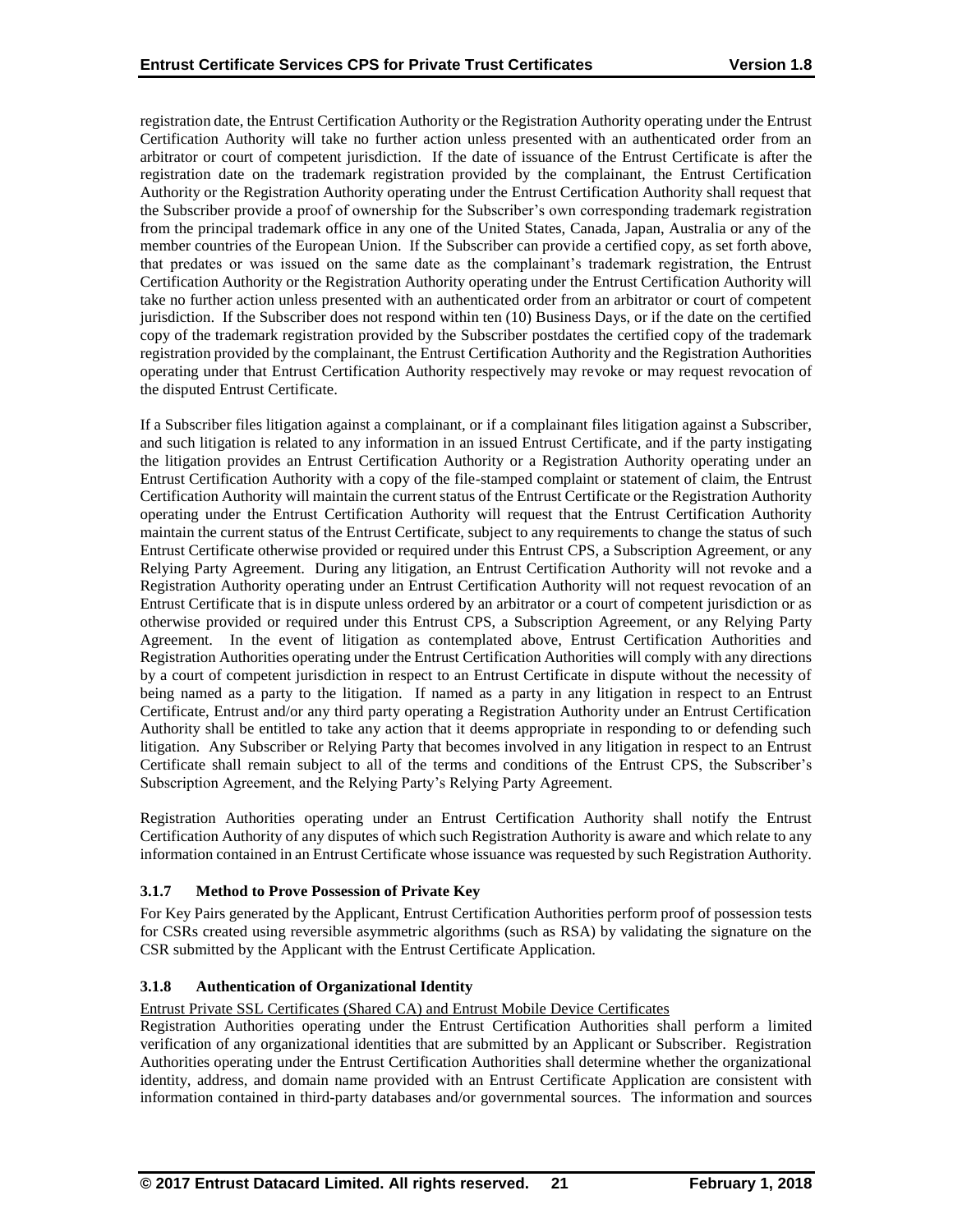used for the limited verification of Entrust Certificate Applications may vary depending on the jurisdiction of the Applicant or Subscriber.

In the case of organizational identities that are not registered with any governmental sources, Registration Authorities operating under the Entrust Certification Authorities shall use commercially reasonable efforts to confirm the existence of the organization. Such commercially reasonable efforts may include site visits or third-party attestation letter. Registration Authorities operating under the Entrust Certification Authorities shall comply with all verification practices mandated by the Entrust Policy Authority.

## Entrust Private SSL Certificates (Dedicated CA)

Registration Authorities operating under the Entrust Certification Authorities are not required to confirm any organization identities that are submitted by an Applicant or Subscriber.

#### **3.1.9 Authentication of Individual Identity**

Registration Authorities operating under the Entrust Certification Authorities shall use reasonable means to verify any individual identities that are submitted by an Applicant or Subscriber.

An individual identity shall be verified by using a legible copy, which discernibly shows the Applicant's face, of at least one currently valid government-issued photo ID (passport, driver's license, military ID, national ID, or equivalent document type). The copy shall be inspected for any indication of alteration or falsification.

The Applicant's address shall be verified using a trusted form of identification such as a government ID, utility bill, or bank or credit card statement. The same government-issued ID that was used to verify the Applicant's name may be relied upon.

The request shall be verified by contacting the Applicant using a phone number that was provided from a third-party.

## **3.1.10 Authentication of Domain Name**

Entrust Private SSL Certificates may use Fully-Qualified Domain Names (FQDNs) or non-Fully-Qualified Domain Names.

#### **3.1.10.1 Fully-Qualified Domain Names**

#### Entrust Private SSL Certificates (Shared CA)

Registration Authorities operating under the Entrust Certification Authorities shall use reasonable means to confirm the Applicant or Subscriber has control of the FQDN to be included in the Entrust Certificate. The Registration Authority shall use one of the following methods as defined in Section 3.2.2.4 of the Baseline Requirements:

- 1) Validating the Applicant as a Domain Contact
- 2) Email, Fax, SMS, or Postal Mail to Domain Contact
- 3) Phone Contact with Domain Contact
- 4) Constructed Email to Domain Contact
- 5) Reserved
- 6) Agreed-Upon Change to Website
- 7) DNS Change
- 8) IP Address
- 9) Reserved
- 10) Reserved

#### Entrust Private SSL Certificates (Dedicated CA)

Registration Authorities operating under the Entrust Certification Authorities are not required to confirm the Applicant or Subscriber has control of the FQDN to be included in the Entrust Private SSL Certificate.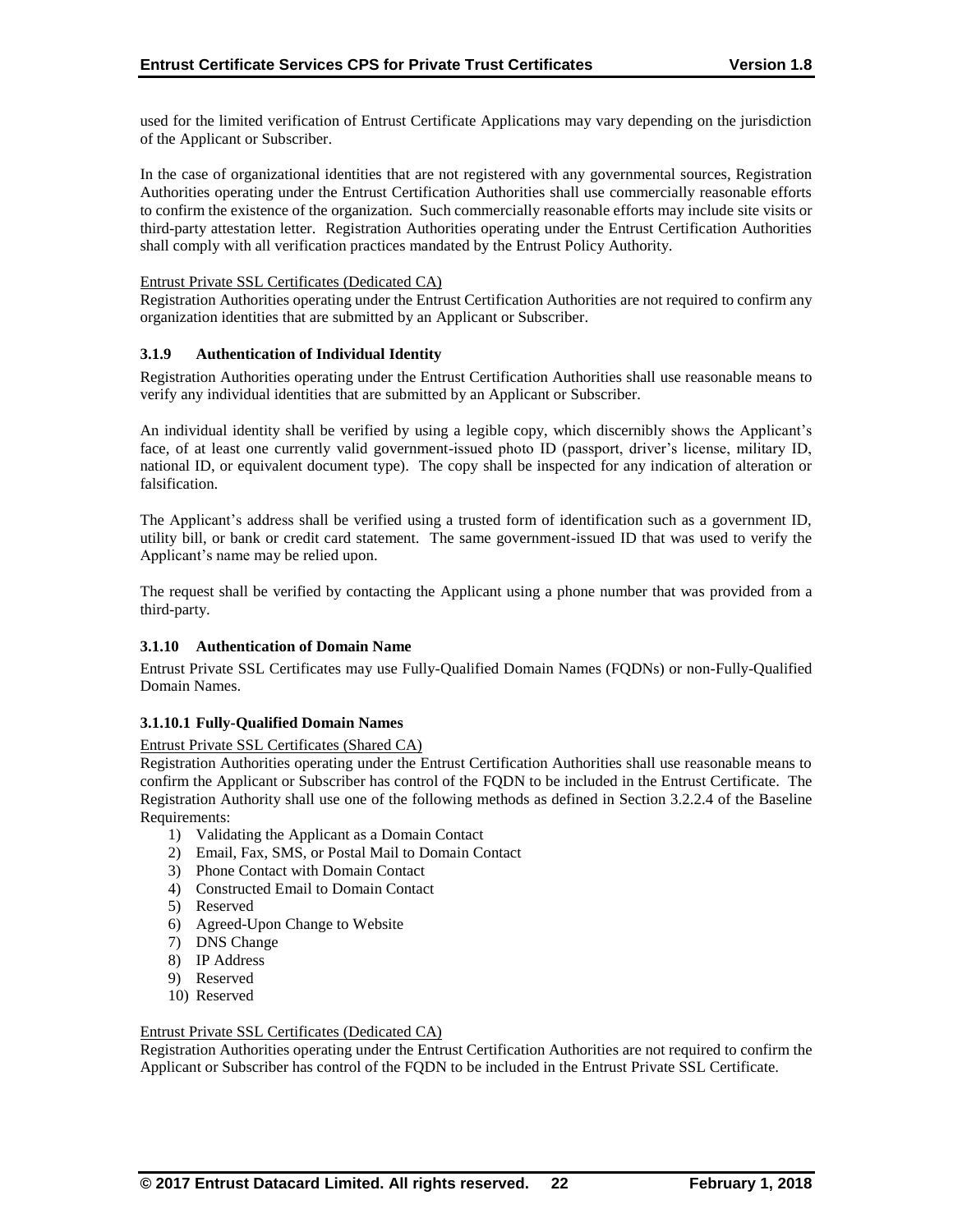# **3.1.10.2 Non-Fully-Qualified Domain Names**

Registration Authorities operating under the Entrust Certification Authorities shall allow non-FQDN to be used.

## Entrust Private SSL Certificates (Shared CA)

Non-FQDNs must be multi-label name or reserved IP address. Each non-FQDN shall be reserved for one Subscriber for each Entrust CA used to issue Entrust Private SSL Certificates.

#### Entrust Private SSL Certificates (Dedicated CA)

Non-FQDNs may be minimum single-label or a reserved IP address.

## **3.1.11 Authentication of an IP Address**

Entrust Private SSL Certificates may use registered or reserved IP addresses.

Registration Authorities operating under the Entrust Certification Authorities shall use one of the methods defined in Section 3.2.2.5 of the Baseline Requirements to confirm the Applicant or Subscriber has control of the registered IP Address to be included in the Entrust Certificate.

#### Entrust Private SSL Certificates (Shared CA)

Reserved IP addresses must be reserved for one Subscriber for each Entrust CA used to issue Entrust Private SSL Certificates.

## **3.1.12 Accuracy of Information**

To ensure the accuracy of the information and to ensure that no misleading information is included in the certificate, each verification shall be validated by a verification manager before the information can be used to issue a certificate.

## **3.2 Routine Rekey**

Each Entrust Certificate shall contain a Certificate expiration date. The reason for having an expiration date for a Certificate is to minimize the exposure of the Key Pair associated with the Certificate. For this reason, when processing a new Entrust Certificate Application, Entrust recommends that a new Key Pair be generated and that the new Public Key of this Key Pair be submitted with the Applicant's Entrust Certificate Application. If a Subscriber wishes to continue to use an Entrust Certificate beyond the expiry date for the current Entrust Certificate, the Subscriber must obtain a new Entrust Certificate and replace the Entrust Certificate that is about to expire. Subscribers submitting a new Entrust Certificate Application will be required to complete the initial application process, as described in §4.1.

The Registration Authority that processed the Subscriber's Entrust Certificate Application shall make a commercially reasonable effort to notify Subscribers of the pending expiration of their Entrust Certificate by sending an email to the technical contact listed in the corresponding Entrust Certificate Application. Upon expiration of an Entrust Certificate, the Subscriber shall immediately cease using such Entrust Certificate and shall remove such Entrust Certificate from any devices and/or software in which it has been installed.

For Entrust Certificates, the Subscriber may request a replacement certificate using an existing key pair.

## **3.3 Rekey After Revocation**

Entrust Certification Authorities and Registration Authorities operating under Entrust Certification Authorities do not renew Entrust Certificates that have been revoked. If a Subscriber wishes to use an Entrust Certificate after revocation, the Subscriber must apply for a new Entrust Certificate and replace the Entrust Certificate that has been revoked. In order to obtain another Entrust Certificate, the Subscriber shall be required to complete the initial application process, as described in §4.1. Upon revocation of an Entrust Certificate, the Subscriber shall immediately cease using such Entrust Certificate and shall remove such Entrust Certificate from any devices and/or software in which it has been installed.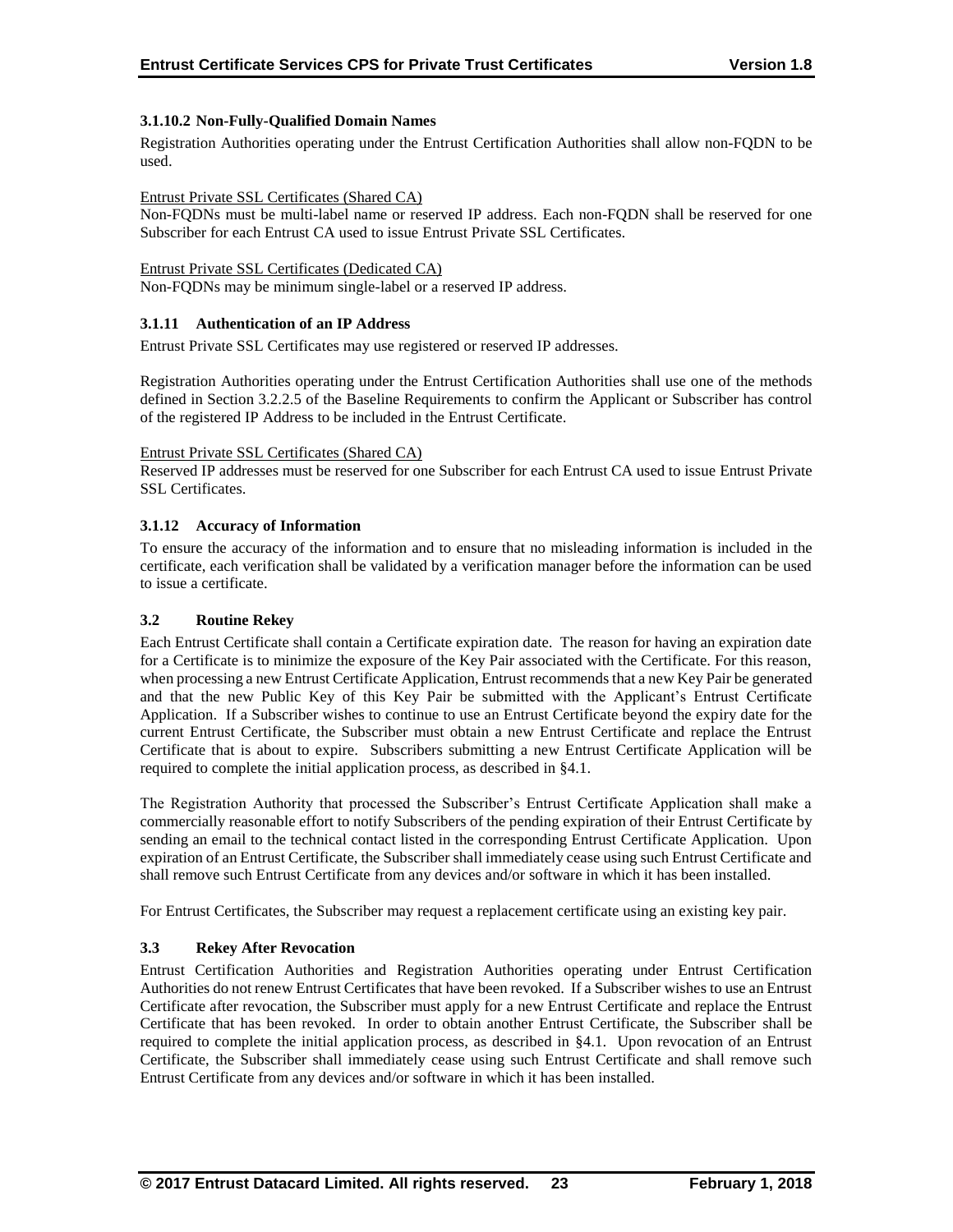# **3.4 Revocation Request**

A Subscriber may request revocation of their Entrust Certificate at any time provided that the Subscriber can validate to the Registration Authority that processed the Subscriber's Entrust Certificate Application that the Subscriber is the person, organization, or entity to whom the Entrust Certificate was issued. The Registration Authority shall authenticate a request from a Subscriber for revocation of their Entrust Certificate by authenticating the Subscriber or confirming authorization of the Subscriber through a reliable method of communication. Upon receipt and confirmation of such information, the Registration Authority shall then process the revocation request as stipulated in §4.4.

Subscribers, Relying Parties, Application Software Suppliers, Anti-Malware Organizations and other third parties may report Certificate misuse or other types of fraud, compromise misuse or inappropriate conduct related to Certificates by contacting the Registration Authority or submitting notification through the online form, https://www.entrust.net/ev/misuse.cfm.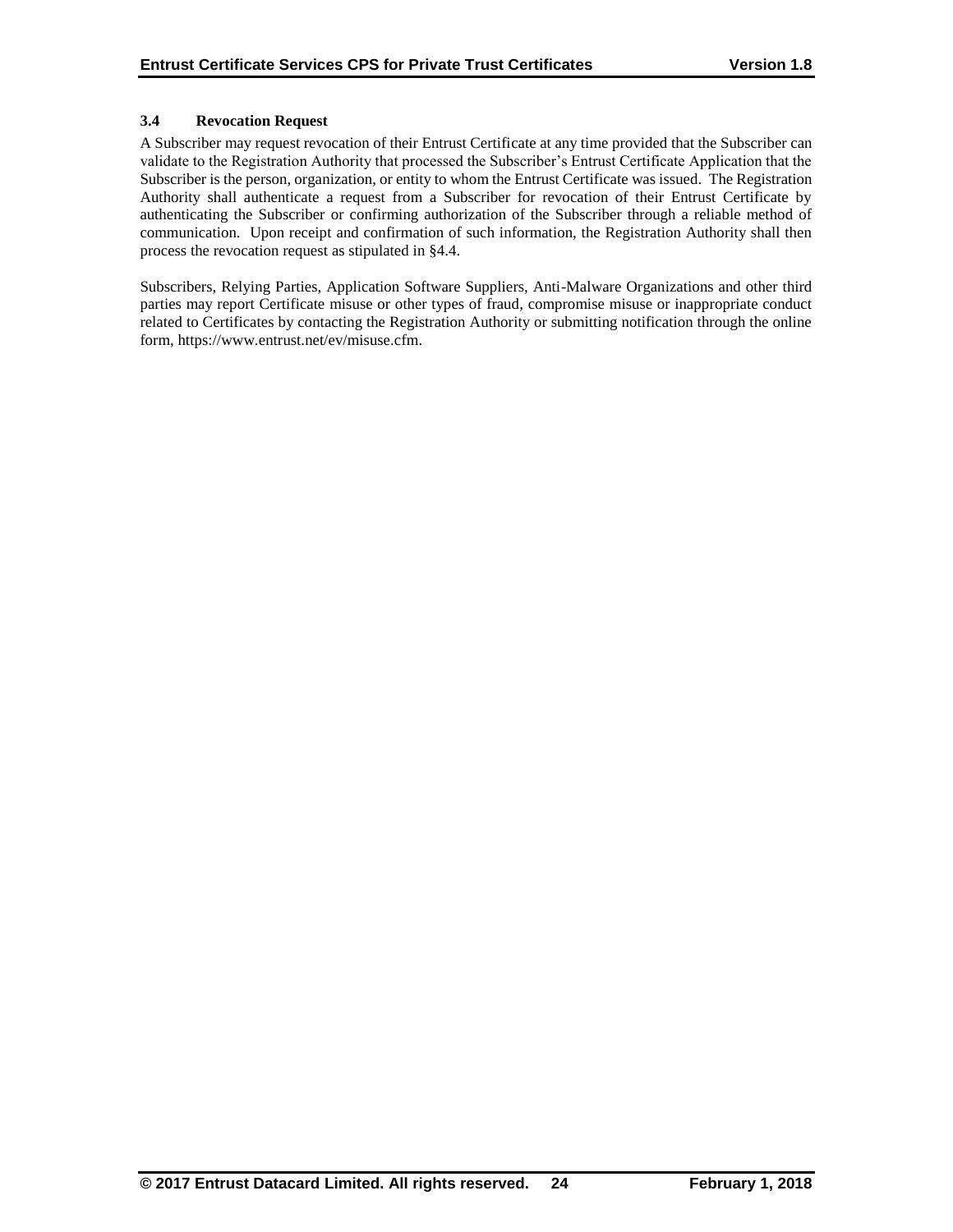# **4 Operational Requirements**

# **4.1 Certificate Application**

To obtain an Entrust Certificate, an Applicant must:

- (i) generate a secure and cryptographically sound Key Pair, if not generated by an Entrust Certification Authority
- (ii) agree to all of the terms and conditions of the Entrust CPS and the Subscription Agreement, and
- (iii) complete and submit an Entrust Certificate Application, providing all information requested by an Entrust-operated Registration Authority or by an independent third-party Registration Authority under an Entrust Certification Authority (a "Registration Authority") without any errors, misrepresentation, or omissions.

Upon an Applicant's completion of the Entrust Certificate Application and acceptance of the terms and conditions of this Entrust CPS and the Subscription Agreement, a Entrust-operated Registration Authority or an independent third-party Registration Authority operating under an Entrust Certification Authority shall follow the procedures described in §3.1.8 and §3.1.9 to perform limited verification of the information contained in the Entrust Certificate Application. If the verification performed by a Registration Authority is successful, the Registration Authority may, in its sole discretion, request the issuance to the Applicant of an Entrust Certificate from an Entrust Certification Authority. If a Registration Authority refuses to request the issuance of an Entrust Certificate, the Registration Authority shall (i) use commercially reasonable efforts to notify the Applicant by email of any reasons for refusal, and (ii) promptly refund any amounts that have been paid in connection with the Entrust Certificate Application.

In the event of successful verification of an Entrust Certificate Application, the Registration Authority shall submit a request to an Entrust Certification Authority for the issuance of an Entrust Certificate and shall notify the Applicant by email once an Entrust Certificate has been issued by the Entrust Certification Authority.

## **4.1.1 Certification Authority Authorization**

No stipulation

# **4.2 Certificate Issuance**

After performing limited verification of the information provided by an Applicant with an Entrust Certificate Application, a Registration Authority operating under an Entrust Certification Authority may request that an Entrust Certification Authority issue an Entrust Certificate. Upon receipt of a request from a Registration Authority operating under an Entrust Certification Authority, the Entrust Certification Authority may generate and digitally sign an Entrust Certificate in accordance with the Certificate profile described in §7.

Upon issuance of an Entrust Certificate, neither Entrust nor any independent third-party Registration Authority operating under an Entrust Certification Authority, nor any Resellers or Co-marketers, or any subcontractors, distributors, agents, suppliers, employees, or directors of any of the foregoing shall have any obligation to perform any ongoing monitoring, investigation, or verification of the information provided in an Entrust Certificate Application.

# **4.2.1 Circumstances for Certificate Renewal**

In accordance with the Subscription Agreement, Entrust Certification Authorities or Registration Authorities will provide a certificate lifecycle monitoring service which will support certificate renewal.

## **4.2.2 Who May Request Renewal**

Subscribers or Subscriber agents may request renewal of Entrust Certificates.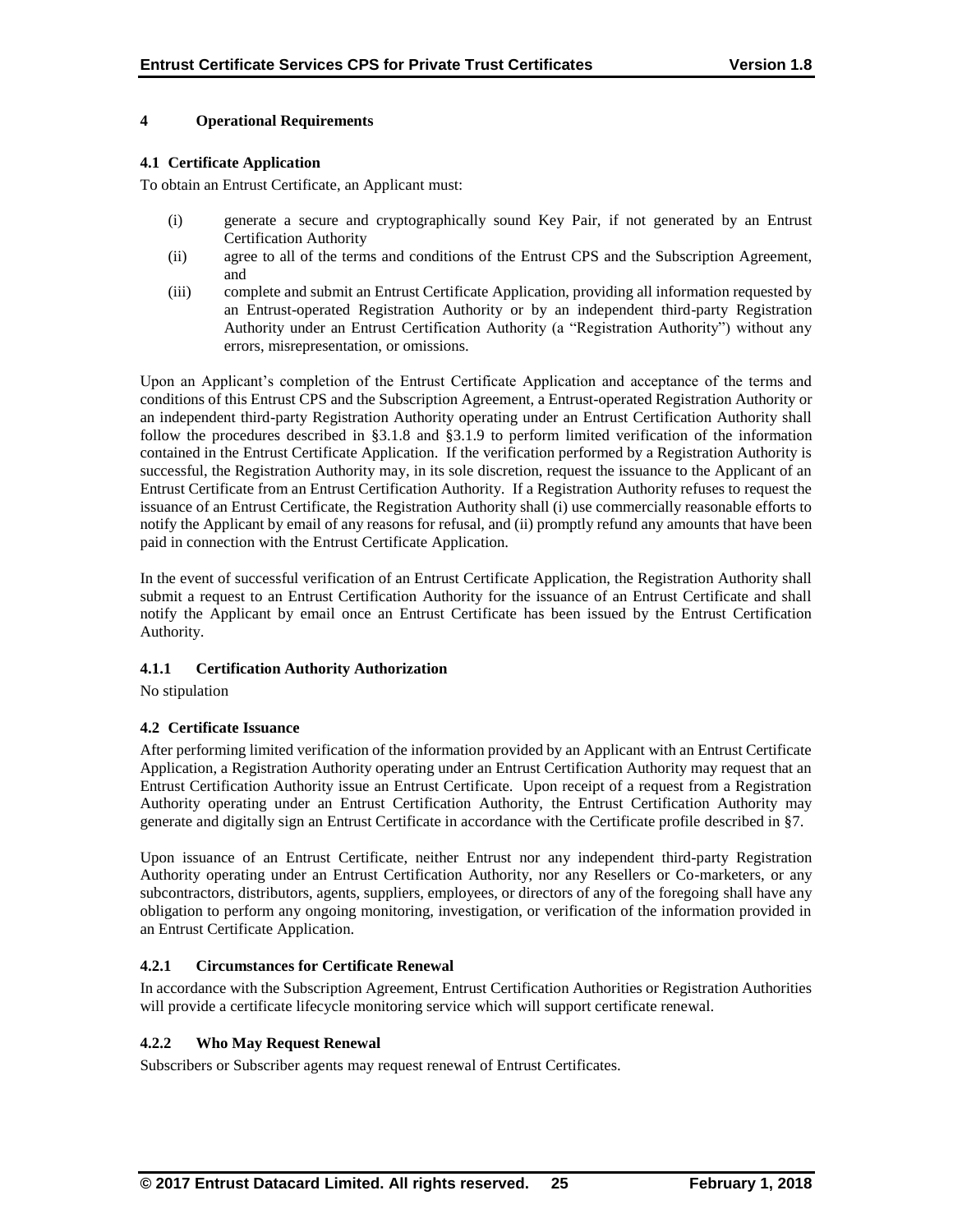# **4.2.3 Processing Certificate Renewal Requests**

Entrust Certification Authorities or Registration Authorities will process certificate renewal requests with validated verification data. Verification data which was validated within the last thirty-nine months may be used.

Entrust Certificates may be reissued using the previously accepted Public Key, if the Public Key meets the key size requirements of §6.1.5.

# **4.2.4 Notification of New Certificate Issuance to Subscriber**

Entrust Certification Authorities or Registration Authorities will provide Entrust Certificate renewal notification to the Subscriber or Subscriber agents through an Internet link or by email.

Subscribers or Subscriber agents may request that email renewal notices are not sent for their expiring Entrust Certificates.

## **4.2.5 Conduct Constituting Acceptance of a Renewal Certificate**

No stipulation.

## **4.2.6 Publication of the Renewal Certificate by the CA**

Entrust Certification Authorities or Registration Authorities will provide the Subscriber with an Entrust Certificate through an Internet link.

#### **4.2.7 Notification of Certificate Issuance by the CA to Other Entities**

No stipulation.

#### **4.3 Certificate Acceptance**

Once an Entrust Certificate has been generated and placed in an Entrust Repository, the Registration Authority that requested the issuance of the Entrust Certificate shall use commercially reasonable efforts to notify the Applicant by email that the Applicant's Entrust Certificate is available.

## **4.4 Certificate Suspension and Revocation**

An Entrust Certification Authority shall revoke an Entrust Certificate after receiving a valid revocation request from a Registration Authority operating under such Entrust Certification Authority. A Registration Authority operating under an Entrust Certification Authority shall be entitled to request and may request that an Entrust Certification Authority revoke an Entrust Certificate after such Registration Authority receives a valid revocation request from the Subscriber for such Entrust Certificate. A Registration Authority operating under an Entrust Certification Authority shall be entitled to request and shall request that an Entrust Certification Authority revoke an Entrust Certificate if such Registration Authority becomes aware of the occurrence of any event that would require a Subscriber to cease to use such Entrust Certificate.

Entrust Certification Authorities do not allow the suspension of Entrust Certificates.

## **4.4.1 Circumstances for Revocation**

An Entrust Certification Authority shall be entitled to revoke and may revoke, and a Registration Authority operating under an Entrust Certification Authority shall be entitled to request revocation of and shall request revocation of, a Subscriber's Entrust Certificate if such Entrust Certification Authority or Registration Authority has knowledge of or a reasonable basis for believing that of any of the following events have occurred:

- (i) Compromise of such Entrust Certification Authority's Private Key or Compromise of a superior Certification Authority's Private Key;
- (ii) breach by the Subscriber of any of the terms of the Entrust CPS or the Subscriber's Subscription Agreement;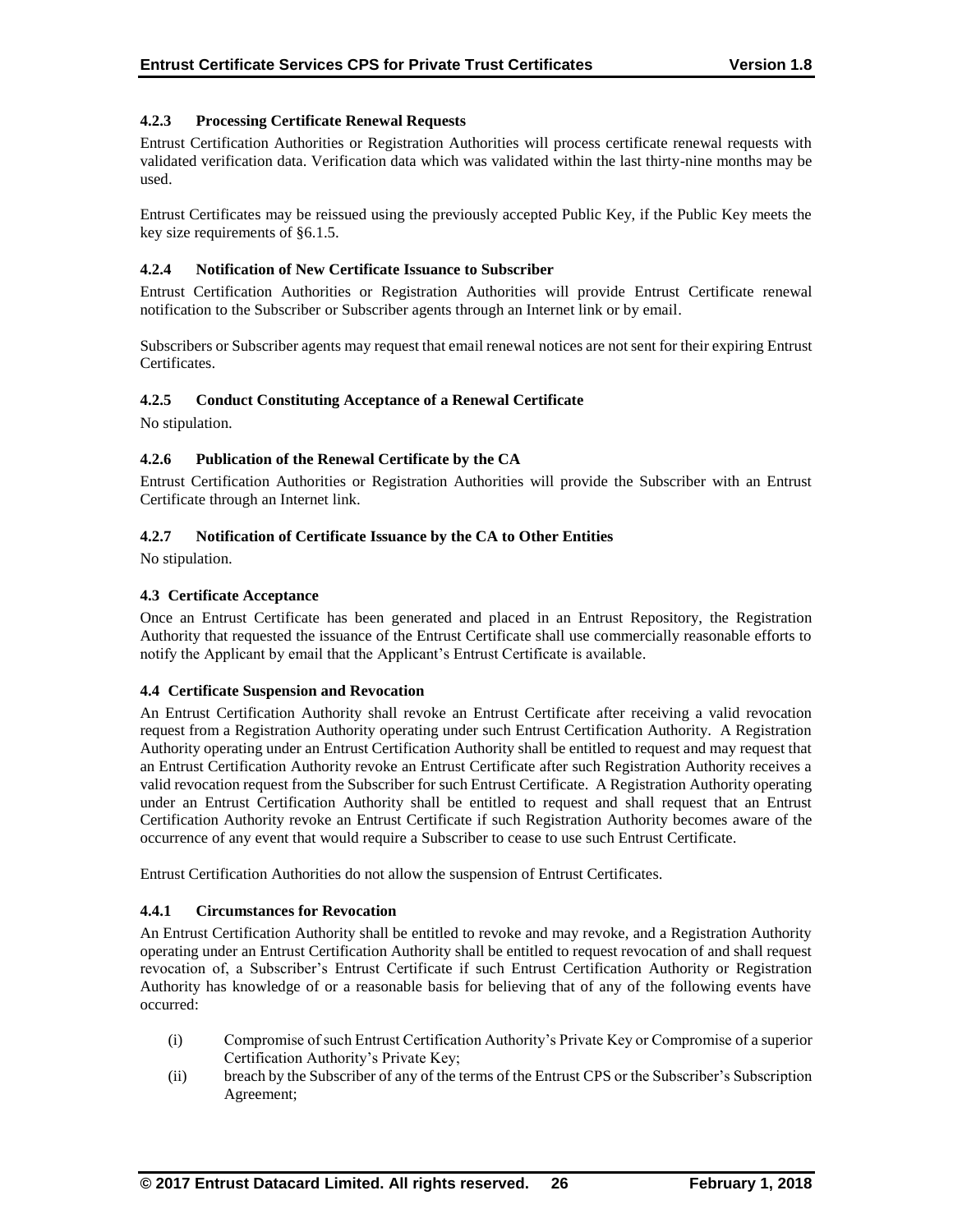- (iii) any change in the information contained in an Entrust Certificate issued to a Subscriber;
- (iv) non-payment of any Entrust Certificate fees or service fees;
- (v) a determination that an Entrust Certificate was not issued in accordance with the requirements of the Entrust CPS or the Subscriber's Subscription Agreement;
- (vi) the Entrust Certification Authority receives notice or otherwise become aware that a court or arbitrator has revoked a Subscriber's right to use the domain name listed in a Private SSL Certificate, or that the Subscriber has failed to renew its domain name;
- (vii) the Entrust Certification Authority receives notice or otherwise become aware that a Subscriber has been added as a denied party or prohibited person to a blacklist, or is operating from a prohibited destination under the laws of the Entrust Certification Authority's jurisdiction of operation as described in §2.4;
- (viii) the Entrust Certification Authority ceases operations for any reason or the Entrust Certification Authority's right to issue Entrust Certificates expires or is revoked or terminated and the Entrust Certification Authority has not arranged for another Certification Authority to provide revocation support for the Entrust Certificates;
- (ix) any other reason that may be reasonably expected to affect the integrity, security, or trustworthiness of an Entrust Certificate or an Entrust Certification Authority.

A Subscriber shall request revocation of their Entrust Certificate if the Subscriber has a suspicion or knowledge of or a reasonable basis for believing that of any of the following events have occurred:

- (i) Compromise of the Subscriber's Private Key;
- (ii) knowledge that the original Entrust Certificate request was not authorized and such authorization will not be retroactively granted;
- (iii) change in the information contained in the Subscriber's Entrust Certificate;
- (iv) change in circumstances that cause the information contained in Subscriber's Entrust Certificate to become inaccurate, incomplete, or misleading.

Such revocation request shall be submitted by the Subscriber to the Registration Authority that processed the Subscriber's Entrust Certificate Application. If a Subscriber's Entrust Certificate is revoked for any reason, the Registration Authority that processed the Subscriber's Entrust Certificate Application shall make a commercially reasonable effort to notify such Subscriber by sending an email to the technical and security contacts listed in the Entrust Certificate Application. Revocation of an Entrust Certificate shall not affect any of the Subscriber's contractual obligations under this Entrust CPS, the Subscriber's Subscription Agreement, or any Relying Party Agreements.

# **4.4.2 Who Can Request Revocation**

A Subscriber may request revocation of their Entrust Certificate at any time for any reason. If a Subscriber requests revocation of their Entrust Certificate, the Subscriber must be able to validate themselves as set forth in §3.4 to the Registration Authority that processed the Subscriber's Entrust Certificate Application. The Entrust Certification Authorities shall not be required to revoke and the Registration Authorities operating under the Entrust Certification Authorities shall not be required to request revocation of an Entrust Certificate until a Subscriber can properly validate themselves as set forth in §3.4 and §4.4.3. An Entrust Certification Authority shall be entitled to revoke and shall revoke, and a Registration Authority operating under an Entrust Certification Authority shall be entitled to request revocation of and shall request revocation of, a Subscriber's Entrust Certificate at any time for any of the reasons set forth in §4.4.1.

# **4.4.3 Procedure for Revocation Request**

A Registration Authority operating under an Entrust Certification Authority shall authenticate a request by a Subscriber for revocation of their Entrust Certificate by verifying (i) Subscriber authentication credentials, or (ii) authorization of the Subscriber through a reliable method of communication. Upon receipt and confirmation of such information, the Registration Authority shall send a revocation request to the Entrust Certification Authority that issued such Entrust Certificate. The Entrust Certification Authority shall make all reasonable efforts to post the serial number of the revoked Entrust Certificate to a CRL in an Entrust Repository within one (1) business day of receiving such revocation request. For Certificate revocation that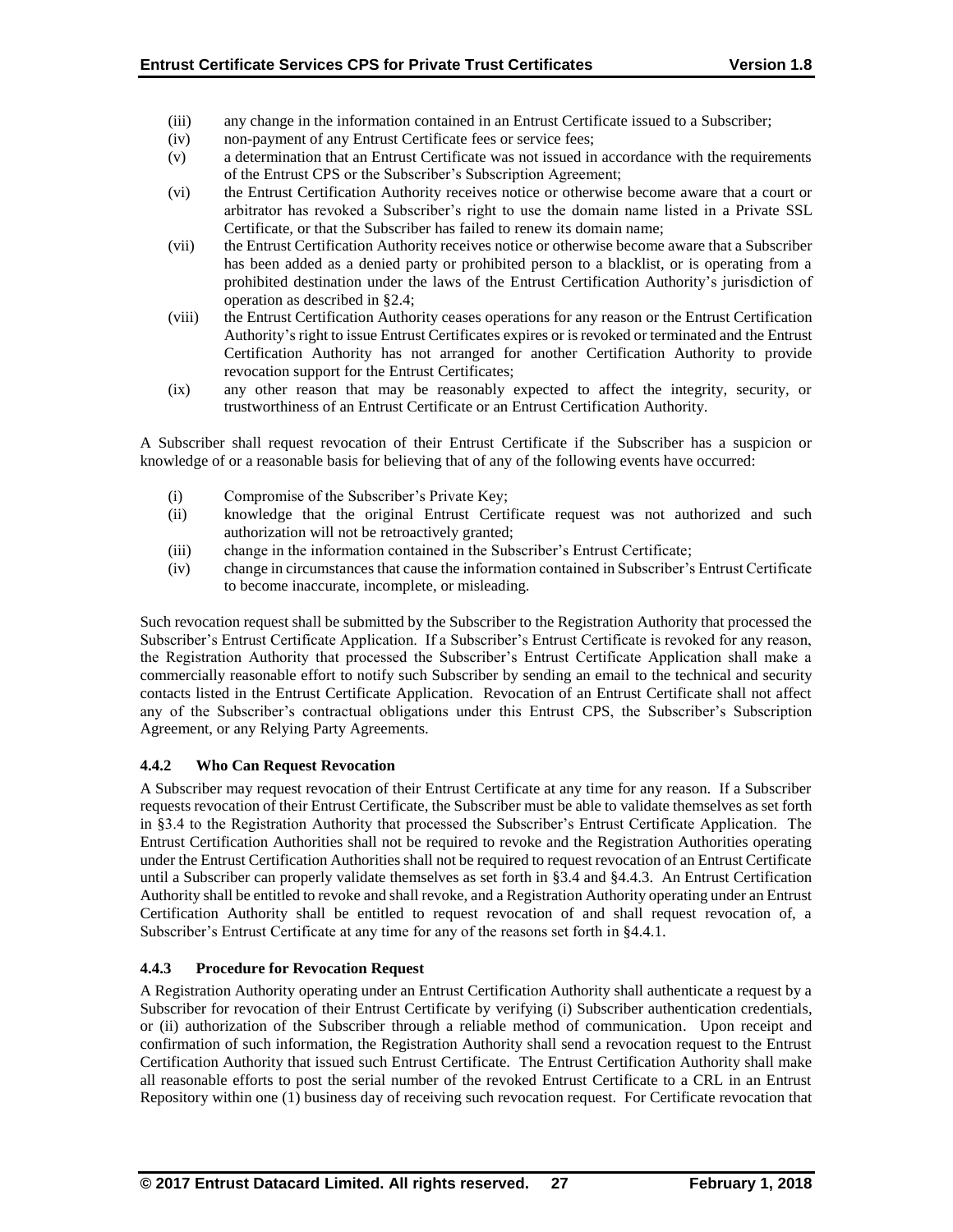is not initiated by the Subscriber, the Registration Authority that requested revocation of the Subscriber's Entrust Certificate shall make a commercially reasonable effort to notify the Subscriber by sending an email to the technical and security contacts specified in the Subscriber's Entrust Certificate Application.

# **4.4.4 Revocation Request Grace Period**

In the case of Private Key Compromise, or suspected Private Key Compromise, a Subscriber shall request revocation of the corresponding Entrust Certificate immediately upon detection of the Compromise or suspected Compromise. Revocation requests for other required reasons shall be made as soon as reasonably practicable.

# **4.4.5 Circumstances for Suspension**

Entrust Certification Authorities do not suspend Entrust Certificates.

# **4.4.6 Who Can Request Suspension**

Entrust Certification Authorities do not suspend Entrust Certificates.

# **4.4.7 Procedure for Suspension Request**

Entrust Certification Authorities do not suspend Entrust Certificates.

# **4.4.8 Limits on Suspension Period**

Entrust Certification Authorities do not suspend Entrust Certificates.

# **4.4.9 CRL Issuance Frequency**

Entrust Certification Authorities shall issue CRLs as follows:

- (i) CRLs for Entrust Certificates issued to subordinate CAs shall be issued at least once every twelve months or with 24 hours after revoking a subordinate CA. The next CRL update shall not be more than twelve months from the last update.
- (ii) CRLs for Entrust Certificates issued to end entities shall be issued at least once every seven days.

## **4.4.10 CRL Checking Requirements**

A Relying Party shall check whether the Entrust Certificate that the Relying Party wishes to rely on has been revoked. A Relying Party shall check the Certificate Revocation Lists maintained in the appropriate Repository or perform an on-line revocation status check using OCSP to determine whether the Entrust Certificate that the Relying Party wishes to rely on has been revoked. In no event shall the Entrust Group be liable for any damages whatsoever due to (i) the failure of a Relying Party to check for revocation or expiration of an Entrust Certificate, or (ii) any reliance by a Relying Party on an Entrust Certificate that has been revoked or that has expired.

## **4.4.11 On-line Revocation/Status Checking Availability**

On-line revocation/status checking of certificates is available on a continuous basis by CRL or On-line Certificate Status Protocol (OCSP).

Entrust Certification Authorities shall sign and make available OCSP as follows:

- (i) OCSP responses for Entrust Certificates issued to subordinate CAs shall be issued at least once every twelve months or within 24 hours after revoking a subordinate CA.
- (ii) OCSP responses for Entrust Certificates issued to end entities shall be issued at least once every four days. OCSP responses will have a maximum expiration time of ten days.

The on-line locations of the CRL and the OCSP response are included in the Entrust Certificate to support software applications that perform automatic certificate status checking. A Relying Party can also be check certificate revocation status directly with the Repository at https://www.entrust.net/cps.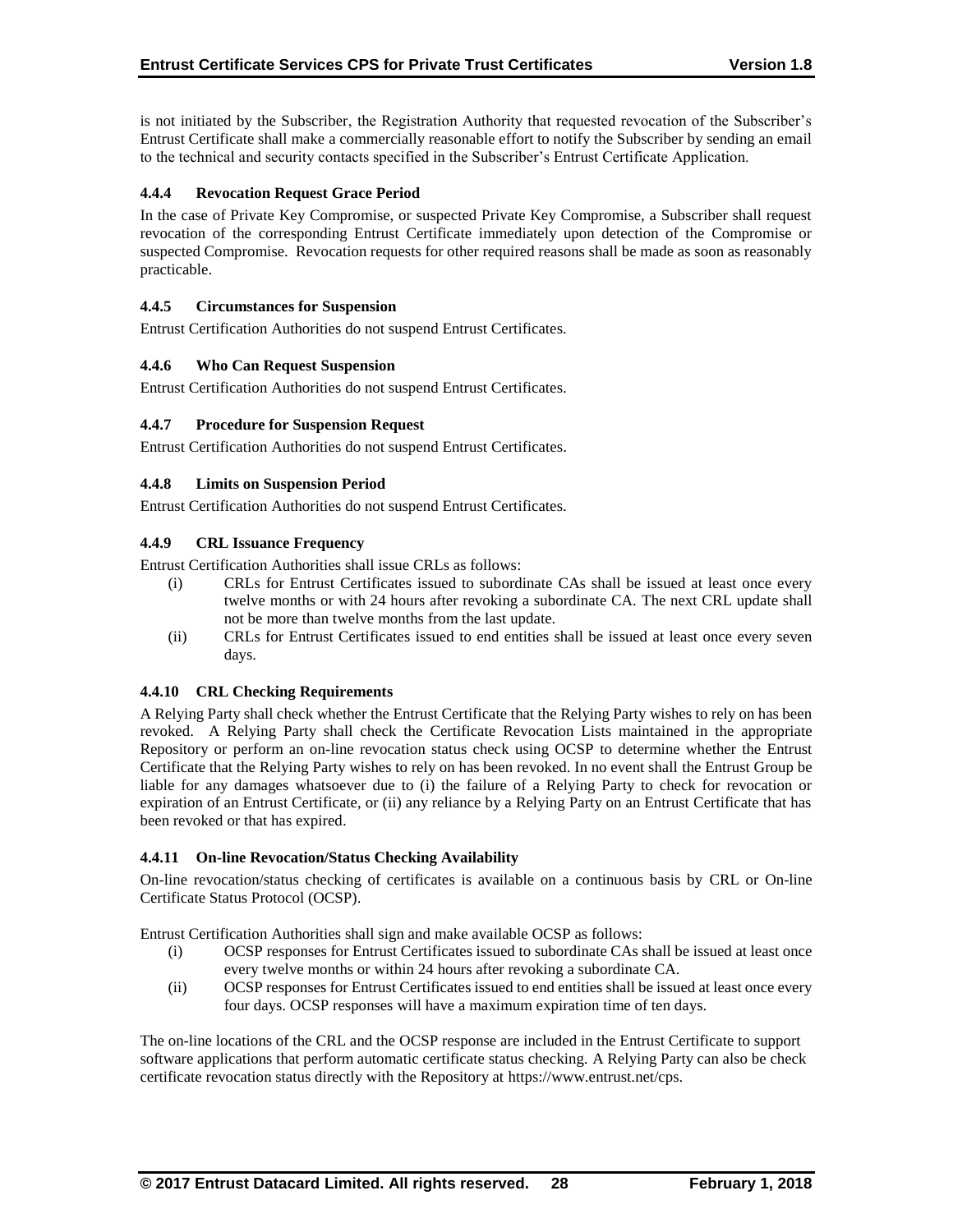# **4.4.12 On-line Revocation Checking Requirements**

Refer to §4.4.10.

# **4.4.13 Other Forms of Revocation Advertisements Available**

No stipulation.

## **4.4.14 Checking Requirements For Other Forms of Revocation Advertisements**

No stipulation.

## **4.4.15 Special Requirements Re Key Compromise**

If a Subscriber suspects or knows that the Private Key corresponding to the Public Key contained in the Subscriber's Entrust Certificate has been Compromised, the Subscriber shall immediately notify the Registration Authority that processed the Subscriber's Entrust Certificate Application, using the procedures set forth in §4.4.3, of such suspected or actual Compromise. The Subscriber shall immediately stop using such Entrust Certificate and shall remove such Entrust Certificate from any devices and/or software in which such Entrust Certificate has been installed. The Subscriber shall be responsible for investigating the circumstances of such Compromise or suspected Compromise and for notifying any Relying Parties that may have been affected by such Compromise or suspected Compromise.

#### **4.5 Security Audit Procedures**

Significant security events in the Entrust Certification Authorities are automatically time-stamped and recorded as audit logs in audit trail files. The audit trail files are processed (reviewed for policy violations or other significant events) on a regular basis. Authentication codes are used in conjunction with the audit trail files to protect against modification of audit logs. Audit trail files are archived periodically. All files including the latest audit trail file are moved to backup media and stored in a secure archive facility.

The Entrust Certification Authorities and all Registration Authorities operating under an Entrust Certification Authority record in detail every action taken to process an Entrust Certificate Request and to issue an Entrust Certificate, including all information generated or received in connection with an Entrust Certificate Request, and every action taken to process the Request, including time, date, and personnel involved in the action.

The foregoing record requirements include, but are not limited to, an obligation to record the following events:

- (i) Entrust Certification Authority key lifecycle management events, including:
	- a. Key generation, backup, storage, recovery, archival, and destruction; and
	- b. Cryptographic device lifecycle management events.
- (ii) Entrust Certification Authority and Entrust Certificate lifecycle management events, including:
	- a. Certificate Requests, renewal and re-key requests, and revocation;
	- b. All verification activities required by this CPS;
	- c. Date, time, phone number used, persons spoken to, and end results of verification telephone calls;
	- d. Acceptance and rejection of Certificate Requests;
	- e. Issuance of Entrust Certificates; and
	- f. Generation of Certificate Revocation Lists (CRLs) and OCSP messages.
- (iii) Security events, including:
	- a. Successful and unsuccessful PKI system access attempts;
	- b. PKI and security system actions performed;
	- c. Security profile changes;
	- d. System crashes, hardware failures, and other anomalies;
	- e. Firewall and router activities; and
	- f. Entries to and exits from the Entrust Certification Authority facility.
- (iv) Log entries include the following elements:
	- a. Date and time of entry;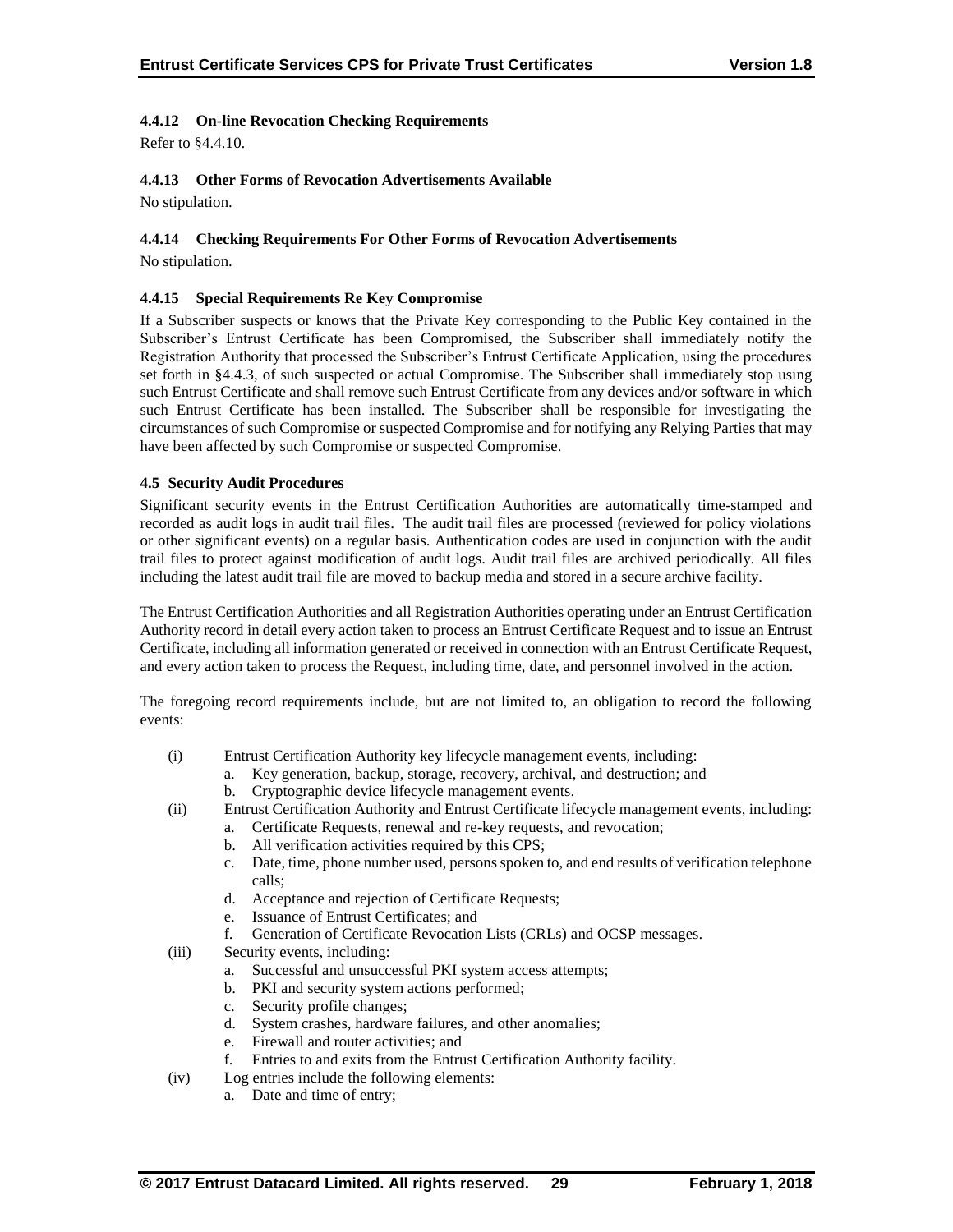- b. Identity of the person making the journal entry; and
- c. Description of entry.

The time for the Entrust Certification Authorities computer systems is synchronized with the service provided by the National Research Council Canada.

# **4.6 Records Archival**

The audit trail files, databases and revocation information for Entrust Certification Authorities are archived. The archive of an Entrust Certification Authorities' database and the archive of revocation information are retained for at least three (3) years. Archives of audit trail files are retained for at least seven (7) year(s) after any Entrust Certificate based on that documentation ceases to be valid. The databases for Entrust Certification Authorities are encrypted and protected by Entrust software master keys. The archive media is protected through storage in a restricted-access facility to which only Entrust-authorized personnel have access. Archive files are backed up as they are created. Originals are stored on-site and housed with an Entrust Certification Authority system. Backup files are stored at a secure and separate geographic location.

## **4.7 Key Changeover**

Entrust Certification Authorities' key pairs will be retired from service at the end of their respective lifetimes as defined in §6.3. New Certification Authority key pairs will be created as required to support the continuation of Entrust Certification Authority Services. Each Entrust Certification Authority will continue to publish CRLs signed with the original key pair until all certificates issued using that original key pair have expired. The Certification Authority key changeover process will be performed such that it causes minimal disruption to Subscribers and Relying Parties.

## **4.8 Compromise and Disaster Recovery**

Entrust Certification Authorities have a disaster recovery plan to provide for timely recovery of services in the event of a system outage. The disaster recovery plan addresses the following:

- (i) the conditions for activating the plans;
- (ii) resumption procedures;
- (iii) a maintenance schedule for the plan;
- (iv) awareness and education requirements;
- (v) the responsibilities of the individuals;
- (vi) recovery point objective (RPO) of fifteen minutes
- (vii) recovery time objective (RTO) of 24 hours for essential CA operations which include certificate issuance, certificate revocation, and issuance of certificate revocation status; and
- (viii) testing of recovery plans.

In order to mitigate the event of a disaster, Entrust has implemented the following:

- (ix) secure on-site and off-site storage of backup HSMs containing copies of all CA Private Keys
- (x) secure on-site and off-site storage of all requisite activation materials
- (xi) regular synchronization of critical data to the disaster recovery site
- (xii) regular incremental and daily backups of critical data within the primary site
- (xiii) weekly backup of critical data to a secure off-site storage facility
- (xiv) secure off-site storage of disaster recovery plan and disaster recovery procedures
- (xv) environmental controls as described in §5.1
- (xvi) high availability architecture for critical systems

Entrust has implemented a secure disaster recovery facility that is greater than 250 km from the primary secure CA facilities.

Entrust requires rigorous security controls to maintain the integrity of Entrust Certification Authorities. The Compromise of the Private Key used by an Entrust Certification Authority is viewed by Entrust as being very unlikely; however, Entrust has policies and procedures that will be employed in the event of such a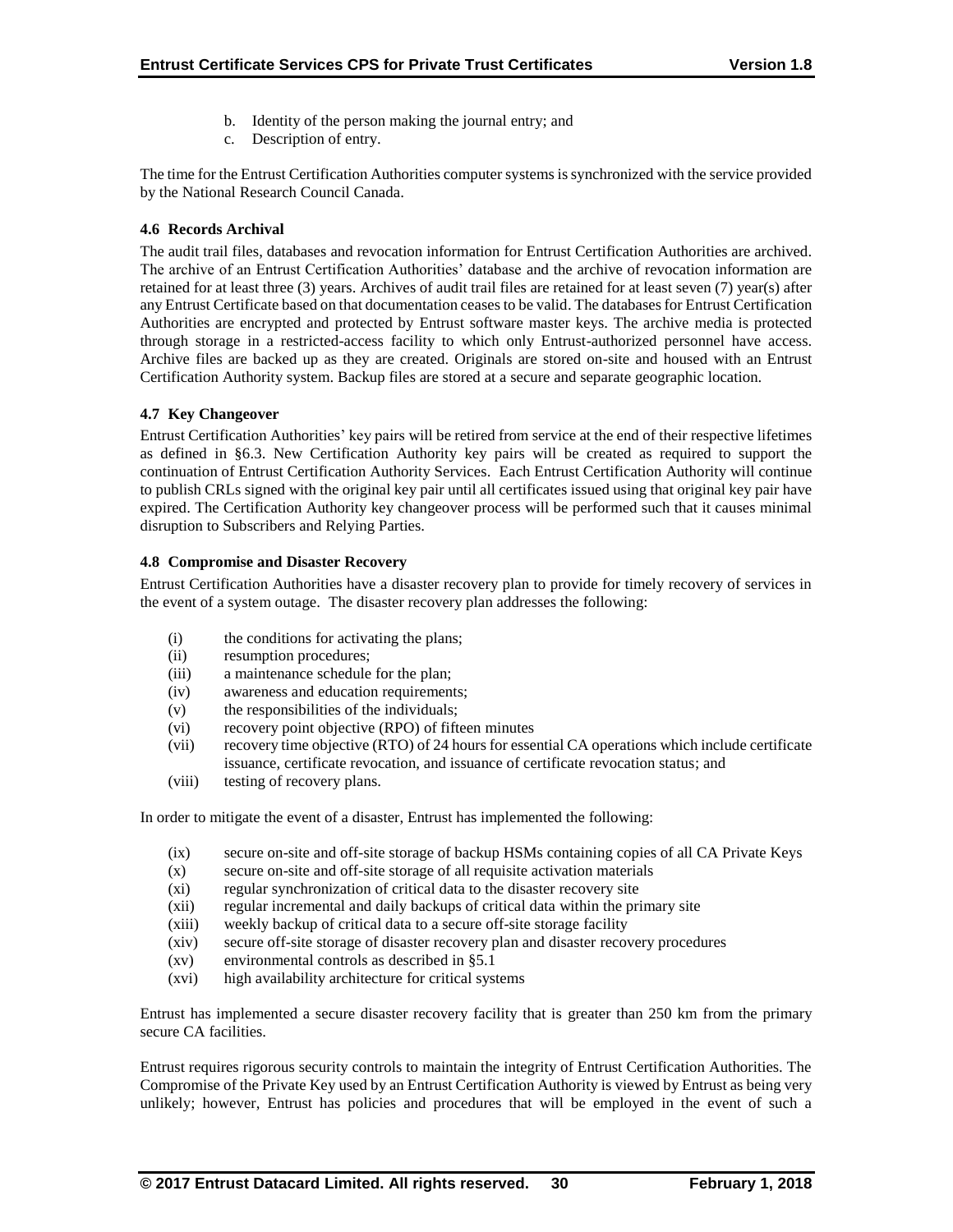Compromise. At a minimum, all Subscribers shall be informed as soon as practicable of such a Compromise and information shall be posted in the Entrust Repository.

## **4.9 CA Termination**

In the event that an Entrust Certification Authority ceases operation, all Entrust Certificates issued by such Entrust Certification Authority shall be revoked and the CRL life-time will be set to a period that meets any Entrust obligations.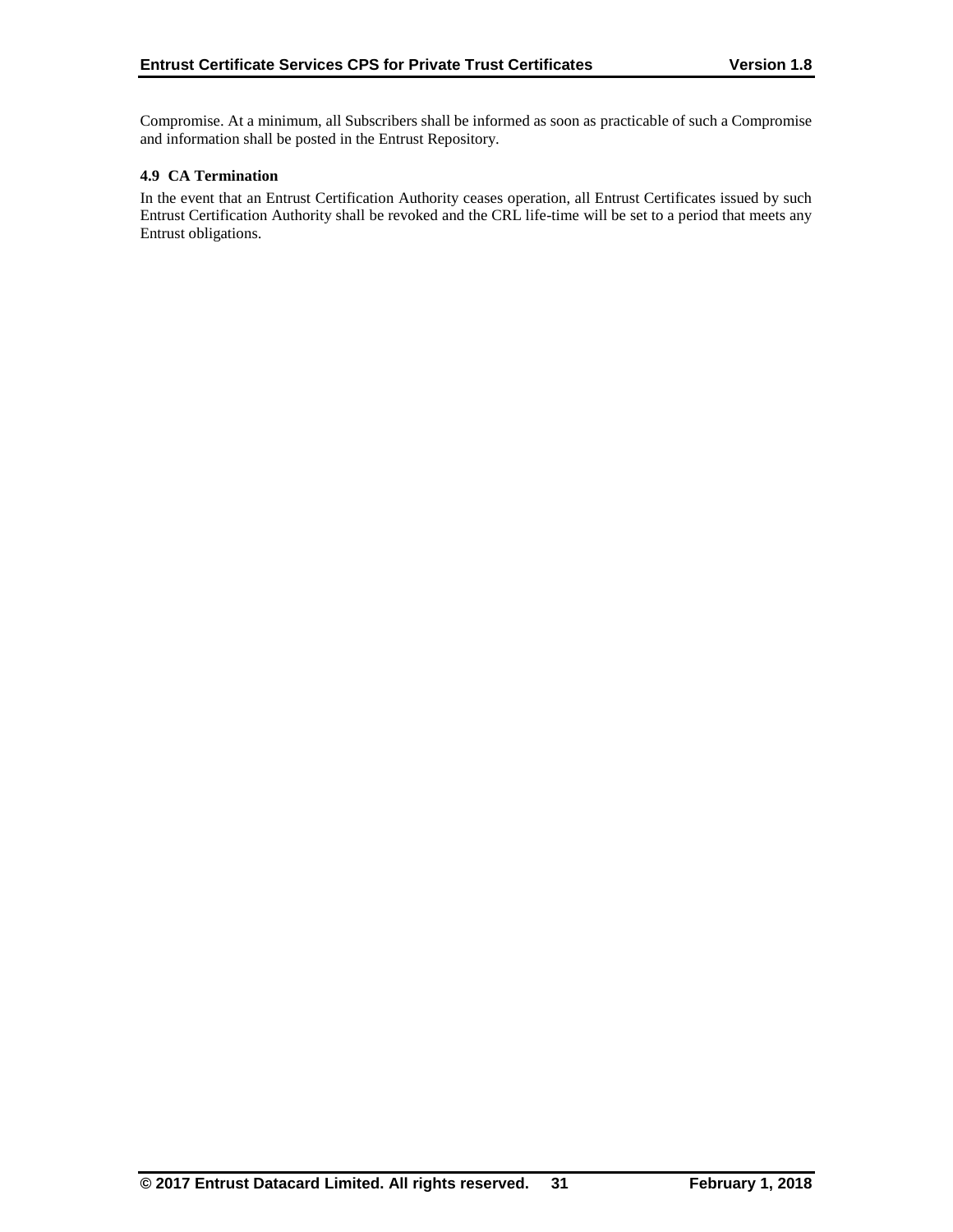# **5 Physical, Procedural, and Personnel Security Controls**

# **5.1 Physical Controls**

# **5.1.1 Site Location and Construction**

The hardware and software for an Entrust Certification Authority is located in a secure facility with physical security and access control procedures that meet or exceed industry standards. The CA equipment is located in a Security zone that is physically separated from Entrust's other systems so that only authorized CA personnel can access it.

# **5.1.2 Physical Access**

The room containing the Entrust Authority software is designated a two (2) person zone, and controls are used to prevent a person from being in the room alone. Alarm systems are used to notify security personnel of any violation of the rules for access to an Entrust Certificate Authority.

# **5.1.3 Power and Air Conditioning**

The Security zone is equipped with:

- Filtered, conditioned, power connected to an appropriately sized UPS and generator;
- Heating, ventilation, and air conditioning appropriate for a commercial data processing facility; and
- Emergency lighting.

The environmental controls conform to local standards and are appropriately secured to prevent unauthorized access and/or tampering with the equipment. Temperature control alarms and alerts are activated upon detection of threatening temperature conditions.

# **5.1.4 Water Exposures**

No liquid, gas, exhaust, etc. pipes traverse the controlled space other than those directly required for the area's HVAC system and for the pre-action fire suppression system. Water pipes for the pre-action fire suppression system are only filled on the activation of multiple fire alarms.

## **5.1.5 Fire Prevention and Protection**

The Entrust facility is fully wired for fire detection, alarm and suppression. Routine, frequent inspections of all systems are made to assure adequate operation.

## **5.1.6 Media Storage**

All media is stored away from sources of heat and from obvious sources of water or other obvious hazards. Electromagnetic media (e.g. tapes) are stored away from obvious sources of strong magnetic fields. Archived material is stored in a room separate from the CA equipment until it is transferred to the archive storage facility.

## **5.1.7 Waste Disposal**

Waste is removed or destroyed in accordance with industry best practice. Media used to store sensitive data is destroyed, such that the information is unrecoverable, prior to disposal.

## **5.1.8 Off-site Backup**

As stipulated in §4.6.

## **5.2 Procedural Controls**

An Entrust Certification Authority has a number of trusted roles for sensitive operations of the Entrust Certification Authority software. To gain access to the Entrust Authority software used in an Entrust Certification Authority, operational personnel must undergo background investigations. Entrust Certification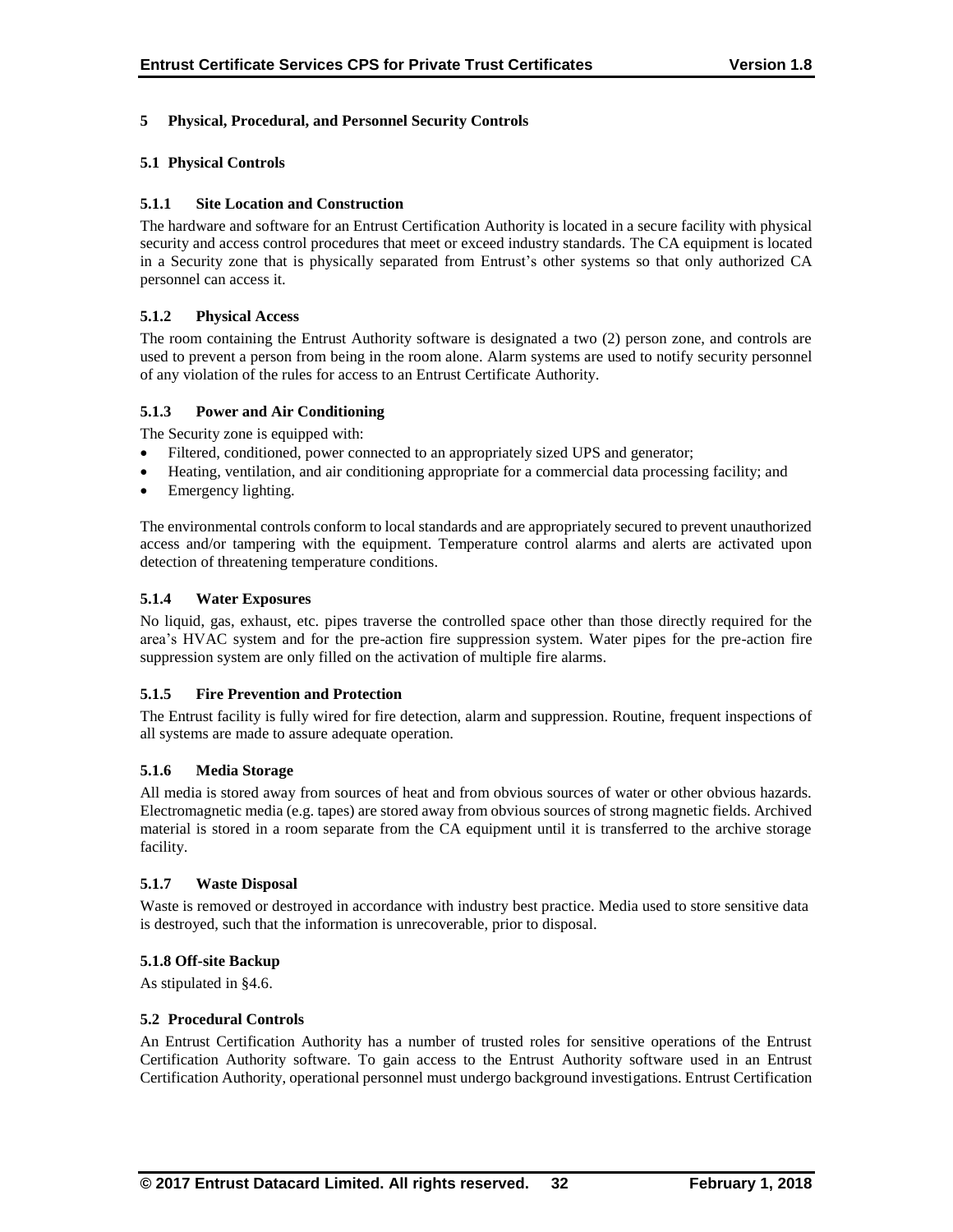Authority operations related to adding administrative personnel or changing Certification Authority policy settings require more than one (1) person to perform the operation.

# **5.3 Personnel Controls**

Operational personnel for an Entrust Certification Authority will not be assigned other responsibilities that conflict with their operational responsibilities for the Entrust Certification Authority. The privileges assigned to operational personnel for an Entrust Certification Authority will be limited to the minimum required to carry out their assigned duties.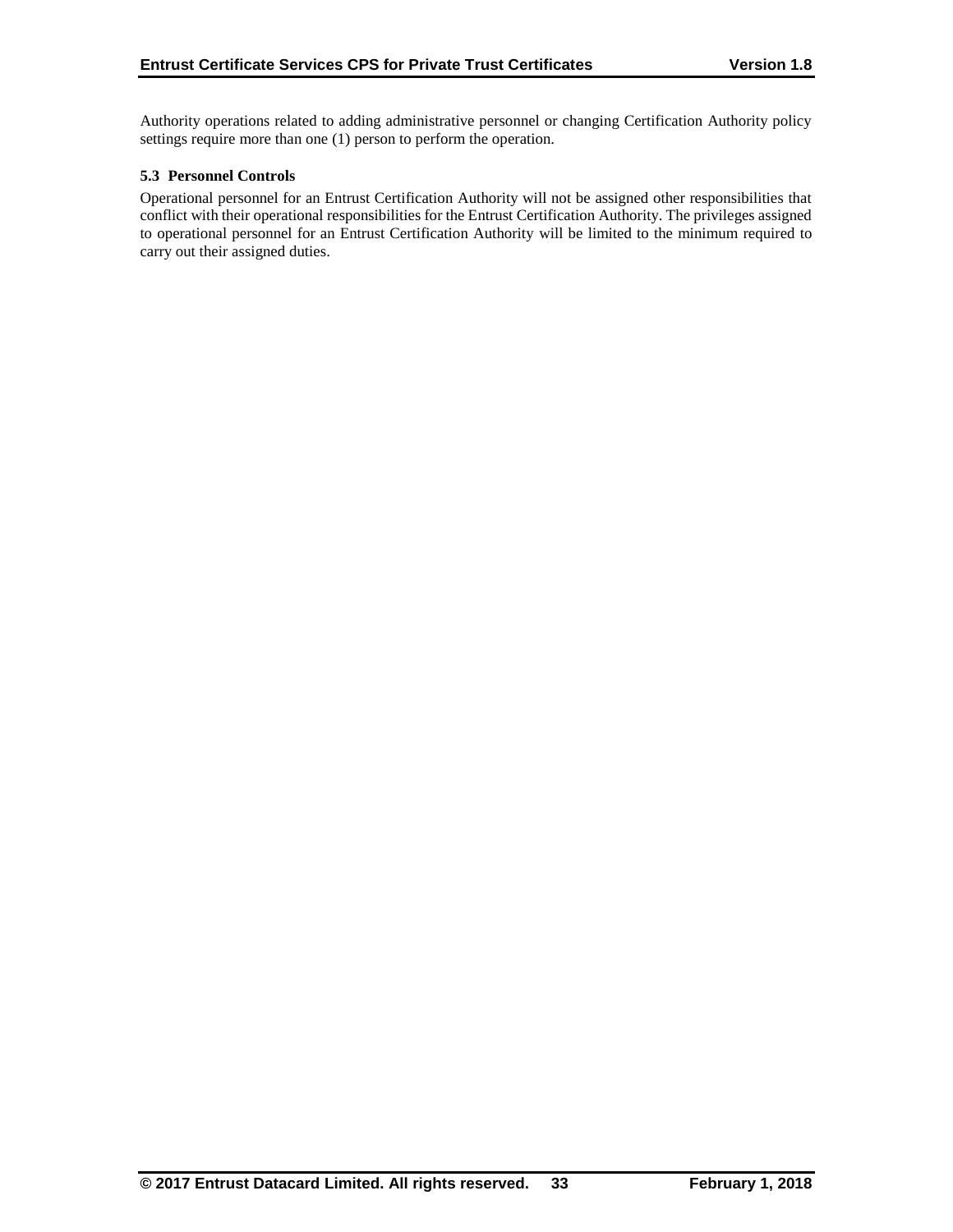# **6 Technical Security Controls**

# **6.1 Key Pair Generation and Installation**

# **6.1.1 Key Pair Generation**

The signing Key Pair for an Entrust Certification Authority is created during the initial startup of the Entrust Master Control application and is protected by the master key for such Entrust Certification Authority.

When not generated by Entrust, the Applicant or Subscriber is required to generate a new, secure, and cryptographically sound Key Pair to be used in association with the Subscriber's Entrust Certificate or Applicant's Entrust Certificate Application.

## Entrust Certification Authority Administrators

Keys Pairs for Entrust Certification Authority administrators must be generated and protected on a cryptographic module that is compliant to at least FIPS 140-2 Level 2 certification standards. The cryptographic modules are prepared using the software provided by the module vendor. The cryptographic modules are personalized for the administrator by giving the card an identity and a password known by the administrator. The Key Pair is generated by creating the administrator as a user in the Certification Authority and performing an enrollment process which is authenticated with the administrator's module password.

# **6.1.2 Private Key Delivery to Entity**

Entrust Certificate Authorities do not generate the Key Pair on behalf of the Subscriber.

## **6.1.3 Public Key Delivery to Certificate Issuer**

The Public Key to be included in an Entrust Certificate is delivered to Entrust Certification Authorities in a signed Certificate Signing Request (CSR) as part of the Entrust Certificate Application process. The signature on the CSR will be verified by the Entrust Certification Authority prior to issuing the Entrust Certificate.

## **6.1.4 CA Public Key Delivery to Users**

The Public-Key Certificate for Entrust Certification Authorities are made available to Subscribers with the Subscriber certificate or may be obtained from the Entrust support team. The Public Key Certificate for cross certified issuing Certification Authorities is provided to the Subscriber with the Subscriber certificate.

The Public-Key Certificate for Entrust Certification Authorities is provided to the Relying Parties by the Subscriber.

## **6.1.5 Key Sizes**

For legacy reasons the minimum key size for Entrust Certificate Authorities is 1024 bit RSA.

For new Entrust Certification Authorities, Private SSL Certificates and Mobile Device Certificates, the key sizes supported are:

- RSA 2048-bit, 3072 bit and 4096-bit
- Elliptic curve cryptography (ECC) NIST P-384 or P-521.

## **6.1.6 Public-Key Parameters Generation**

No stipulation.

## **6.1.7 Parameter Quality Checking**

No stipulation.

## **6.1.8 Hardware/Software Key Generation**

Certification Authority Key Pairs must be generated on a cryptographic module that meets or exceeds the requirements as defined in §6.8.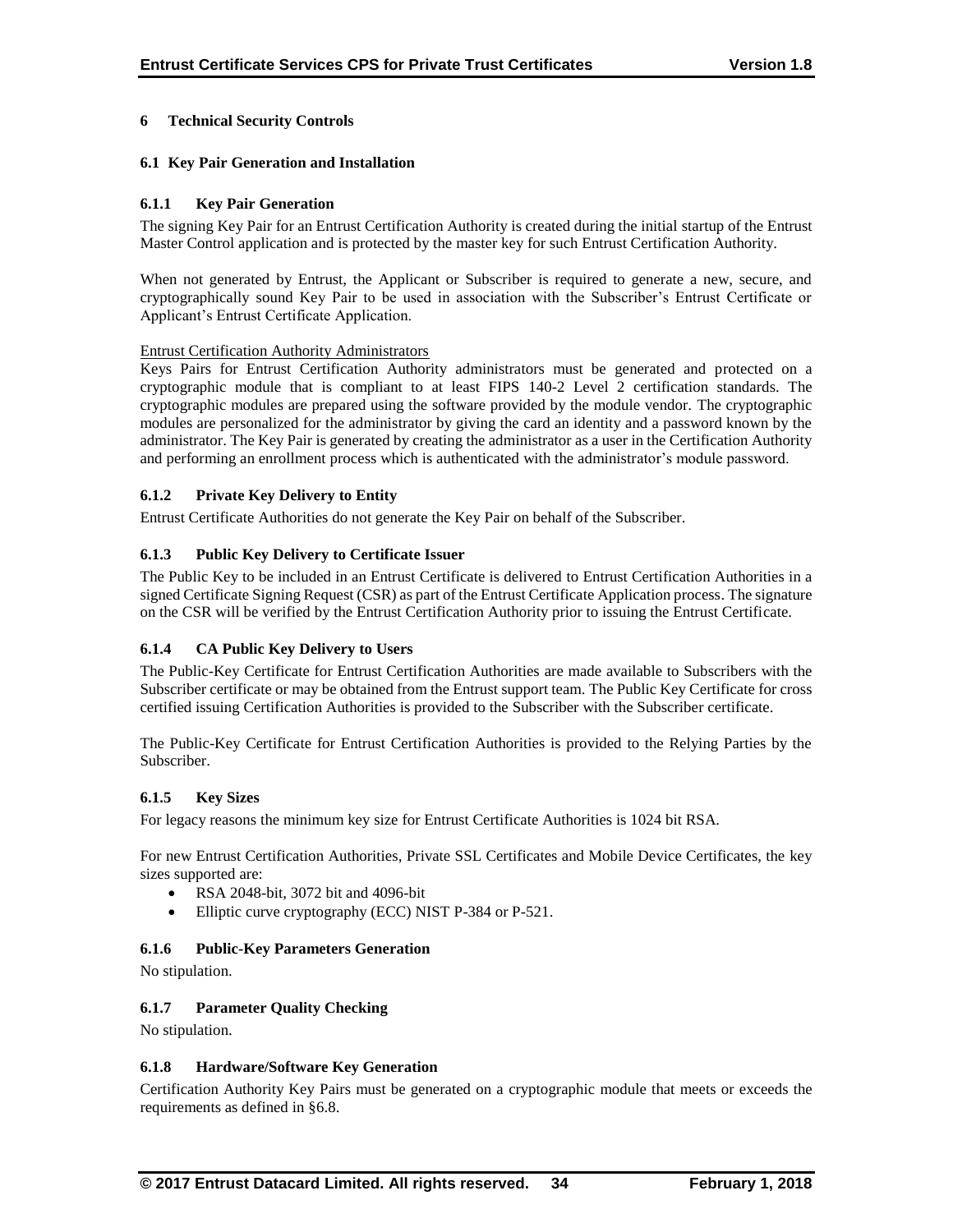Root Certification Authority

Certificate issuance by the Root Certification Authority shall require an individual authorized by the CA (i.e. the CA system operator, system officer, or PKI administrator) to deliberately issue a direct command in order for the Root Certification Authority to perform a certificate signing operation.

Root Certification Authority Private Keys must not be used to sign Certificates except in the following cases:

- (i) Self-signed Certificates to represent the Root CA itself;
- (ii) Certificates for Subordinate CAs and Cross Certificates;
- (iii) Certificates for infrastructure purposes (e.g. administrative role certificates, internal CA operational device certificates, and OCSP Response verification Certificates); and
- (iv) Certificates issued solely for the purpose of testing products with Certificates issued by a Root CA.

# **6.1.9 Key Usage Purposes**

Entrust Certificates issued by an Entrust Certification Authority contain the keyUsage and the extendkeyUsage Certificate extensions restricting the purpose for which an Entrust Certificate can be used as listed in §7.1.2. Subscribers and Relying Parties shall only use Entrust Certificates in compliance with this Entrust CPS and applicable laws.

# **6.2 Private Key Protection**

# **6.2.1 Standards for Cryptographic Module**

Entrust Certification Authorities Private Keys must be stored and protected on cryptographic modules that meet or exceed the requirements as defined in §6.8. Private Keys on cryptographic modules are held in secure facilities under two-person control. RA Private Keys must be stored and protected on cryptographic modules that meet or exceed the requirements defined in §6.8.

# **6.2.2 Private Key Multi-Person Control**

A minimum of two person control shall be established on any Entrust CA Private Key for all purposes including activation and backup, and may be implemented as a combination of technical and procedural controls. Persons involved in management and use of the Entrust CA Private Keys shall be designated as authorized by the CA for this purpose. The names of the parties used for two-person control shall be maintained on a controlled list.

## **6.2.3 Private Key Escrow**

Entrust does not escrow the Entrust Certification Authorities' Private Keys.

# **6.2.4 Private Key Backup**

Entrust CA Private Keys shall be backed up under the two-person control used to create the original version of the Private Keys. All copies of the Entrust CA Private Key shall be securely protected.

Subscribers are responsible for protecting the Private Key associated with the Public Key in the Subscriber's Entrust Certificate.

## **6.2.5 Private Key Archival**

Upon retirement of an Entrust CA, the Private Keys will be archived securely using hardware cryptographic modules that meet the requirements §6.8. The Key Pairs shall not be used unless the CA has been removed from retirement or the keys are required temporarily to validate historical data. Private Keys required for temporary purposes shall be removed from archive for a short period of time.

The archived Entrust CA Private Keys will be reviewed on an annual basis. After the minimum period of 5 years, the Entrust CA Private Keys may be destroyed according to the requirements in §6.2.10. The Entrust CA Private Keys must not be destroyed if they are still required for business or legal purposes.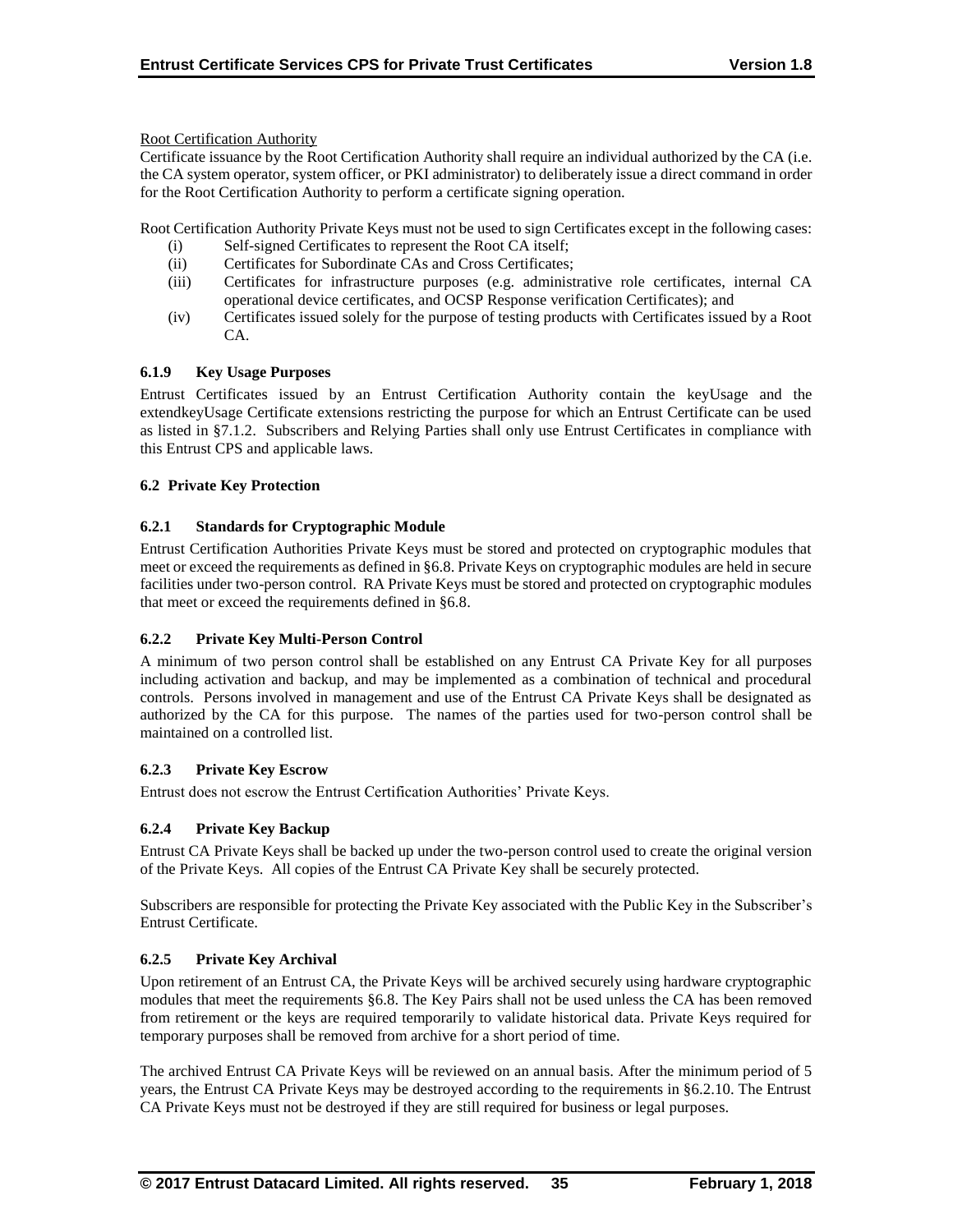# **6.2.6 Private Key Entry into Cryptographic Module**

Entrust CA Private Keys shall be generated by and secured in a cryptographic module. In the event that a Private Key is to be transported from one cryptographic module to another, the Private Key must be migrated using the secure methodology supported by the cryptographic module.

# **6.2.7 Private Key Storage on Cryptographic Module**

Private Keys are stored on a cryptographic module are secured in accordance with the requirements specified in FIPS 140.

# **6.2.8 Method of Activating Private Keys**

Entrust CA Private Keys shall be activated under two-person control using the methodology provided with the cryptographic module.

Subscriber Private Keys shall be activated by the Subscriber to meet the requirements of the security software used for their applications. Subscribers shall protect their Private Keys corresponding to the requirements in §2.1.3.

# **6.2.9 Private Key Deactivation Methods**

Entrust CA Private Keys shall be deactivated when the CA is not required for active use. Deactivation of the Private Keys shall be done in accordance with the methodology provided with the cryptographic module.

#### Entrust Certification Authority Administrators

The administrator's identity is deactivated in the Entrust CA and the administrator's certificate is revoked.

## **6.2.10 Private Signature Key Destruction Method**

Entrust CA Private Keys destruction will be two-person controlled and may be accomplished by executing a "zeroize" command or by destruction of the cryptographic module. Destruction of Entrust CA Private Keys must be authorized by the Entrust Policy Authority.

If the Entrust CA is removing a cryptographic module from service, then all Private Keys must be removed from the module. If the Entrust CA cryptographic module is intended to provide tamper-evident characteristics is removed from service, then the device will be destroyed.

## Entrust Certification Authority Administrators

The administrator's private is destroyed by reinitializing the cryptographic module.

## **6.3 Other Aspects of Key Pair Management**

Entrust Certification Authority 2048-bit RSA Key Pairs may have a validity period expiring no later than 31 December 2030.

Entrust Private SSL Certificates Entrust Private SSL Certificates contain a validity period of up to, but no more than, 39 months.

#### Entrust Mobile Device Certificates

Entrust Mobile Device Certificates contain a validity period of up to, but no more than, 39 months.

## **6.4 Activation Data**

No stipulation.

## **6.5 Computer Security Controls**

The workstations on which the Entrust Certification Authorities operate are physically secured as described in §5.1. The operating systems on the workstations on which the Entrust Certification Authorities operate enforce identification and authentication of users. Access to Entrust Authority software databases and audit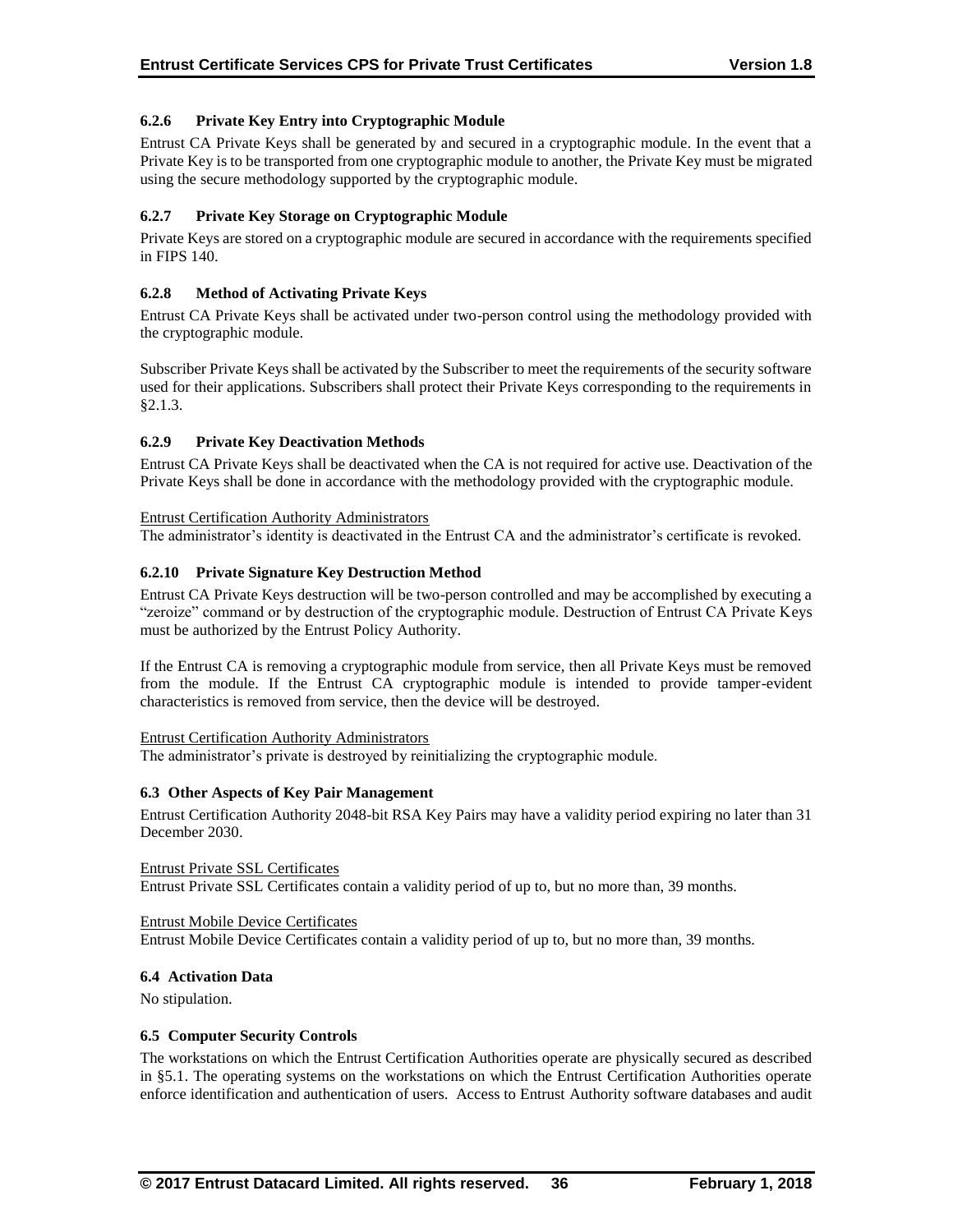trails is restricted as described in this Entrust CPS. All operational personnel that are authorized to have access to the Entrust Certification Authorities are required to use hardware tokens in conjunction with a PIN to gain access to the physical room that contains the Entrust Authority software being used for such Entrust Certification Authorities.

# **6.6 Life Cycle Technical Controls**

# **6.6.1 System Development Controls**

The Entrust Certification Authority makes use of Commercial Off The Shelf (COTS) products for the hardware, software, and network components. Systems developed by the Entrust Certification Authority are deployed in accordance with Entrust software lifecycle development standards.

## **6.6.2 Security Management Controls**

The configuration of the Entrust Certification Authority system as well as any modifications and upgrades are documented and controlled. Methods of detecting unauthorized modifications to the CA equipment and configuration are in place to ensure the integrity of the security software, firmware, and hardware for correct operation. A formal configuration management methodology is used for installation and ongoing maintenance of the CA system.

When first loaded, the CA software is verified as being that supplied from the vendor, with no modifications, and be the version intended for use.

# **6.6.3 Life Cycle Security Ratings**

No stipulation.

## **6.7 Network Security Controls**

Remote access to Entrust Certification Authority application via the Administration software interface is secured.

## **6.8 Cryptographic Module Engineering Controls**

Certification Authority Key Pairs must be generated and protected on a cryptographic module that is compliant to at least FIPS 140-2 Level 3 certification standards.

## Entrust Certification Authority Administrators

Key Pairs for Entrust Certification Authority administrators must be generated and protected on a cryptographic module that is compliant to at least FIPS 140-2 Level 2 certification standards.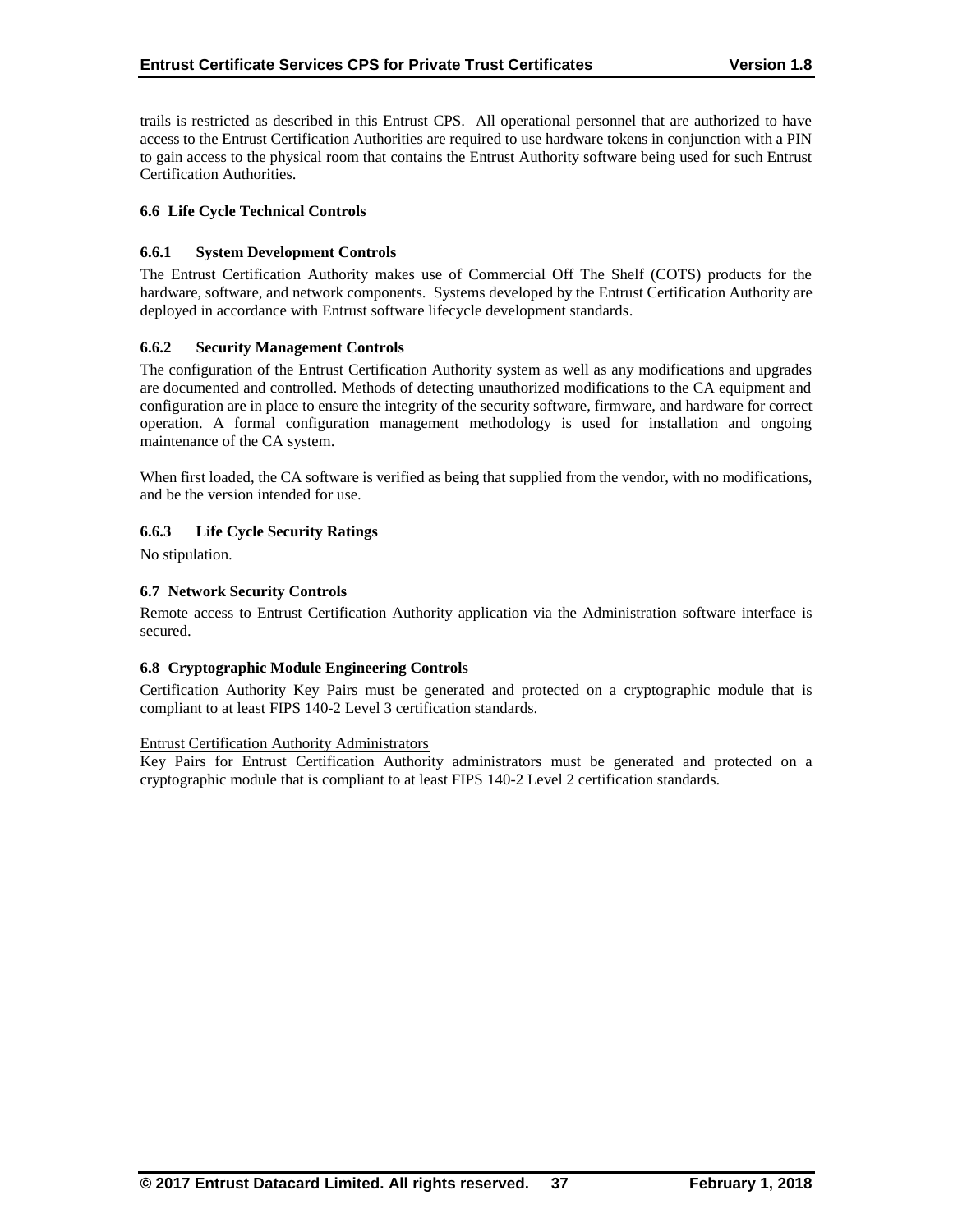# **7 Certificate and CRL Profiles**

The profile for the Entrust Certificates and Certificate Revocation List (CRL) issued by an Entrust Certification Authority conform to the specifications contained in the IETF RFC 5280 Internet X.509 PKI Certificate and Certificate Revocation List (CRL) Profile.

Entrust Certificates shall have a serial number greater than zero (0) that contains at least 64 unpredictable bits.

# **7.1 Certificate Profile**

# **7.1.1 Version Number(s)**

All certificates issued by Entrust Certification Authorities are X.509 version 3 certificates.

## **7.1.2 Certificate Extensions**

Certificate extensions are as stipulated in IETF RFC 5280.

# **7.1.2.1 Root CA Certificate**

| <b>Extension</b>    | <b>Critical</b> | <b>Description</b>                                |
|---------------------|-----------------|---------------------------------------------------|
| basicConstraints    | Yes             | CA field is set to be true                        |
|                     |                 | pathLenConstraint field not present               |
| keyUsage            | Yes             | Bit positions for keyCertSign and cRLSign are set |
| certificatePolicies |                 | Not present                                       |
| extendedKeyUsage    |                 | Not present                                       |

# **7.1.2.2 Subordinate CA Certificate**

| <b>Extension</b>           | <b>Critical</b> | <b>Description</b>                                                                                                                                                              |
|----------------------------|-----------------|---------------------------------------------------------------------------------------------------------------------------------------------------------------------------------|
| <b>basicConstraints</b>    | <b>Yes</b>      | CA field is set to be true<br>pathLenConstraint field not present                                                                                                               |
| keyUsage                   | Yes             | Bit positions for keyCertSign and cRLSign are set                                                                                                                               |
| certificatePolicies        | N <sub>0</sub>  | Policy Identifier, Qualifier ID of CPS and URI for CPS<br>are required                                                                                                          |
| extendedKeyUsage           | N <sub>0</sub>  | As applicable from the following:<br>None present<br>Server Authentication (1.3.6.1.5.5.7.3.1)<br>Client Authentication (1.3.6.1.5.5.7.3.2)<br>Secure Email (1.3.6.1.5.5.7.3.4) |
| cRLDistributionPoints      | N <sub>0</sub>  | HTTP URL of the CA's CRL service                                                                                                                                                |
| authorityInformationAccess | N <sub>0</sub>  | HTTP URL of the Issuing CA's OCSP responder                                                                                                                                     |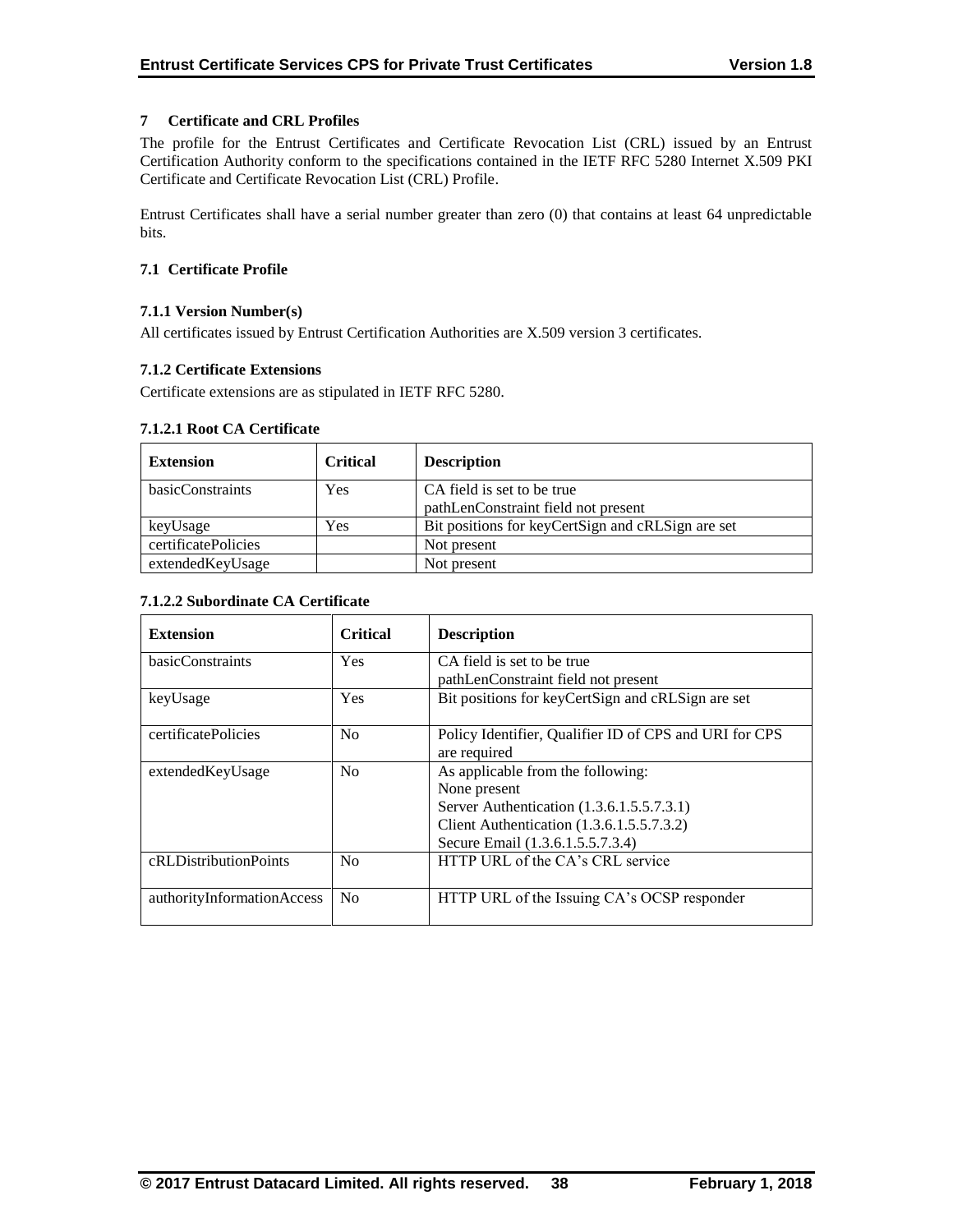# **7.1.2.3 Subscriber Certificate**

| <b>Extension</b>           | <b>Critical</b> | <b>Description</b>                                                                                                                                                              |
|----------------------------|-----------------|---------------------------------------------------------------------------------------------------------------------------------------------------------------------------------|
| basicConstraints           |                 | Not present                                                                                                                                                                     |
| keyUsage                   | <b>Yes</b>      | As applicable from the following:<br>Digital Signature<br>Key Encipherment                                                                                                      |
| certificatePolicies        | N <sub>0</sub>  | Policy Identifier, Qualifier ID of CPS and URI for CPS<br>are required                                                                                                          |
| extended Key Usage         | No              | As applicable from the following:<br>None present<br>Server Authentication (1.3.6.1.5.5.7.3.1)<br>Client Authentication (1.3.6.1.5.5.7.3.2)<br>Secure Email (1.3.6.1.5.5.7.3.4) |
| cRLDistributionPoints      | No              | HTTP URL of the CA's CRL service                                                                                                                                                |
| authorityInformationAccess | N <sub>0</sub>  | HTTP URL of the Issuing CA's OCSP responder<br>HTTP URL of the Issuing CA's certificate                                                                                         |

# **7.1.3 Algorithm Object Identifiers**

Algorithm object identifiers are as specified in IETF RFC 3279 and RFC 4005.

Entrust Private SSL Certificates

SHA-1 or SHA-256 hash algorithm may be used.

Entrust Mobile Device Certificates SHA-256 hash algorithm shall be used.

## **7.1.4 Name Forms**

Name forms are as stipulated in §3.1.1.

# **7.1.5 Name Constraints**

No stipulation.

# **7.1.6 Certificate Policy Object Identifier**

Certificate policy object identifiers (OIDs) are listed in §1.2.

## **7.1.7 Usage of Policy Constraints Extension**

No stipulation.

# **7.1.8 Policy Qualifiers Syntax and Semantics**

No stipulation.

# **7.1.9 Processing Semantics for the Critical Certificate Policies Extension**

No stipulation.

# **7.2 CRL Profile**

The following fields of the X.509 version 2 CRL format are used by the Entrust Certification Authorities:

- version: set to v2
- signature: identifier of the algorithm used to sign the CRL
- issuer: the full Distinguished Name of the Certification Authority issuing the CRL
- this update: time of CRL issuance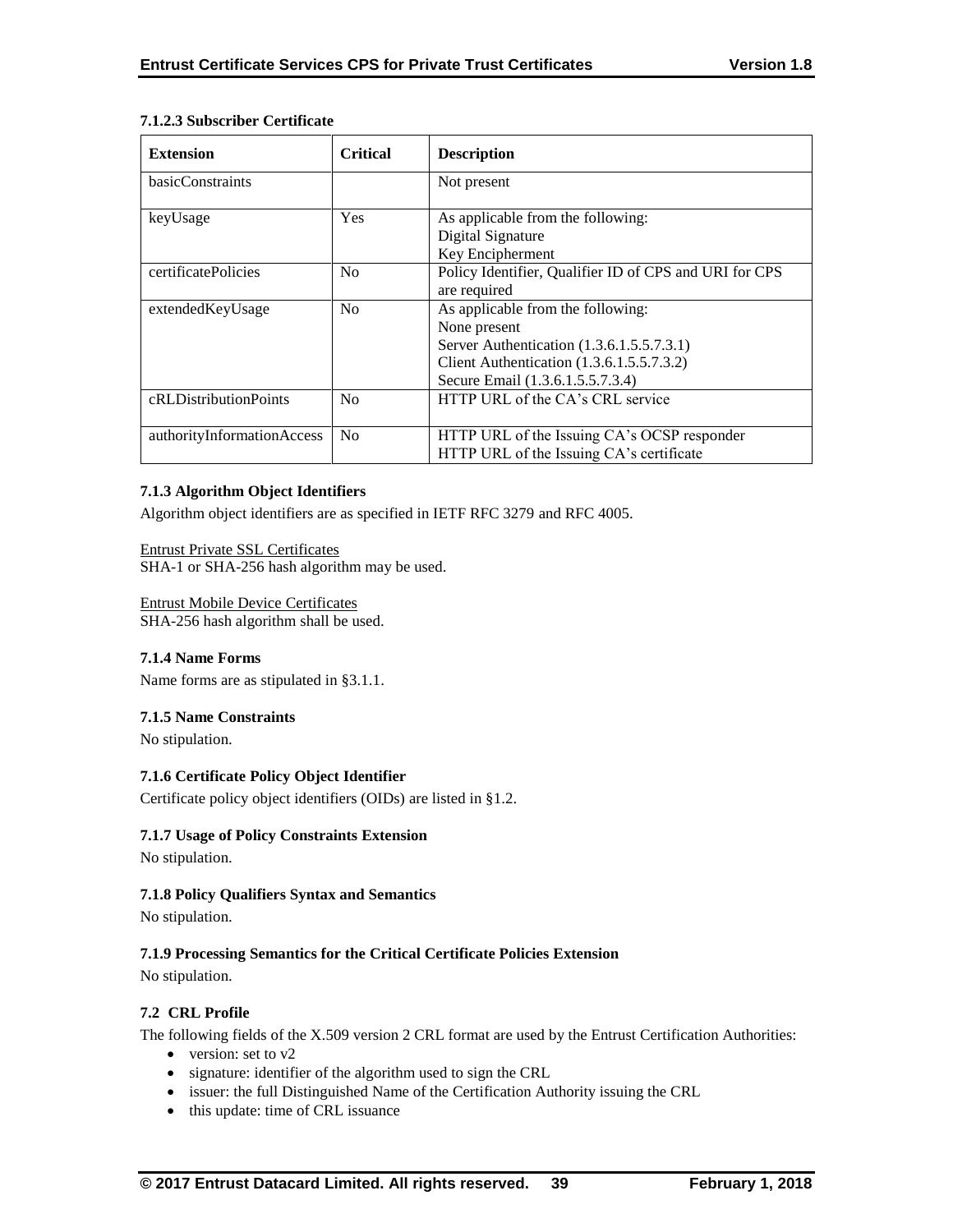- next update: time of next expected CRL update
- revoked certificates: list of revoked Certificate information

# **7.3 OCSP Profile**

The profile for the Entrust Online Certificate Status Protocol (OCSP) messages issued by an Entrust Certification Authority conform to the specifications contained in the IETF RFC 2560 Internet X.509 PKI Online Certificate Status Protocol (OCSP) Profile.

# **7.4 Certificate Transparency**

No stipulation.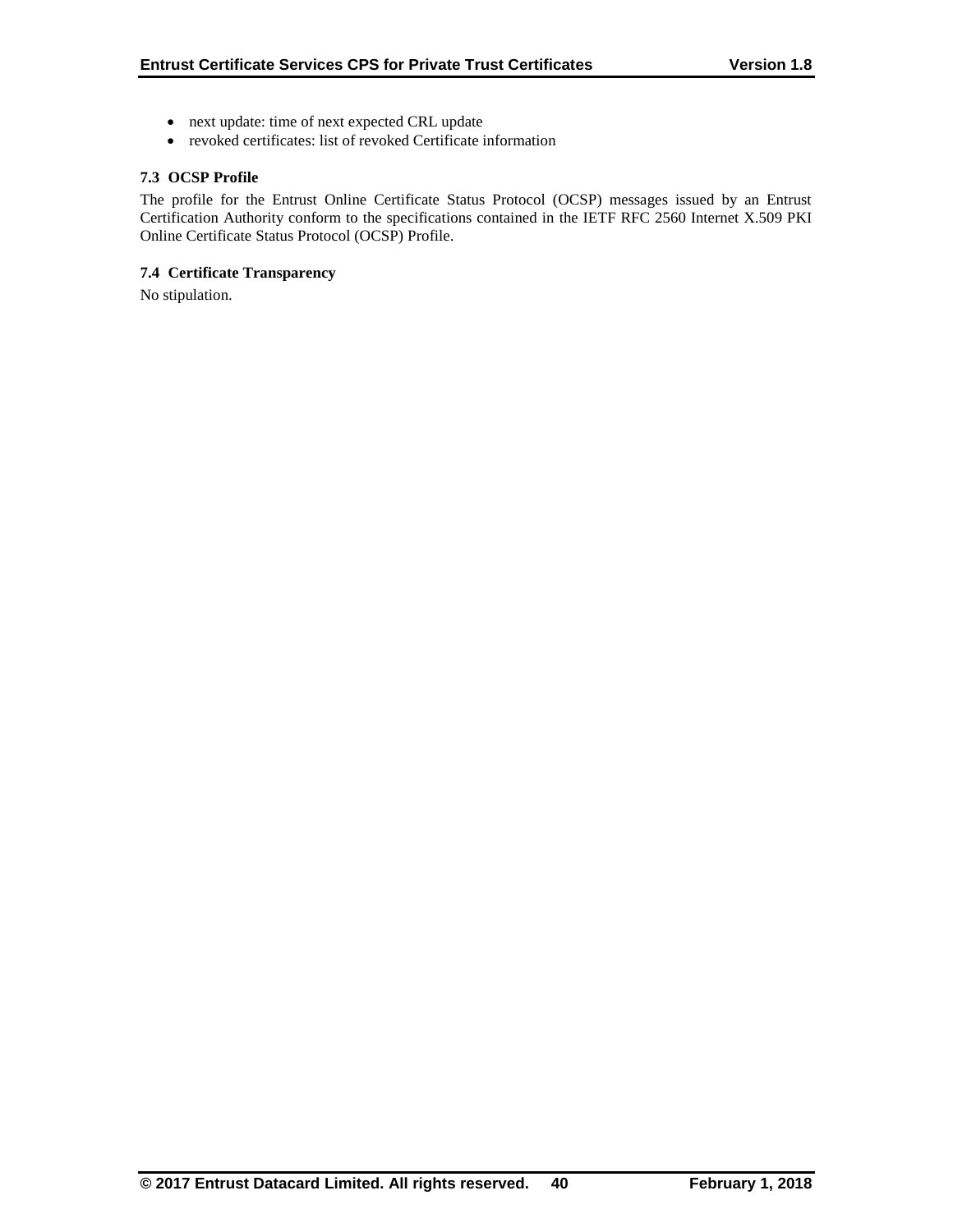# **8 Specification Administration**

# **8.1 Specification Change Procedures**

Entrust may, in its discretion, modify the Entrust CPS and the terms and conditions contained herein from time to time.

Modifications to the Entrust CPS shall be published in the Entrust Repository and shall become effective fifteen (15) days after publication in the Entrust Repository unless Entrust withdraws such modified Entrust CPS prior to such effective date. In the event that Entrust makes a significant modification to Entrust CPS, the version number of the Entrust CPS shall be updated accordingly. Unless a Subscriber ceases to use, removes, and requests revocation of such Subscriber's Entrust Certificate(s) prior to the date on which an updated version of the Entrust CPS becomes effective, such Subscriber shall be deemed to have consented to the terms and conditions of such updated version of the Entrust CPS and shall be bound by the terms and conditions of such updated version of the Entrust CPS.

## **8.2 Publication and Notification Policies**

Prior to major changes to this Entrust CPS, notification of the upcoming changes will be posted in the Entrust Repository.

# **8.3 CPS Approval Procedures**

This Entrust CPS and any subsequent changes shall be approved by the Entrust Policy Authority.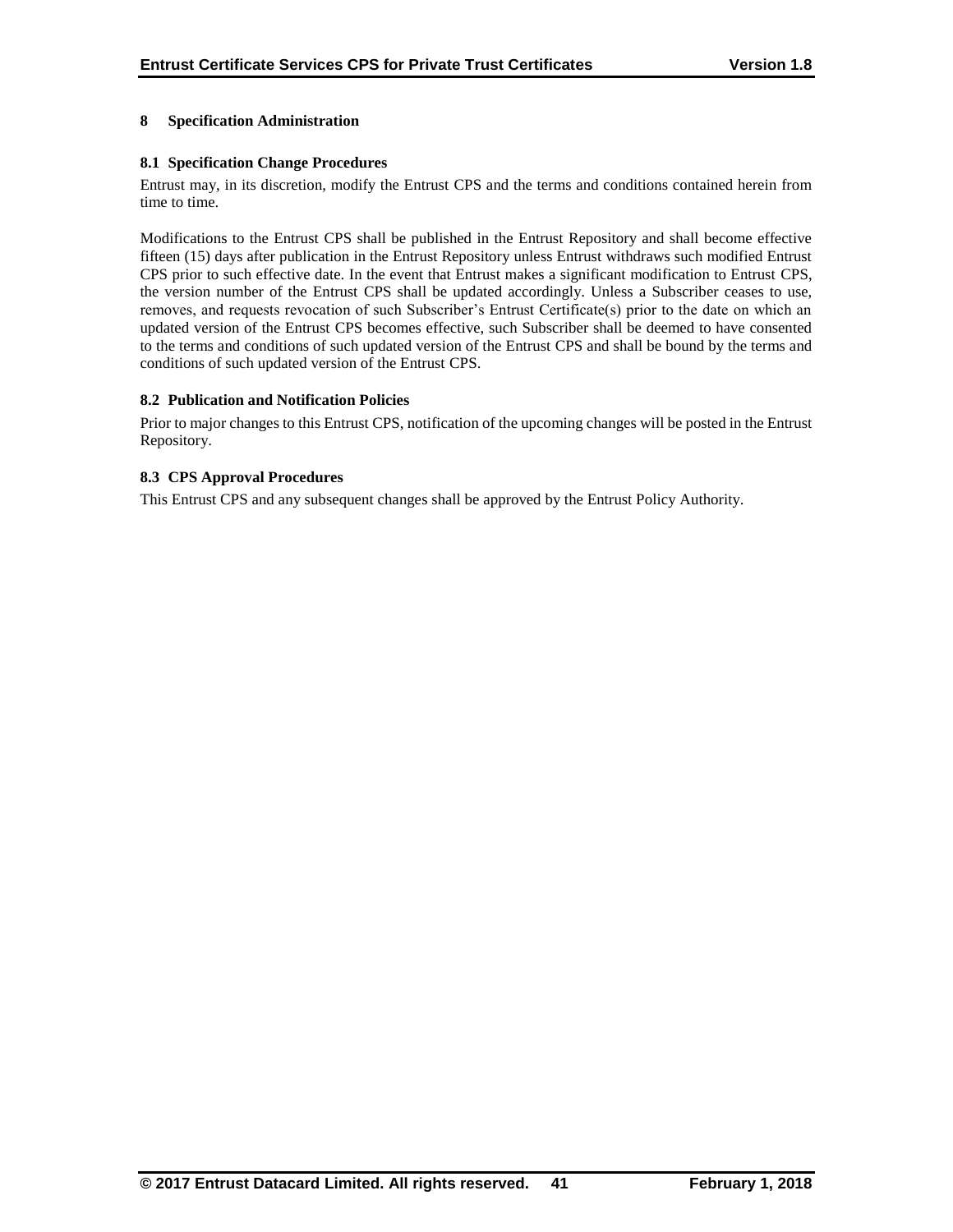| 9<br><b>Acronyms</b> |                                                                                  |
|----------------------|----------------------------------------------------------------------------------|
| CA                   | <b>Certification Authority</b>                                                   |
| <b>CPS</b>           | <b>Certification Practice Statement</b>                                          |
| <b>CRL</b>           | <b>Certificate Revocation List</b>                                               |
| <b>CSR</b>           | Certificate Signing Request                                                      |
| DN                   | Distinguished Name                                                               |
| <b>DNS</b>           | Domain Name Server                                                               |
| <b>DSA</b>           | Digital Signature Algorithm                                                      |
| ECC                  | Elliptic Curve Cryptography                                                      |
| <b>FQDN</b>          | Fully-Qualified Domain Name                                                      |
| <b>HTTP</b>          | <b>Hypertext Transfer Protocol</b>                                               |
| <b>IETF</b>          | <b>Internet Engineering Task Force</b>                                           |
| <b>ITU-T</b>         | International Telecommunication Union - Telecommunication Standardization Sector |
| <b>MAC</b>           | Message Authentication Code                                                      |
| OA.                  | <b>Operational Authority</b>                                                     |
| <b>OCSP</b>          | <b>Online Certificate Status Protocol</b>                                        |
| <b>OID</b>           | Object Identifier                                                                |
| PA.                  | Policy Authority                                                                 |
| <b>PIN</b>           | Personal Identification Number                                                   |
| <b>PKI</b>           | Public-Key Infrastructure                                                        |
| <b>RA</b>            | <b>Registration Authority</b>                                                    |
| <b>RDN</b>           | Relative Distinguished Name                                                      |
| <b>RFC</b>           | <b>Request for Comment</b>                                                       |
| <b>SEP</b>           | Secure Exchange Protocol                                                         |
| <b>SSL</b>           | Secure Sockets Layer                                                             |
| <b>TSA</b>           | Time-Stamp Authority                                                             |
| <b>URL</b>           | Universal Resource Locator                                                       |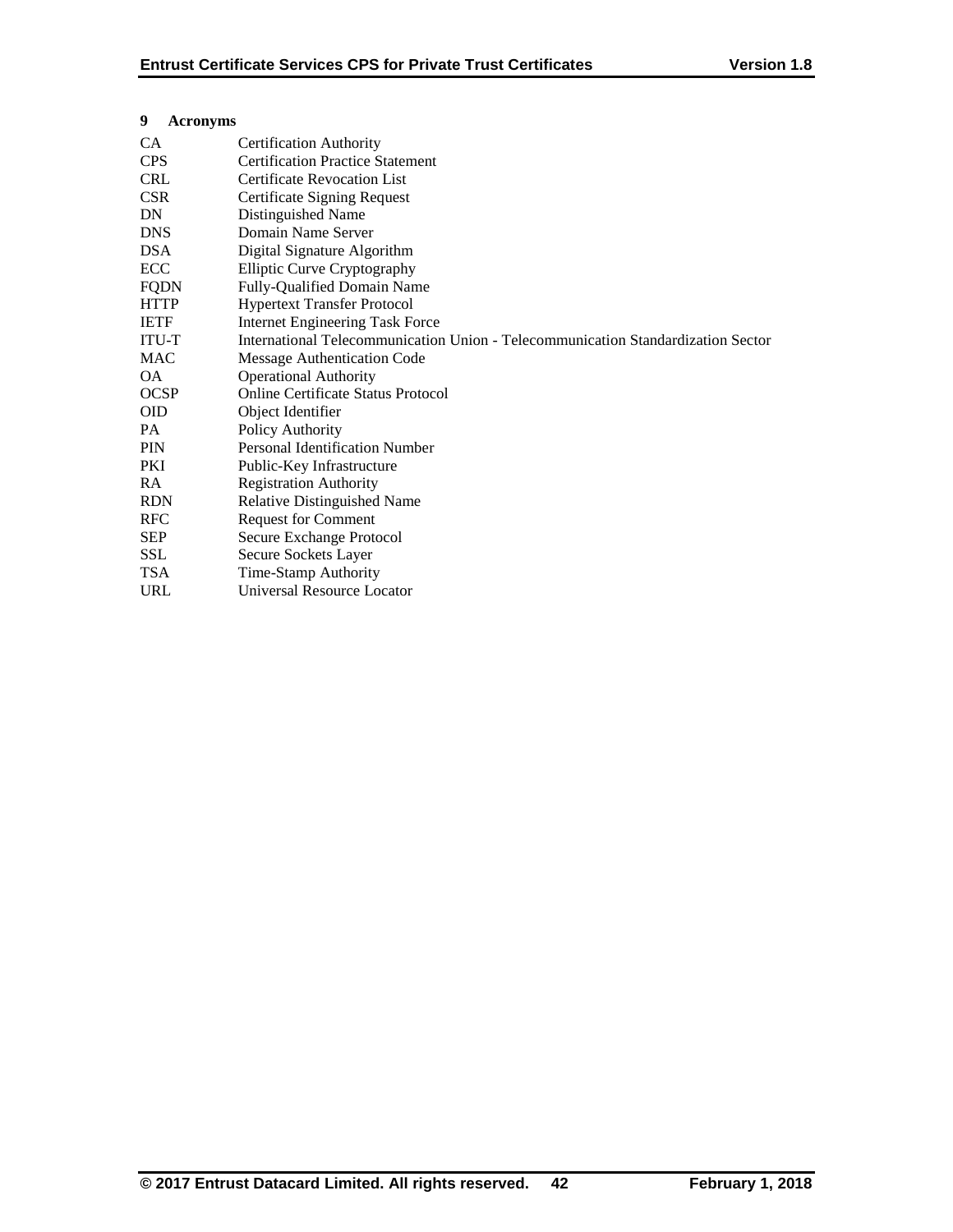# **10 Definitions**

**Affiliate:** means collectively, Entrust Datacard Corporation and any person or entity that directly, or indirectly through one or more intermediaries, controls, is controlled by or is under common control with a party hereto. In this context, a party "controls" a corporation or another entity if it directly or indirectly owns or controls fifty percent (50%) or more of the voting rights for the board of directors or other mechanism of control or, in the case of a non-corporate entity, an equivalent interest.

**Applicant:** means a person, entity, or organization applying for an Entrust Certificate, but which has not yet been issued an Entrust Certificate, or a person, entity, or organization that currently has an Entrust Certificate or Entrust Certificates and that is applying for renewal of such Entrust Certificate or Entrust Certificates or for an additional Entrust Certificate or Entrust Certificates.

**Baseline Requirements**: CA/Browser Forum Guidelines Baseline Requirements for the Issuance and Management of Publicly-Trusted Certificates published at http://www.cabforum.org.

**Business Day:** means any day, other than a Saturday, Sunday, statutory or civic holiday in the City of Ottawa, Ontario.

**Certificate:** means a digital document that at a minimum: (a) identifies the Certification Authority issuing it, (b) names or otherwise identifies a Subject, (c) contains a Public Key of a Key Pair, (d) identifies its operational period, and (e) contains a serial number and is digitally signed by a Certification Authority.

**Certificate Approver:** means an employee or agent authorized to approve a request for an Entrust Certificate for an organization.

**Certificate Beneficiaries**: means, collectively, all Application Software Vendors with whom Entrust has entered into a contract to include its root certificate(s) in software distributed by such Application Software Vendors, and all Relying Parties that actually rely on such Certificate during the Operational Period of such Certificate.

**Certificate Requester:** means an employee or agent authorized to request an Entrust Certificate for an organization.

**Certificate Revocation List:** means a time-stamped list of the serial numbers of revoked Certificates that has been digitally signed by a Certification Authority.

**Certification Authority:** means an entity or organization that (i) creates and digitally signs Certificates that contain among other things a Subject's Public Key and other information that is intended to identify the Subject, (ii) makes Certificates available to facilitate communication with the Subject identified in the Certificate, and (iii) creates and digitally signs Certificate Revocation Lists containing information about Certificates that have been revoked and which should no longer be used or relied upon.

**Certification Practice Statement:** means a statement of the practices that a Certification Authority uses in issuing, managing, revoking, renewing, and providing access to Certificates, and the terms and conditions under which the Certification Authority makes such services available.

**Co-marketers:** means any person, entity, or organization that has been granted by Entrust or a Registration Authority operating under an Entrust Certification Authority the right to promote Entrust Certificates.

**Compromise:** means a suspected or actual loss, disclosure, or loss of control over sensitive information or data.

**Contract Signer:** means an employee or agent authorized to sign the subscription agreement on behalf of the organization.

**CPS:** see Certification Practice Statement.

**CRL:** see Certificate Revocation List.

**Cross Certificate(s)**: shall mean a Certificate(s) that (i) includes the Public Key of a Public-Private Key Pair generated by an Entrust Certification Authority; and (ii) includes the digital signature of an Entrust Root Certification Authority.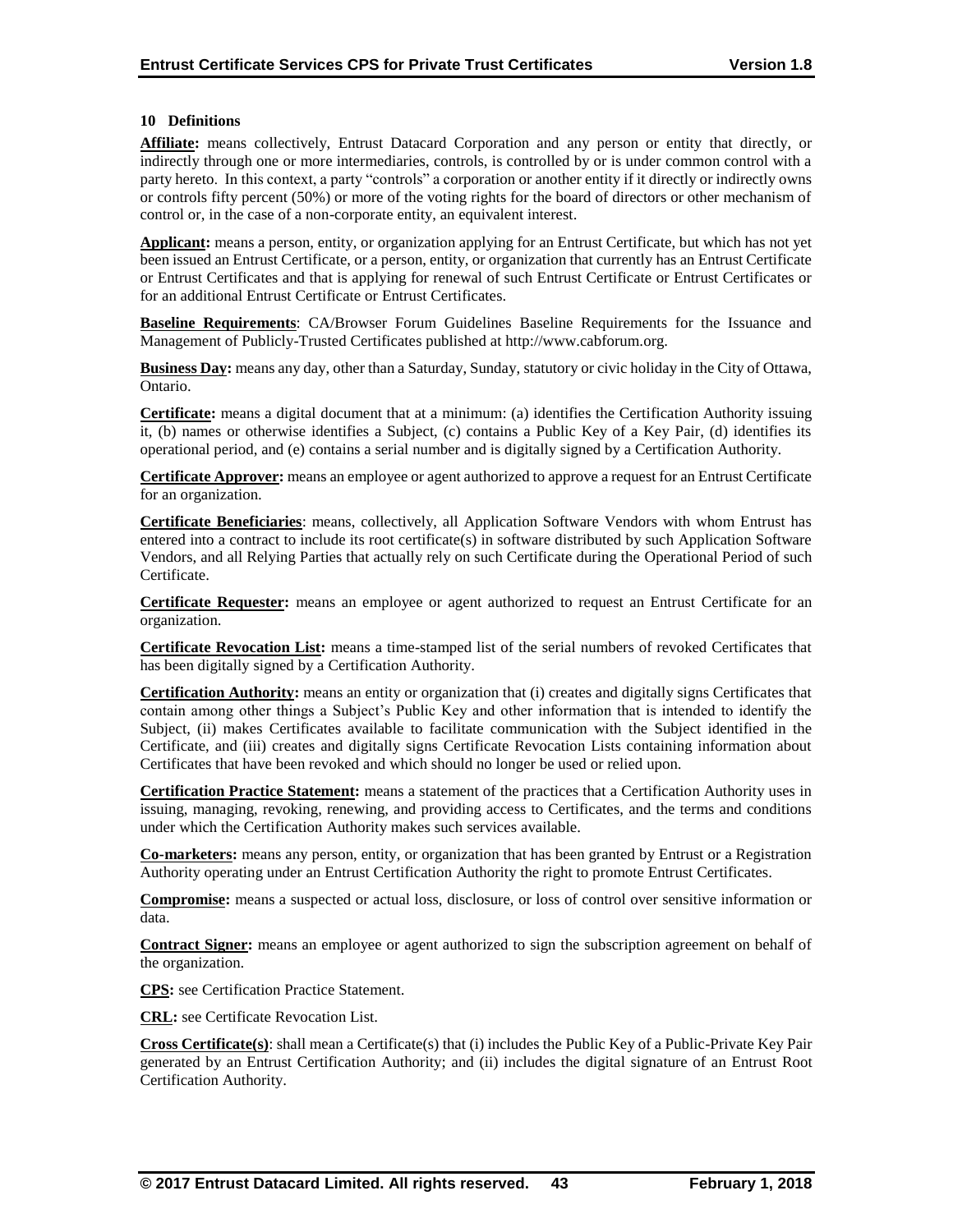**Dedicated CA:** means a CA which is dedicated to one Subscriber. The CA hierarchy shall be trusted by a Root CA which is also dedicated to the same Subscriber.

**Entrust:** means Entrust Datacard Limited.

**Entrust.net**: means Entrust Datacard Limited.

**Entrust CA:** See Entrust Certification Authority

**Entrust Operational Authority:** means those personnel who work for or on behalf of Entrust and who are responsible for the operation of the Entrust Certification Authorities.

**Entrust Policy Authority:** means those personnel who work for or on behalf of Entrust and who are responsible for determining the policies and procedures that govern the operation of the Entrust Certification Authorities.

**Entrust Repository:** means a collection of databases and web sites that contain information about Entrust Certificates and services provided by Entrust in respect to Entrust Certificates, including among other things, the types of Entrust Certificates issued by the Entrust Certification Authorities, the services provided by Entrust in respect to Entrust Certificates, the fees charged by Entrust for Entrust Certificates and for the services provided by Entrust in respect to Entrust Certificates, Certificate Revocation Lists, the Entrust Certification Practice Statement, and other information and agreements that are intended to govern the use of Entrust Certificates.

**Entrust Certificate:** A Certificate issued by an Entrust Certification Authority.

**Entrust Certification Authority:** means a Certification Authority operated by or on behalf of Entrust for the purpose of issuing, managing, revoking, renewing, and providing access to Entrust Certificates.

**Entrust Certification Practice Statement:** means this document.

**Entrust CPS:** See Entrust Certification Practice Statement.

**Entrust Mobile Device Certificate:** means a Certificate issued by an Entrust Certification Authority for use to identify a mobile device.

**Entrust Private SSL Certificate:** means an SSL Certificate issued by an Entrust Certification Authority for use on secure servers. The Entrust Certification Authority root certificate is not distributed for public trust. The Private SSL Certificate may contain domain names which are not publicly registered.

**Entrust Certificate Application:** means the form and application information requested by a Registration Authority operating under an Entrust Certification Authority and submitted by an Applicant when applying for the issuance of an Entrust Certificate.

**FIPS:** means the Federal Information Processing Standards. These are U.S. Federal standards that prescribe specific performance requirements, practices, formats, communication protocols, and other requirements for hardware, software, data, and telecommunications operation.

**Fully-Qualified Domain Name**: as defined in the Baseline Requirements.

**IETF:** means the Internet Engineering Task Force. The Internet Engineering Task Force is an international community of network designers, operators, vendors, and researchers concerned with the evolution of the Internet architecture and the efficient operation of the Internet.

**Key Pair:** means two mathematically related cryptographic keys, having the properties that (i) one key can be used to encrypt a message that can only be decrypted using the other key, and (ii) even knowing one key, it is believed to be computationally infeasible to discover the other key.

**Object Identifier:** means a specially-formatted sequence of numbers that is registered in accordance with internationally-recognized procedures for object identifier registration.

**OID:** see Object Identifier.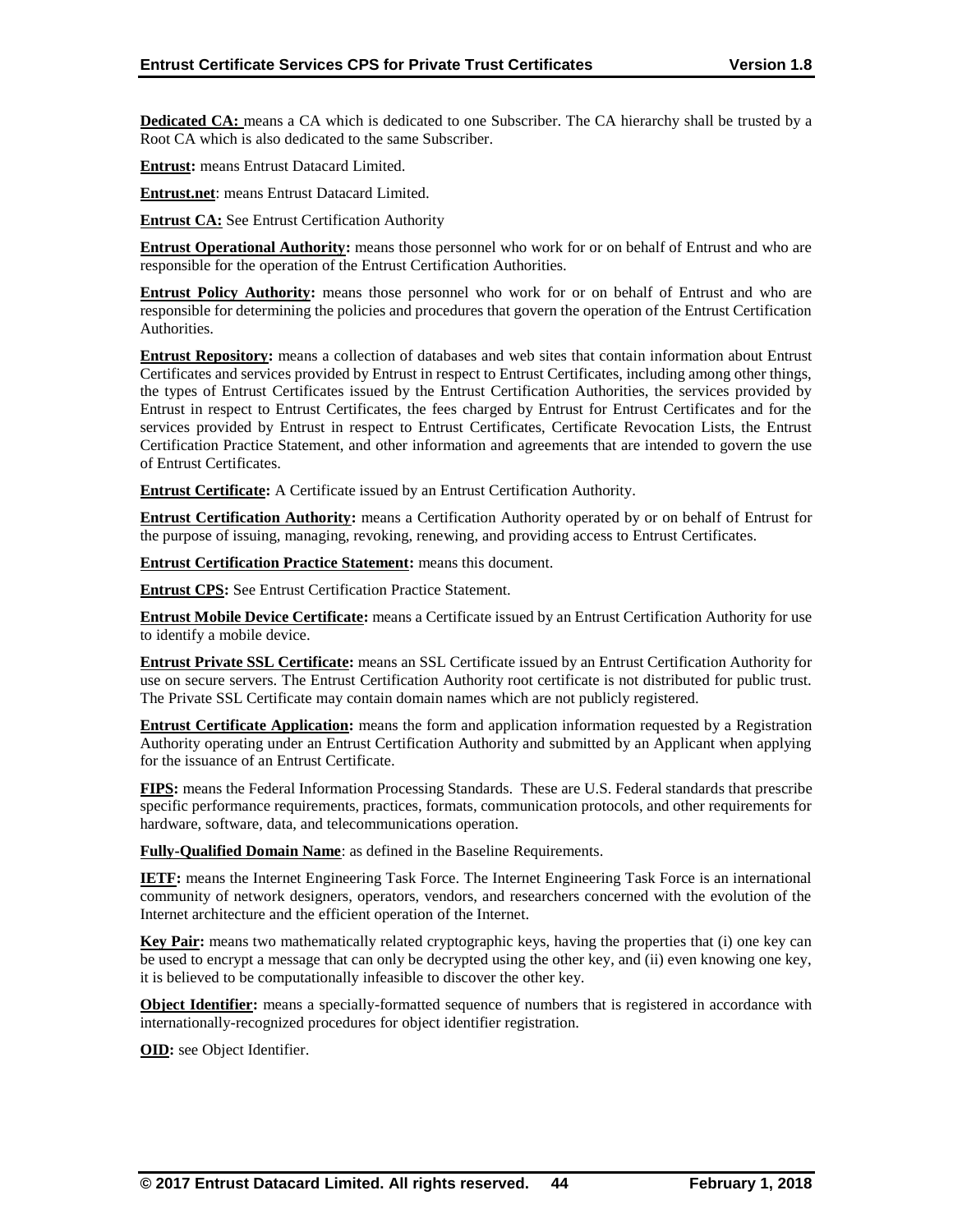**Operational Period:** means, with respect to a Certificate, the period of its validity. The Operational Period would typically begin on the date the Certificate is issued (or such later date as specified in the Certificate), and ends on the date and time it expires as noted in the Certificate or earlier if the Certificate is Revoked.

**PKIX:** means an IETF Working Group developing technical specifications for PKI components based on X.509 Version 3 Certificates.

**Private Key:** means the key of a Key Pair used to decrypt an encrypted message. This key must be kept secret.

**Public Key:** means the key of a Key Pair used to encrypt a message. The Public Key can be made freely available to anyone who may want to send encrypted messages to the holder of the Private Key of the Key Pair. The Public Key is usually made publicly available in a Certificate issued by a Certification Authority and is often obtained by accessing a repository or database. A Public Key is used to encrypt a message that can only be decrypted by the holder of the corresponding Private Key.

**RA:** see Registration Authority.

**Registration Authority:** means an entity that performs two functions: (1) the receipt of information from a Subject to be named in an Entrust Certificate, and (2) the performance of limited verification of information provided by the Subject following the procedures prescribed by the Entrust Certification Authorities. In the event that the information provided by a Subject satisfies the criteria defined by the Entrust Certification Authorities, a Registration Authority may send a request to a Entrust Certification Authority requesting that the Entrust Certification Authority generate, digitally sign, and issue a Entrust Certificate containing the information verified by the Registration Authority.

**Relying Party:** means a person, entity, or organization that relies on or uses an Entrust Certificate and/or any other information provided in a Repository under an Entrust Certification Authority to obtain and confirm the Public Key and identity of a Subscriber.

**Relying Party Agreement:** means the agreement between a Relying Party and Entrust or between a Relying Party and an independent third-party Registration Authority or Reseller under an Entrust Certification Authority in respect to the provision and use of certain information and services in respect to Entrust Certificates.

**Repository:** means a collection of databases and web sites that contain information about Certificates issued by a Certification Authority including among other things, the types of Certificates and services provided by the Certification Authority, fees for the Certificates and services provided by the Certification Authority, Certificate Revocation Lists, descriptions of the practices and procedures of the Certification Authority, and other information and agreements that are intended to govern the use of Certificates issued by the Certification Authority.

**Resellers:** means any person, entity, or organization that has been granted by Entrust or a Registration Authority operating under an Entrust Certification Authority the right to license the right to use Entrust Certificates.

**Revoke or Revocation:** means, with respect to a Certificate, to prematurely end the Operational Period of that Certificate from a specified time forward.

**Shared CA:** means a CA which issues Certificates to one or more Subscribers.

**Subordinate CA Certificate**: shall mean a Certificate that (i) includes the Public Key of a Public-Private Key Pair generated by a Certification Authority; and (ii) includes the digital signature of an Entrust Root Certification Authority.

**Subject:** means a person, entity, or organization whose Public Key is contained in a Certificate.

**Subscriber:** means a person, entity, or organization that has applied for and has been issued an Entrust Certificate.

**Subscription Agreement:** means the agreement between a Subscriber and Entrust (or an Affiliate of Entrust) or between a Subscriber and an independent third-party Registration Authority or Reseller under an Entrust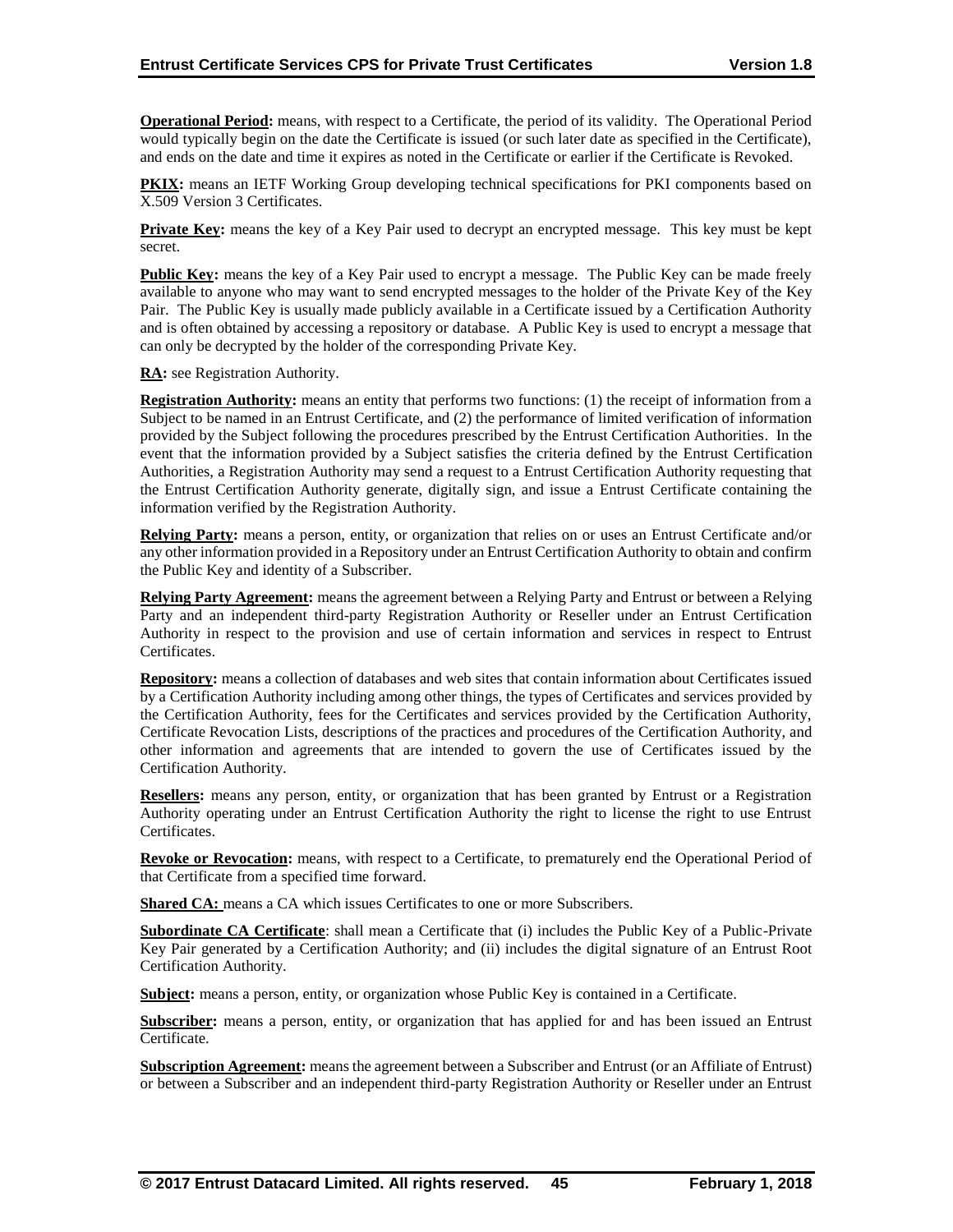Certification Authority in respect to the issuance, management, and provision of access to an Entrust Certificate and the provision of other services in respect to such Entrust Certificate.

**Third Party Subordinate CA**: means a Subordinate CA Certificate issued to a CA owned by a third party.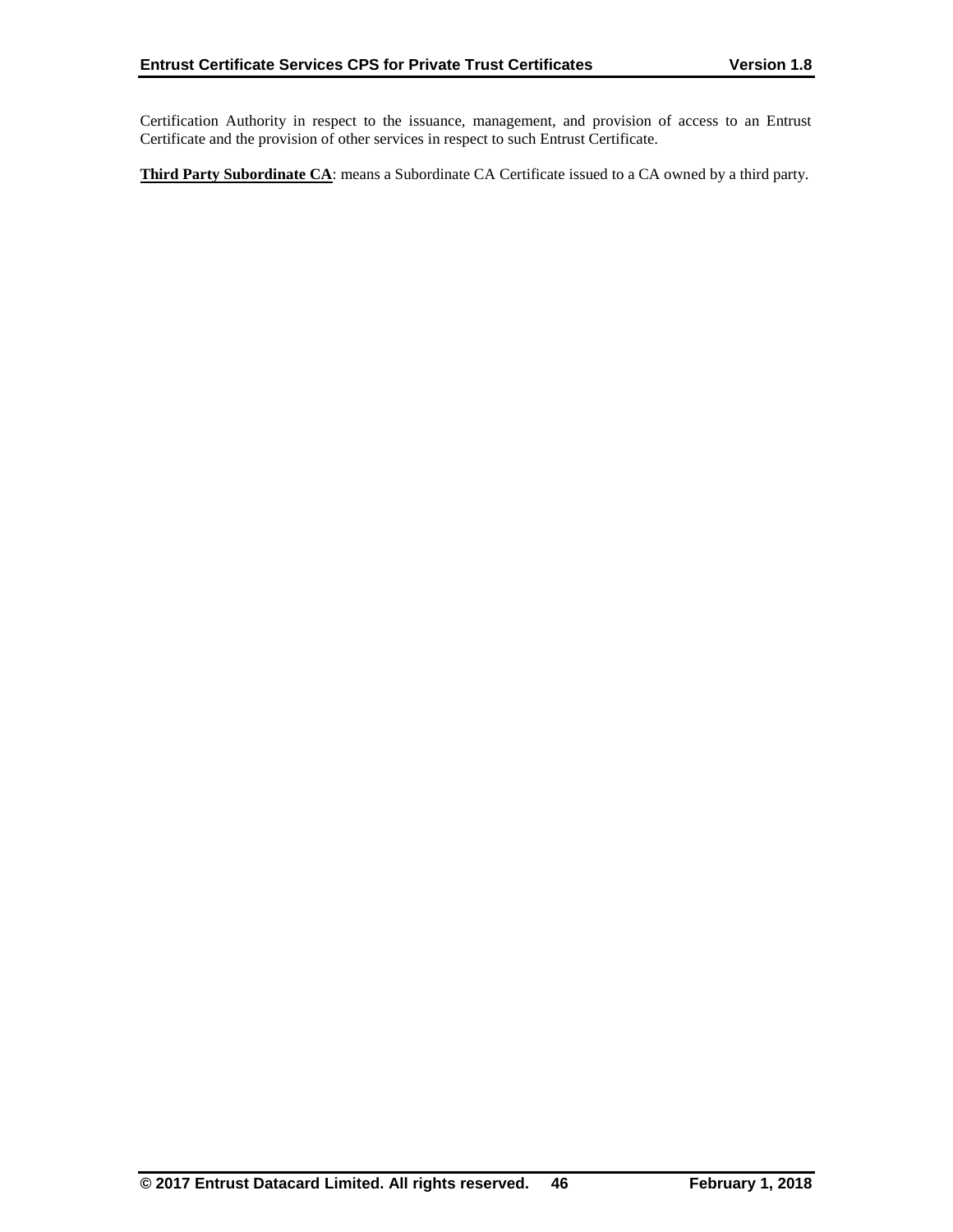**Appendix A – Certificate Profiles** Reserved